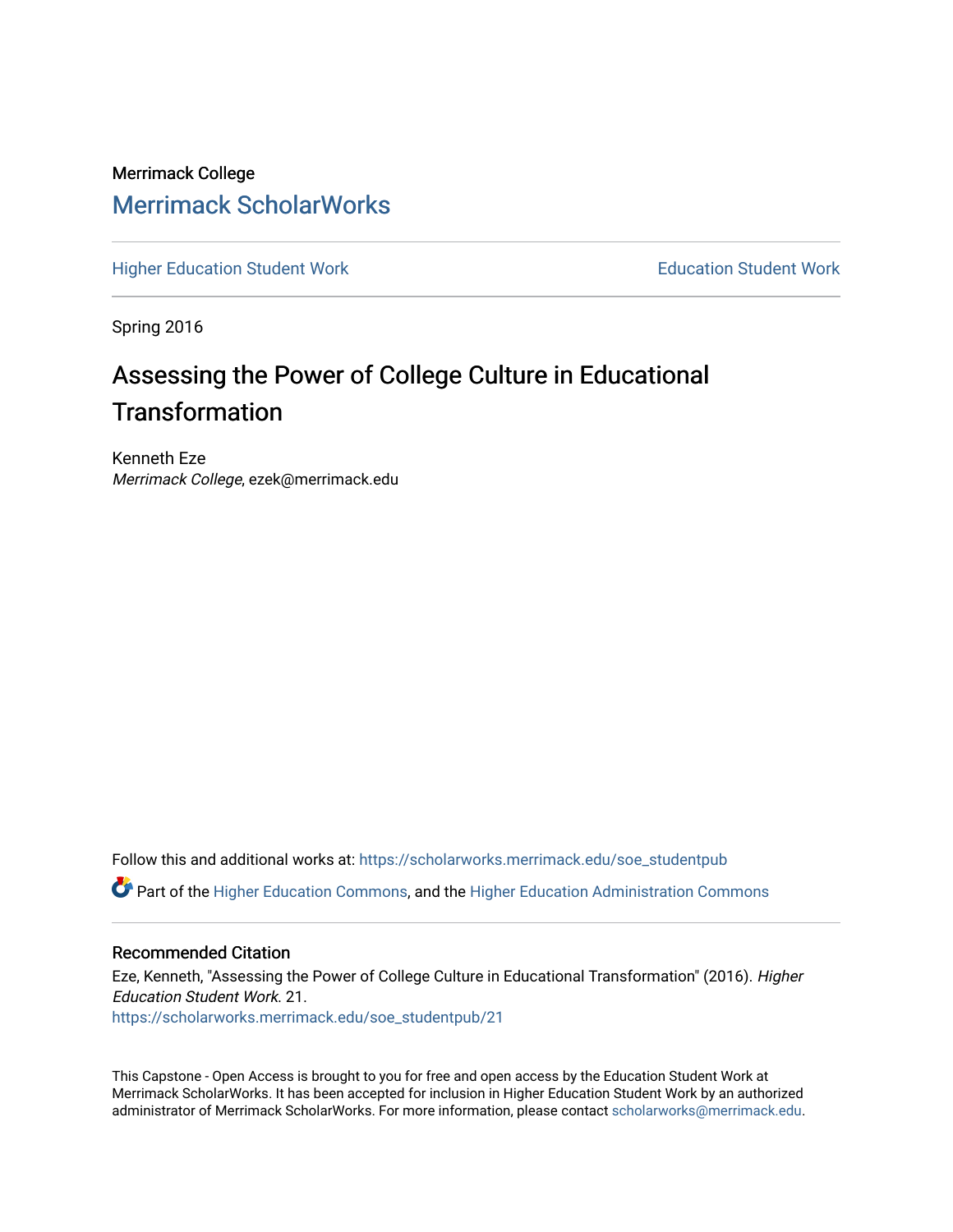## **Assessing the Power of College Culture in Educational Transformation**

## **Kenneth Eze**

Capstone Project Submitted in Partial Fulfillment of the Master of Education in Higher Education Degree,

Merrimack College

May 2016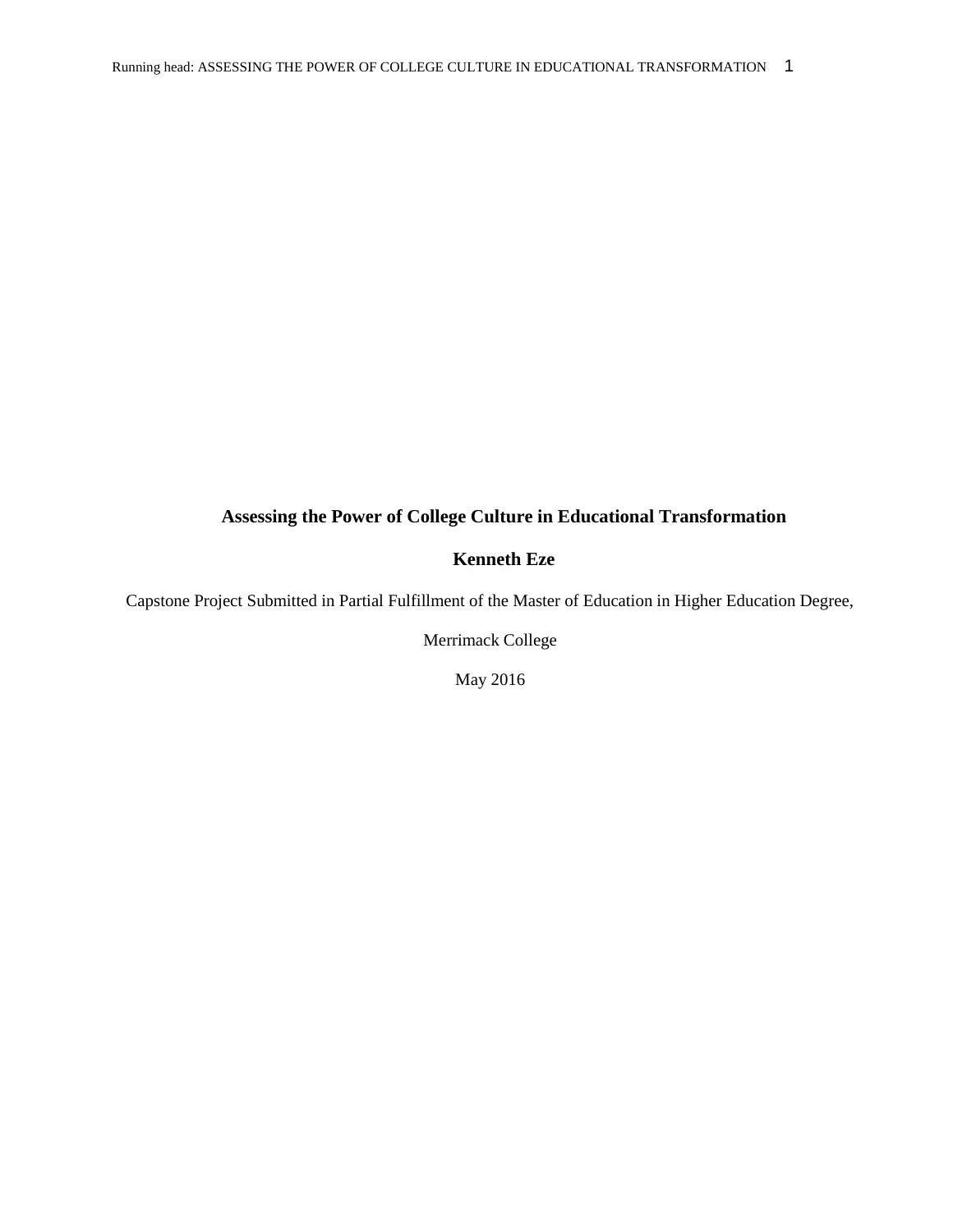## **Abstract**

The fundamental purpose for the existence of every educational institution is to provide knowledge and value through the teaching and learning exercise. Positive culture is an invisible yet significant element of success that inspires excellence in colleges and universities that enjoy good reputation. This qualitative study investigated the power of college culture in improving the quality and performance of a low performing college to become a high performing college through the college's day to day operations and services. Six faculty and senior administrators were interviewed to determine how positive culture delivery is perceived to function, impacts students' academic success, students' retention, faculty and staff satisfaction/retention and the distinctive image that a positive culture can make for the college in the internal and external forum. The findings include a set of factors that are evident in a toxic culture and how to facilitate a transition to a positive college culture with examples that have played out at college levels. Important steps to consider in this is by choosing good leaders equipped with the cultural competence, drafting a new mission statement or reviewing it periodically, hiring and training faculty and staff to understand and support the college's mission, organizing programs that will pull the entire college community together in one place and doing something together. Further recommendations include giving a clear-cut definition of tasks and functions to reduce work stress and enhance good results through commitment and dedication to tasks and responsibilities in order to sustain the positive culture.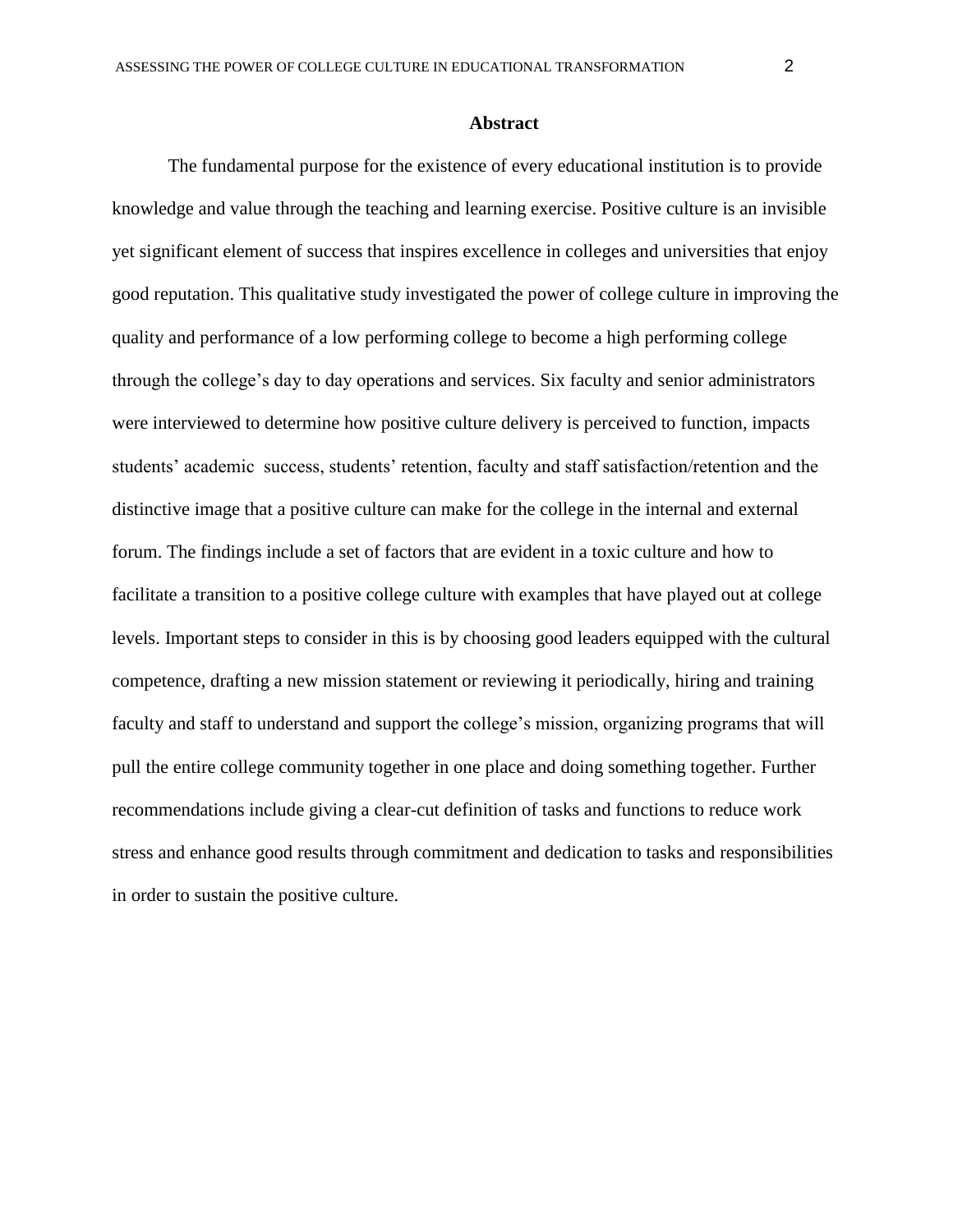# **Table of Contents**

| The Significance of College Culture in educational transformation 38 |  |
|----------------------------------------------------------------------|--|
|                                                                      |  |
|                                                                      |  |
|                                                                      |  |
|                                                                      |  |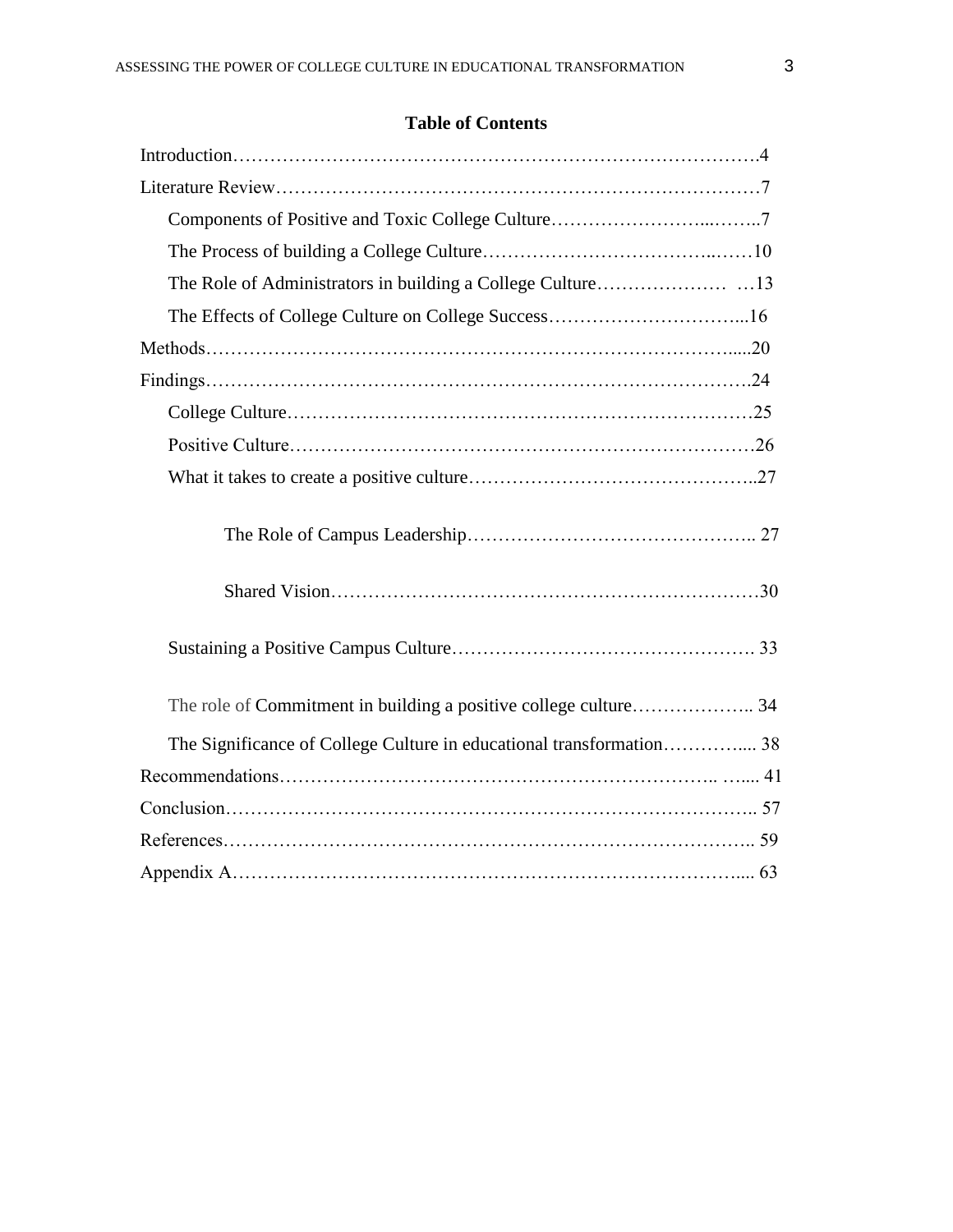## **Introduction**

The shaping of the destiny of a nation and that of an individual is to a great extent carried out within the four walls of the school environment. Through the teaching and learning exercise in schools and colleges knowledge is transmitted, adequate and relevant skills are transferred, values are cultivated and characters are built. This describes in simple terms what student personal and academic success as well as school success is all about.

The above ingredients tend to give us a reasonable idea of what a sound and high performing college is all about. In modern times schools/colleges with such characteristics tend to be the apple of the eye of every student, parent and guardian as they go in search of the good and quality places of learning to enroll themselves or their wards at the beginning of each academic year. The uneven spread and distribution of schools/colleges with such qualities has forced parents, guardians and even the students themselves who desire good education to travel thousands of miles in search for quality education.

With the exception of some few elite schools and colleges, Ogunyemi (2005) opined that most schools and colleges operate under difficult environments thereby going a long way to stall the creative ability and development of the young people. The result of this is a declining standard of education evident in the dwindling academic performance of students in both internal and external examinations (Olaniyan & Israel, 2013), loss of trust and confidence in the system leading to high attrition rates among students, faculty and staff and the decline in the number of competent and balanced personalities who are equipped with both skills and character that are presented to work in different offices and capacities of the labor force.

This research therefore suggests that building and sustaining a positive culture through a strategic, active and intentional process is the requisite basic factor to transform low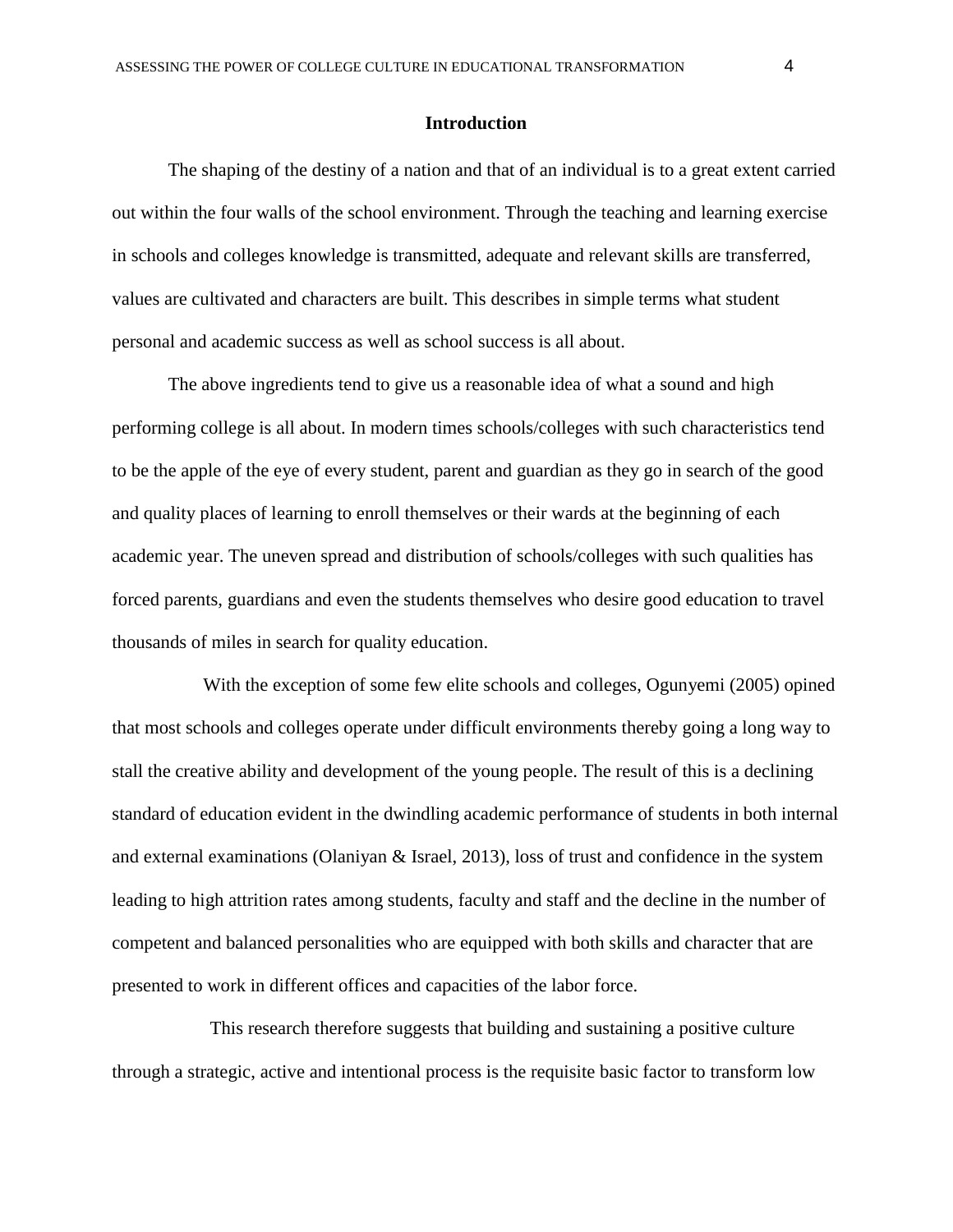performing colleges to high performing colleges. Peterson (2002) defined college culture as the underground stream of norms, values and beliefs, rituals and ceremonies, symbols and stories that make up the persona of the educational institution. It is cultivated to shape how people think and operate within the colleges. College culture is about what you see being done, what you hear being said and how it is being directed. This leads to a fruitful creation of an institutional identity and implementation of College's programs.

It is important to note that college culture can be positive or negative and both of them are socially constructed. Haberman (2013) opined that college culture is intangible, but it is essential: "you can walk into a school and know immediately whether you want to be there or not" (p. 1). This indicates that whereas positive college culture enhances success and builds the image of the college, the negative one is toxic and unproductive. Therefore positive culture is the cornerstone of all the "choice/quality/successful and high performing" colleges.

In this project, I set out to understand how college culture is developed, fostered and maintained by studying the culture of Moonshine College, a religiously affiliated small liberal arts college in the Northeastern United States. Moonshine College has a special strategy in growing and sustaining college culture that is poised from within to engender job satisfaction among staff and faculty and enhance students' personal and academic success and retention as well as institutional success.

In this study I adopted the qualitative method of research that is constructivist in nature. I conducted six interviews with Administrators, faculty and staff of Moonshine College in order to better understand the nature of positive college culture, its value and relevance to the success of college operations and students success in higher education and how best to develop and sustain a positive college culture in modern day business of higher education.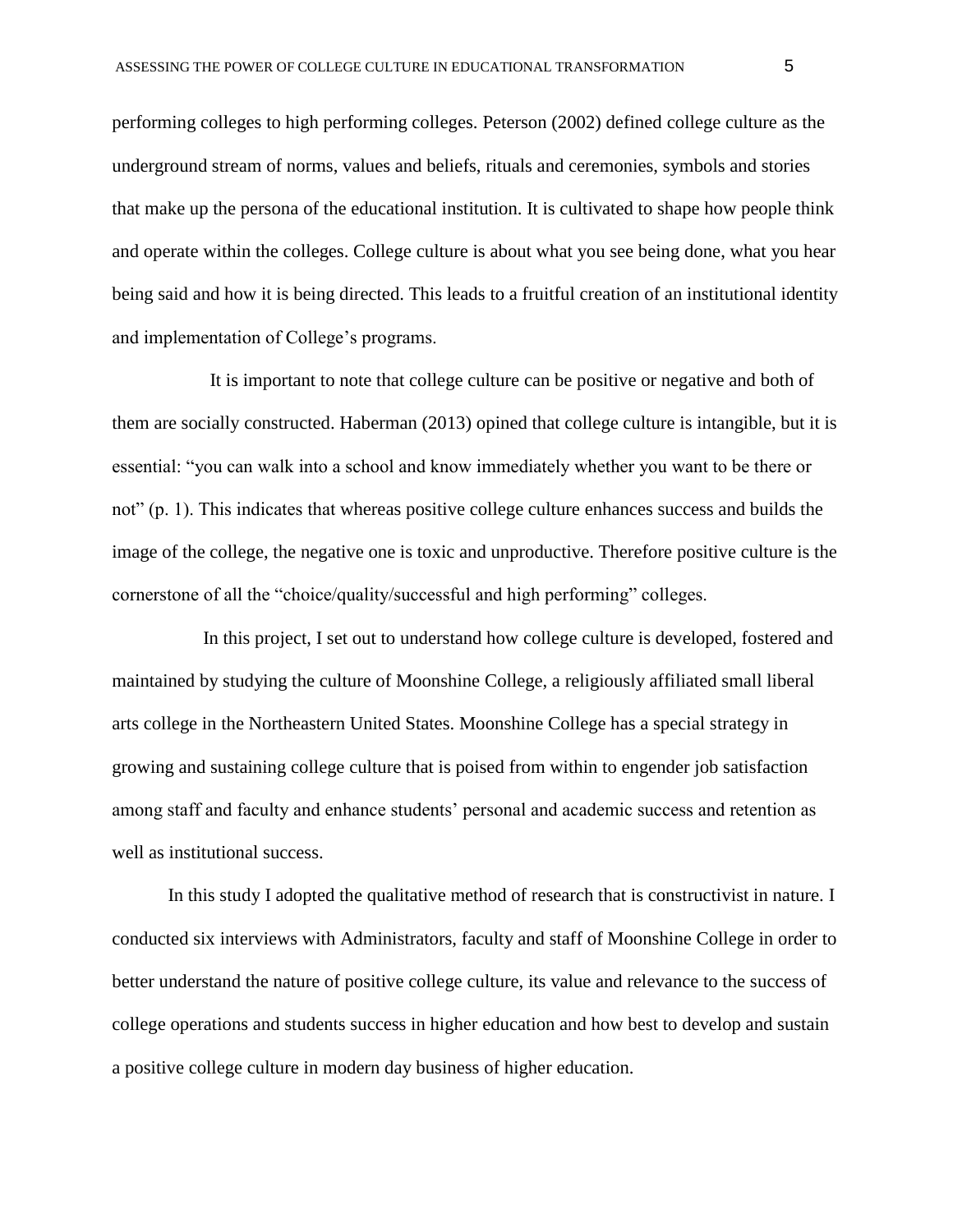At the end of this study I have been able to describe clearly why positive college culture influences active participation, job satisfaction, student retention and success as well as staff and faculty retention; and how **positive** college culture can be the underlying reason why high performing colleges are flourishing and the foundation for the transformation of the higher educational enterprise.

Positive culture will be an important factor in the strategic formulation of our educational policies. It will also enhance professionalism among college administrators, faculty and staff, students and their parents, boards and other practitioners in higher education in general, in their daily efforts towards ensuring that they provide a quality learning environment and in assuring students' academic enhancement, character formation and personal growth/ human development.

#### **Literature Review**

#### **Introduction**

The positive culture of a college remains a vibrant tool that can engender a healthy climate for the teaching and learning enterprise when it is designed deliberately and actively executed. In fact it has remained a *conditio sine qua non* for a successful breakthrough towards an excellent image making venture for every school that deliberately and consciously seeks it. It is on this note that Kent and Deal (1998) argued that institutional culture is extremely powerful. They noted that it is one of the most significant features of any educational enterprise, because it influences everything that goes on in within the college.

## **Components of Positive and Toxic College Culture**

College culture is the sum of the shared values, norms, orientation, practices and beliefs that holds a college together and guides the modes of operation within the institution and gives it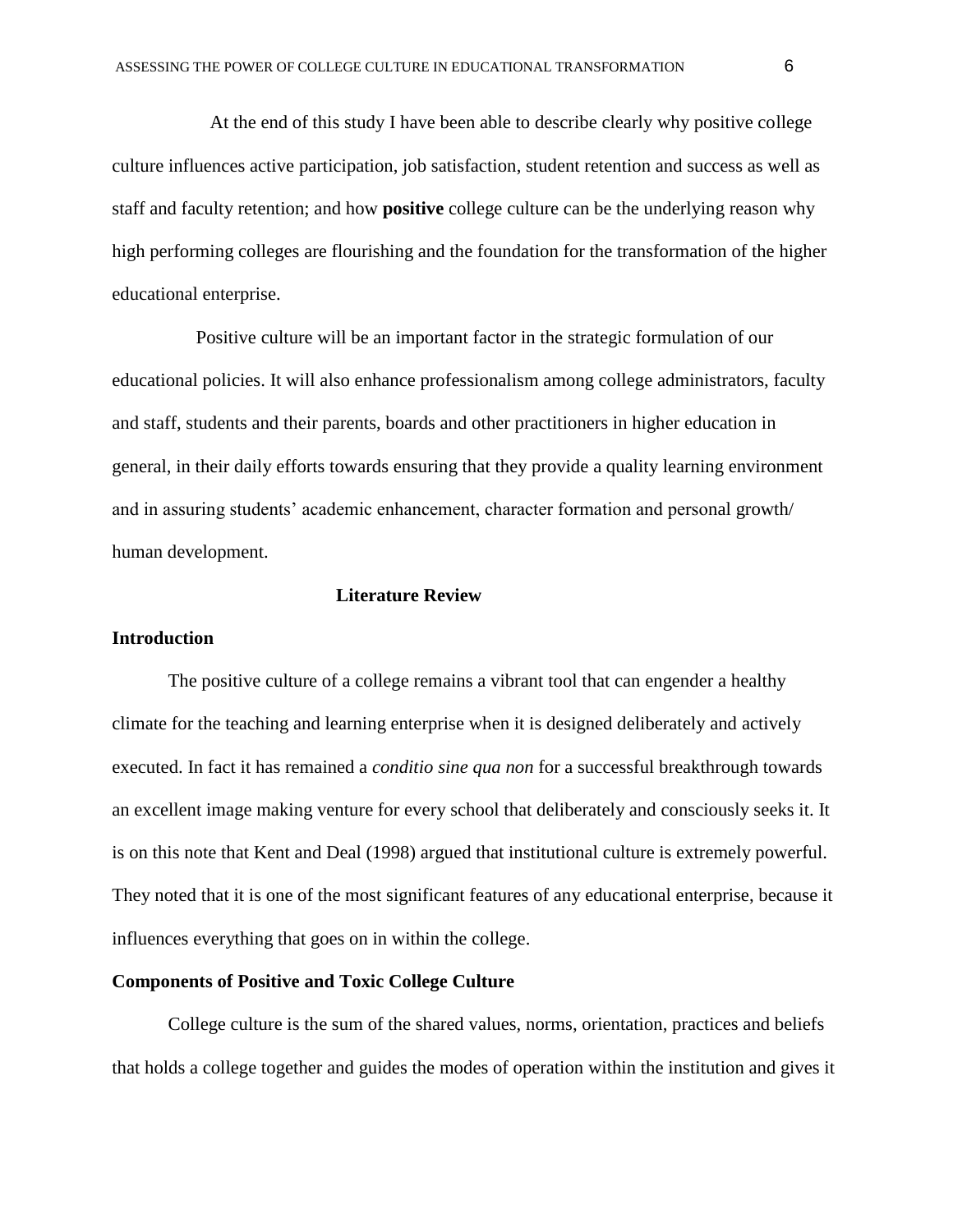a distinctive identity. Unlike other kinds of organizations, college is a people oriented organization with a complex structure and unique set of organizational culture called college culture. The college rises and falls on its institutional/college culture. This culture can be either positive or toxic; it can pay good or bad dividends in the internal affairs and external relations of the college depending on how the operational quality is applied.

While probing into what a college culture can be, Gun & Caglayan (2013) observed that the success and failure of a college is connected to whether the culture of the college is positive or toxic. Through a mixed method descriptive study carried out with 127 faculty members as participants in a private English medium university in Turkey, they collected data by conducting surveys using purposeful sampling method of interviews. The reason behind this was to identify the faculty's perceptions of the current culture of the college while examining the relationship between administration and faculty. In this study they found that college culture is positive when leadership establishes and maintains collaborative relationships with faculty and staff, when all individuals are committed to a common purpose and working towards a common mission; and when faculty and staff engage themselves in a constructive dialogue that adds value to the efficacy of the college. The concomitant effect of these tangible symbols and practices is that, among other elements, it largely expresses the key to what makes the college distinctive and effective in the internal and external operations. That is why it is a positive culture.

Any other element or quality that is short of the ability to set the institution apart in being productive, successful and to influence performance on campus by attracting everyone into wholeheartedly supporting the institutional goals is considered a toxic culture. Sporn (1996) opines that a positive university culture has to be a performance enhancing culture that can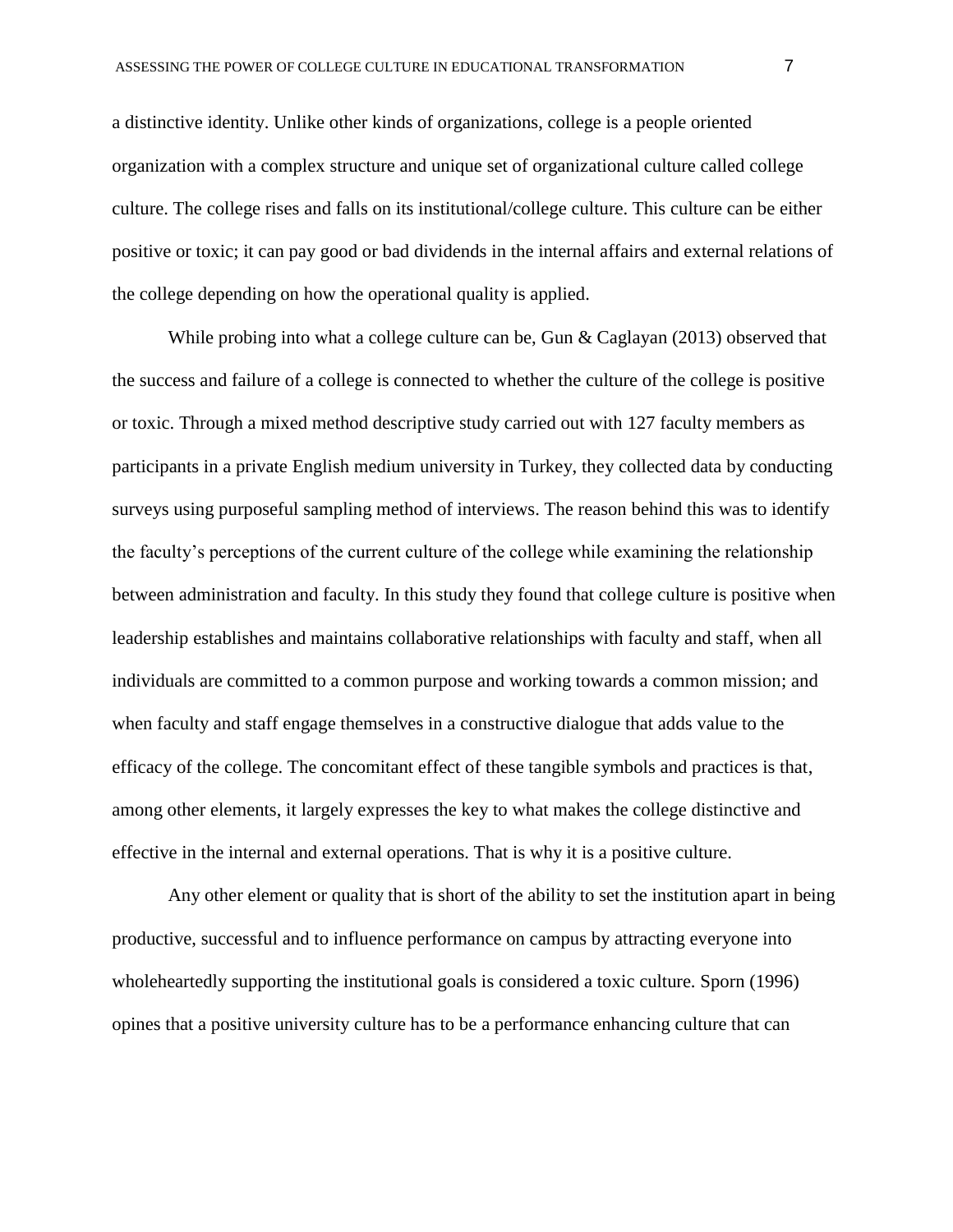facilitate and anticipate the identity, motivation, communication, coordination and development of the college.

With a mixed method study design, Sporn (1996) sets out to understand college/university culture by assessing and measuring its strength and orientation. The research concentrated on the formal flow of internal information through the analysis of communication and internal contacts, e.g. emails between academic and administrative units of the university. The data for this study were collected through interviews and surveys within the university conducted among the departmental faculty and staff of the university.

The result of this study revealed that a toxic culture is not a performance enhancing culture. Hence it is a weak culture. This is characterized by the heavy presence of divergent values, beliefs, and purposes due to the factions and silos that exist on campus; the desire to concentrate on their own work and not to identify with the university as a community and the inability to base their work on a common standard that aligns with the university vision and mission. This culture is not healthy and cannot keep a college on a harmonious and successful path. The implication therefore is that with a toxic culture, the vitality of the college is threatened.

It goes to show that the role and power of the college culture cannot be taken for granted. Obviously, the positive college culture is the most desirable because it is the nucleus of the process of educational innovation and transformation. Gumuseli & Eryilmaz (2011) asserted that a positive culture affects the quality of the teaching and learning exercise, stimulates enthusiasm among faculty, contributes to employee's retention and improves productivity.

Through a quantitative research methodology conducted with 756 educational administrators of different sizes of institutional types across different levels of education as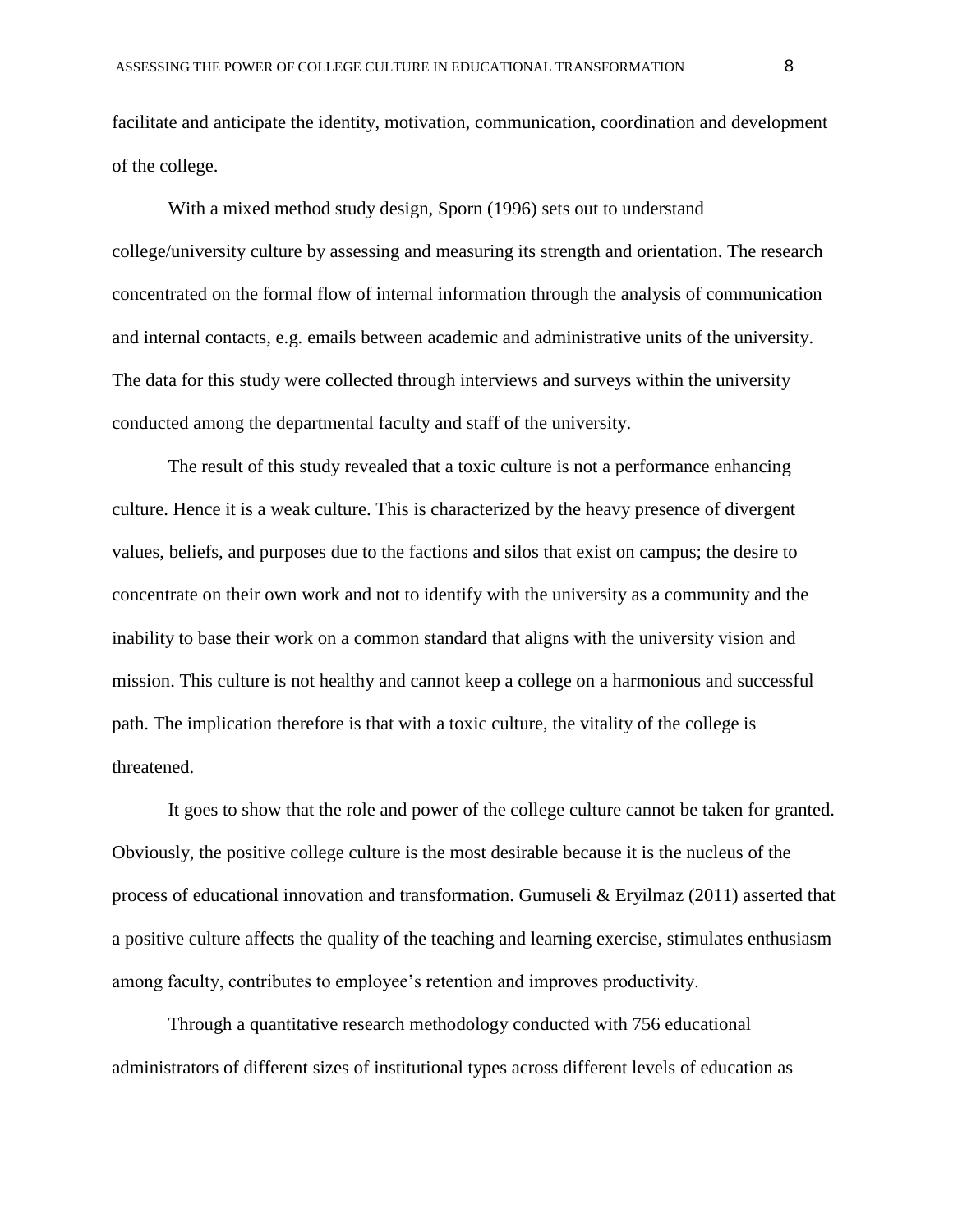participants, data were collected through surveys and analyzed to identify the major factors of a positive college culture based on the perceptions of the participating administrators. The findings indicated that 'collaborative school factors' (p. 22) are the major components of a positive college culture. These include: unity of purpose, collaborative leadership, professional development, faculty collaboration, collegial support and learning partnership. These factors play a prominent role in stimulating administration, faculty, staff and students to create a culture that will improve the quality of the institution.

## **The Process of building a College Culture**

College culture does not just appear; neither does it emerge unintentionally. It is built, created or cultivated as the case may be. In essence, it cannot exist if we do not choose to bring it into existence. Some may call it a social construction. This entails that people often bring forth conscious and deliberate ideas and make efforts with the aim of creating new images for schools and colleges.

To demonstrate how a college culture is built, Gun  $\&$  Caglayan (2013) argued that it is important to reexamine the current culture and restructure it by taking into consideration what is known about a given culture. Through a mixed method research design, they explored instructors' perspectives and perceptions of the existing culture in a Turkish private university. They conducted surveys and interviews with 116 professional and institutional tenured faculties in the college whose level of education stands between graduate and post graduate levels. The findings revealed that trust, fairness and transparency, shared decision making and valuing the opinions of the instructors were identified as elements of the current culture that needs to be reexamined and restructured in order to improve performance in the college. This is simply a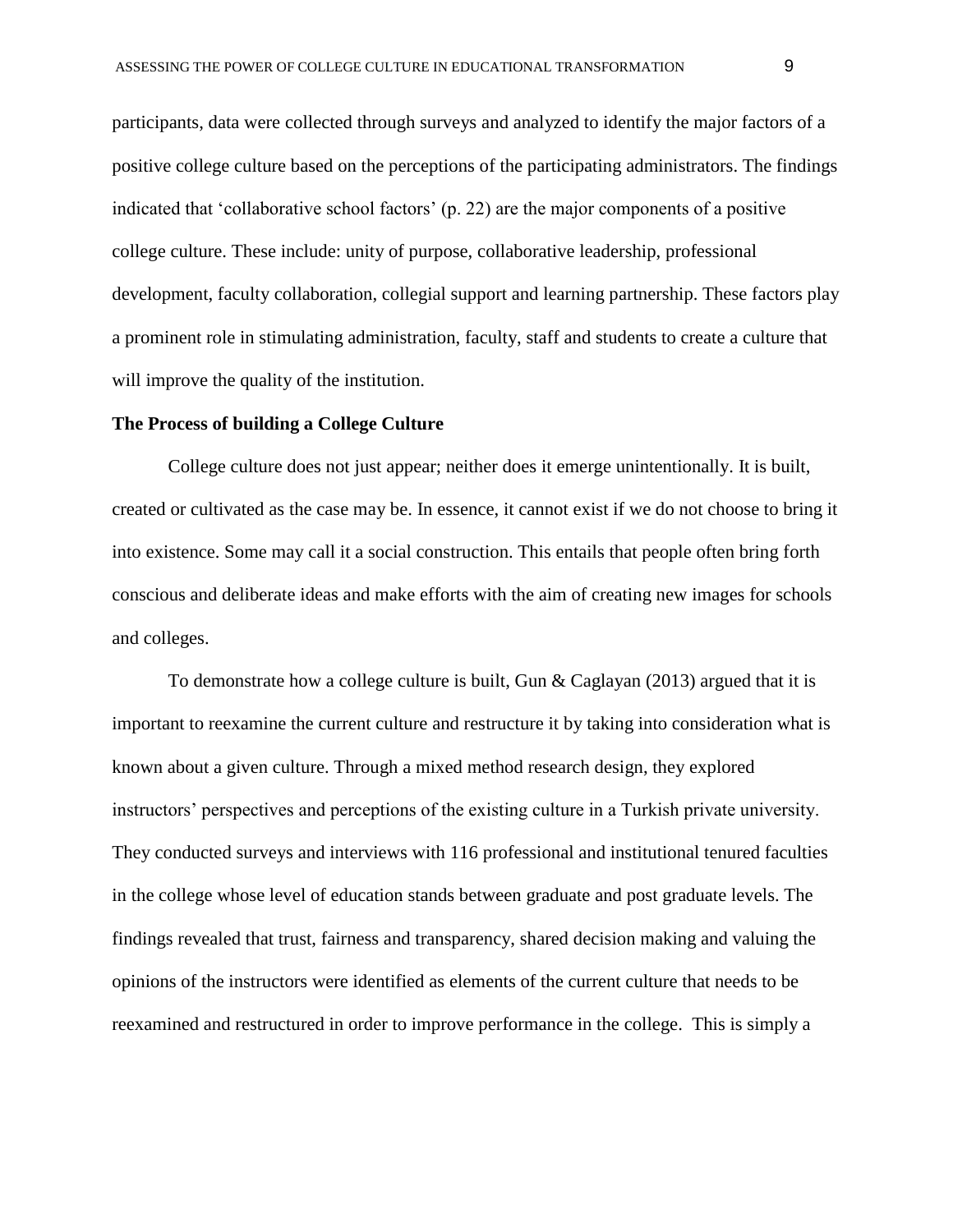'self-critique' that is very necessary to understand and redefine the college operations by building a strong and healthy culture that will set the college on the path of success.

At the heart of this newly born successful college operation is the beliefs, values, attitudes and practices common to all who have a stake in the college. Collins (2015) noted that building a college culture is also dependent on how the beliefs, values and attitudes of the administration, faculty and staff can be changed. In a mixed method research, Collins (2015) created a questionnaire which was completed by 51 faculty members and conducted interviews with 13 participants comprising of some administrators, faculty and staff of a university in Turkey that was going through accreditation by a foreign institution. The findings revealed that doing one's jobs to the very best level and separating one's professional life from personal life are all values that should be considered among administrators, staff and faculty as virtuous and not as duties requisite for change of beliefs that will usher in a new college culture. Building college culture by changing beliefs, values and attitudes is a complex business that has a direct bearing on all the various actors in the college. Even though it cannot be achieved easily in a standardized way, it has a great potency of influencing meaningful practices between and among college administrators, faculty, staff and students.

The value that is contained and needed to make college culture positive will only add meaning to the college and appreciated when it is transmitted in the teaching and learning exercise. Ginsberg and Bernstein (2011) strongly asserted that to maximize its potential, the teaching and learning exercise has to operate within a culture that has to be built and sustained. Through this work, the college culture is able to build upon itself through sustained inquiry and an evidence-based culture. However, for the quality of teaching and learning to take place on a campus, a culture shift often needs to occur. When this happens, the actions by campus leaders,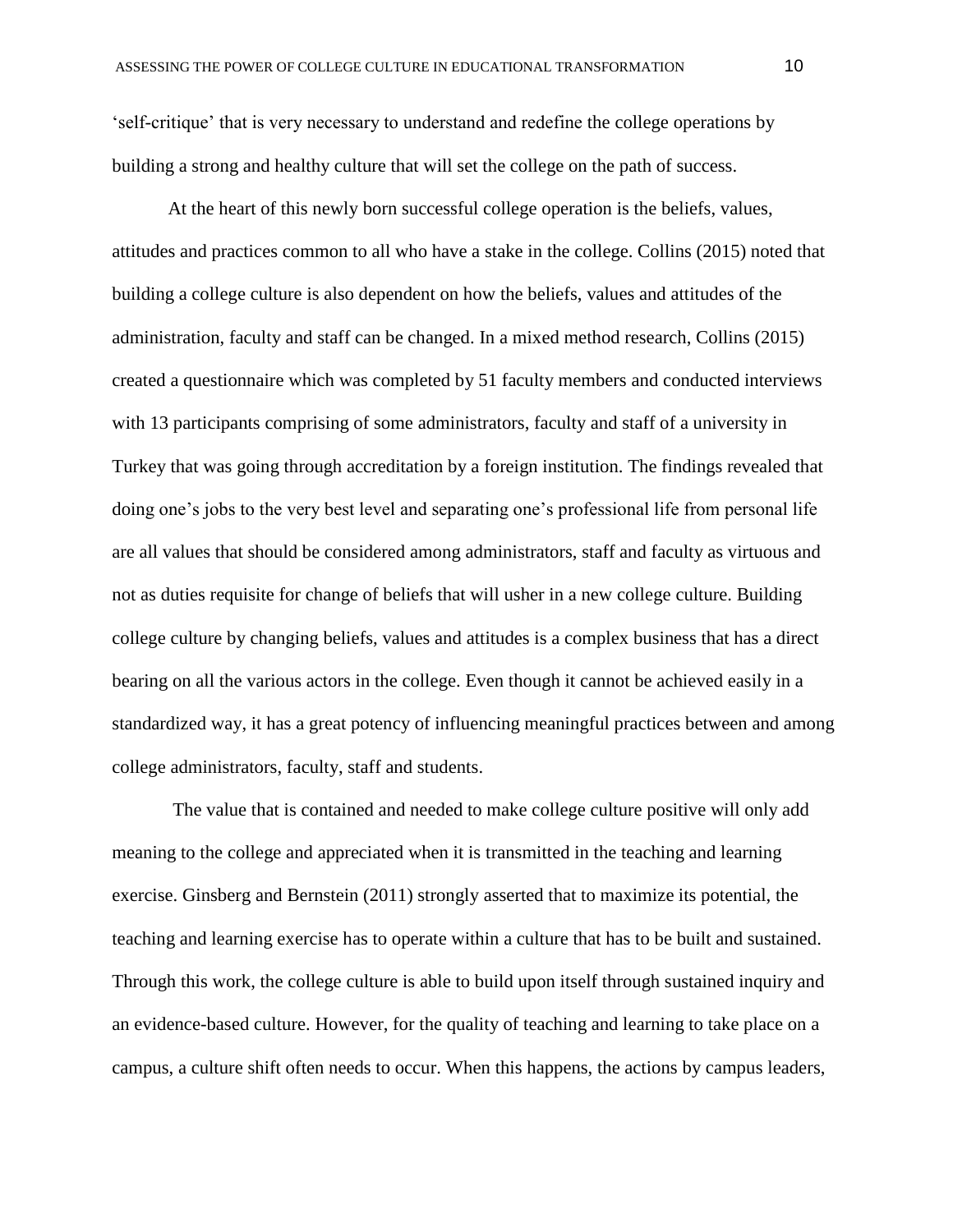change agents and facilitators will become the groundwork laid to effect the institutional change. Ginsberg et al (2011) did not carry out any study but offered their personal opinion, which went on to suggest an organizational theory approach to sketch out a model by which this culture change can occur.

With all hands being on deck, building positive college culture to transform the identity of a college will not be farfetched. Audrone & Areta (2006) postulated that involving the university community in the quality management activity of the institution is a veritable way of building college culture. Through a quantitative descriptive research, they studied and assessed the perceptions of academic and management staff of colleges from four Lithuanian regions; Kaunas, Vilnius, Klaipeda and Siauliai. 'the sample was formed to represent equal ratio of colleges and universities, all staff groups in all the regions' (p.53). In the study, the researchers discovered that quality culture is more developed in colleges because different employee groups agree more on sharing responsibility, quality assessment, evaluation, control, monitoring, improvement, assurance and development that is observed by all at the institutional and individual levels.

Building a college culture is an active process of nurturing and shaping a set of beliefs, values and attitudes that will guide the operations of a particular higher education institution. It is a complex process that runs gradually over a period of time and requires a high level of intentionality in order to make it achievable both in principle and practice. To build a college culture therefore, individual actors and groups within the higher education institution have a responsibility to collaborate in respecting and observing the set beliefs, values and attitudes in their daily operations for the smooth running of the institution.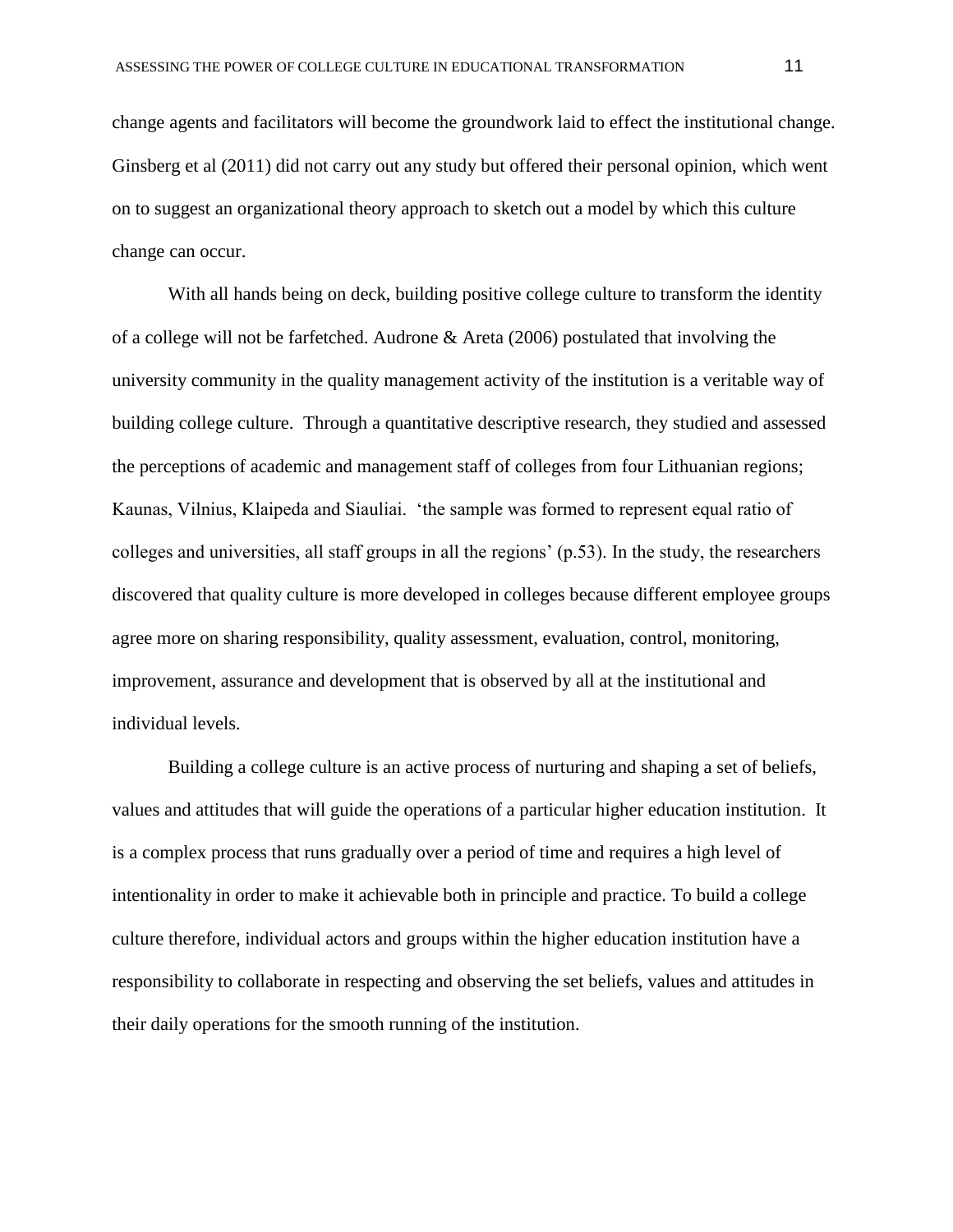## **The Role of Administrators in building College Culture**

As a significant feature of the educational enterprise, college culture influences everything that goes on campus. The responsibility to build and shape it, in order to define the thoughts, feelings and actions of all and for a safe and harmonious operation of the system rests on the college administrator. Tsai (2011) opined that institutional administrators play the role of building a college culture that aligns with the institutional mission and vision. Therefore, leaders adjust their leadership behaviors in order to deliver on the institutional mission and vision and foster job satisfaction among employees. In a cross-sectional study design conducted to understand the relationship between organizational culture and leadership styles in two medical organizations, questionnaires were distributed among 300 employees and 200 valid questionnaires were returned. The result indicated that the leaders who act accordingly with a certain institutional vision and mission, use positive rewards and reinforcement on followers, and get those who disagree with their vision to agree with it impact greatly in building or sustaining the organizational culture and defines a better future for it. This study thus explains that leadership and administrative styles play important roles in designing, shaping and maintaining a positive and healthy culture in all organizations.

The subject of leadership influence on organizational culture has remained a recurrent decimal in the field of higher education as well, clearly demonstrating the impact of leadership style on the institutional performance and job satisfaction in higher educational institutions. To this end, Alonderiene &Majauskaite (2016) noted that leadership plays a key and significant role in building college culture and affects significant areas of the institution's operations and successes. In order to investigate the various leadership styles and how they impact the culture of higher education institutions in a positive manner, a quantitative study was conducted on 72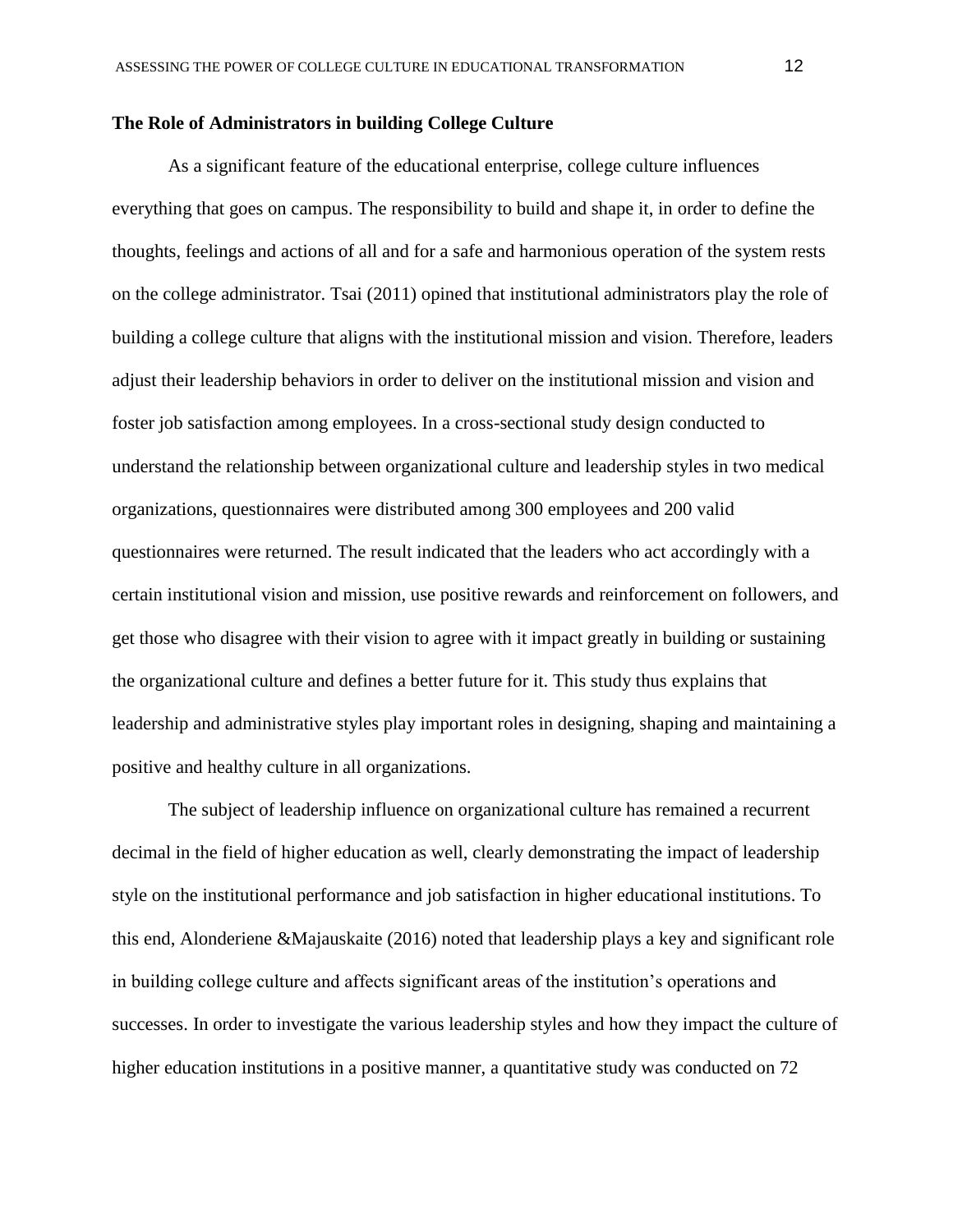faculty and 10 supervisors (Deans) in 23 universities and 24 colleges, both public and private in Lithuania. The findings revealed that the leadership in general plays a significant role in building college culture because it affects job satisfaction and institutional performance. The findings noted that adopting the servant leadership model will be very helpful because the servant leadership style is the most impactful model that builds positive college culture among the various leadership styles and theories that are known to them.

The servant leadership style creates a strong and positive culture when it is aligned with shared goals and values. According to Sporn (1996), a strong culture should ordinarily manifest a high degree of congruence between the values and goals of the administration, faculty and staff. In essence a strong university culture should create an atmosphere where the leadership, faculty and staff share a relatively consistent values and methods of doing business. College leaders/administrators succeed in their roles of building and sustaining a strong and positive culture through their efforts to adjust and adopt significant leadership styles that should focus on common goals and learning objectives; celebrate and reward achievements and success of faculty and staff at meetings and ceremonies, look for opportunities to tell stories about success and cooperation and use a shared language to strengthen the commitment of faculty staff and students. Although the college culture guides and regulates leadership operations and practices too, successful leaders build the college culture through values, ideals, principles and beliefs.

### **The Effects of College Culture on College Success**

The value of a culture is perceived and received from the impact it is able to make in the society and in the lives of those who inhabit it. If this does not happen, it is considered a wild goose chase, or what is called in Hebrew 'havel' which means a mirage. College culture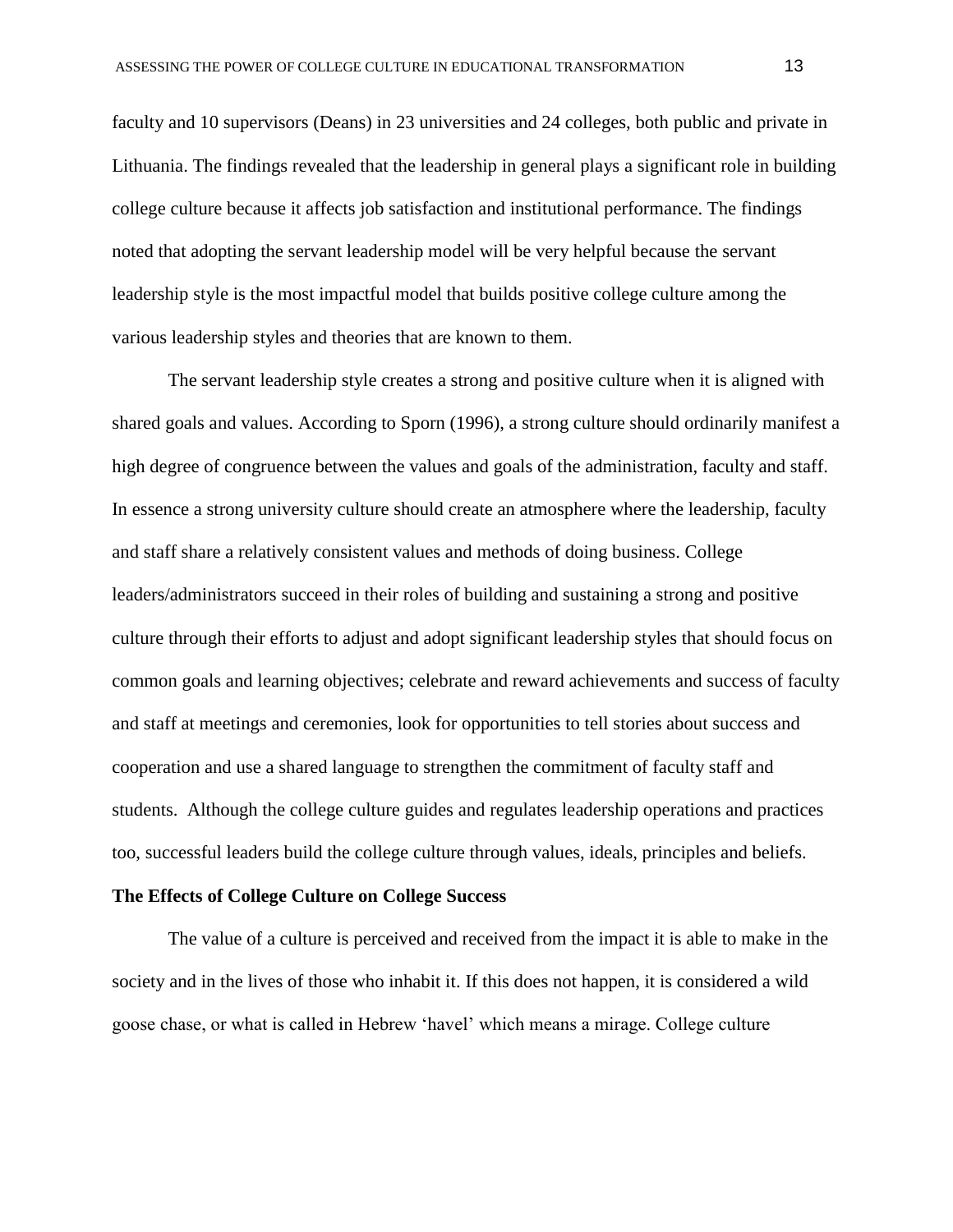therefore ought to bear fruit and be relevant to the system that cultivates and sustains it in a positive dimension.

The possible fruits of college culture therefore, should be in the areas of enhanced institutional performance and college success, student success and job satisfaction for faculty and staff of the institution. It is good to note also that, for a culture to be worth its salt, it must generate some psychological motivations that will enable active involvement and inspire the development of intrinsic skill development. In Sadeghi, Amani & Mahmudi's (2013) study, it is emphasized that organizational culture should bring about job satisfaction for the faculty and staff of the institution/organization. Because job satisfaction is a basic component of the psychological health of the staff and their well-being, it improves their attitude towards their work. In a correlational research method conducted to measure the basic psychological needs of male and female faculties, the researchers asserted that job satisfaction is one of the main reasons for creating a positive and healthy organizational culture. Therefore, the effect of college culture on the staff includes the following: it prevents the staff from being disappointed; it affects their organizational performance; it engenders civil behavior among them. This is also translated in their individual lives in the sense that it enables them to enjoy a higher level of mental wellbeing, a high level of self-esteem, less anxiety, more job motivation with a higher efficacy, positive behaviors towards themselves and a positive feeling about their jobs.

In their study, Gun & Caglayan (2013) affirmed that positive college culture should ultimately create 'more effective schools' (p.48). In their mixed method study of a private English-medium university in turkey to determine the instructors perception of college culture, they suggested that a more effective college should bring about faculty development and innovation, academic effort and excellence and a safe and orderly learning environment.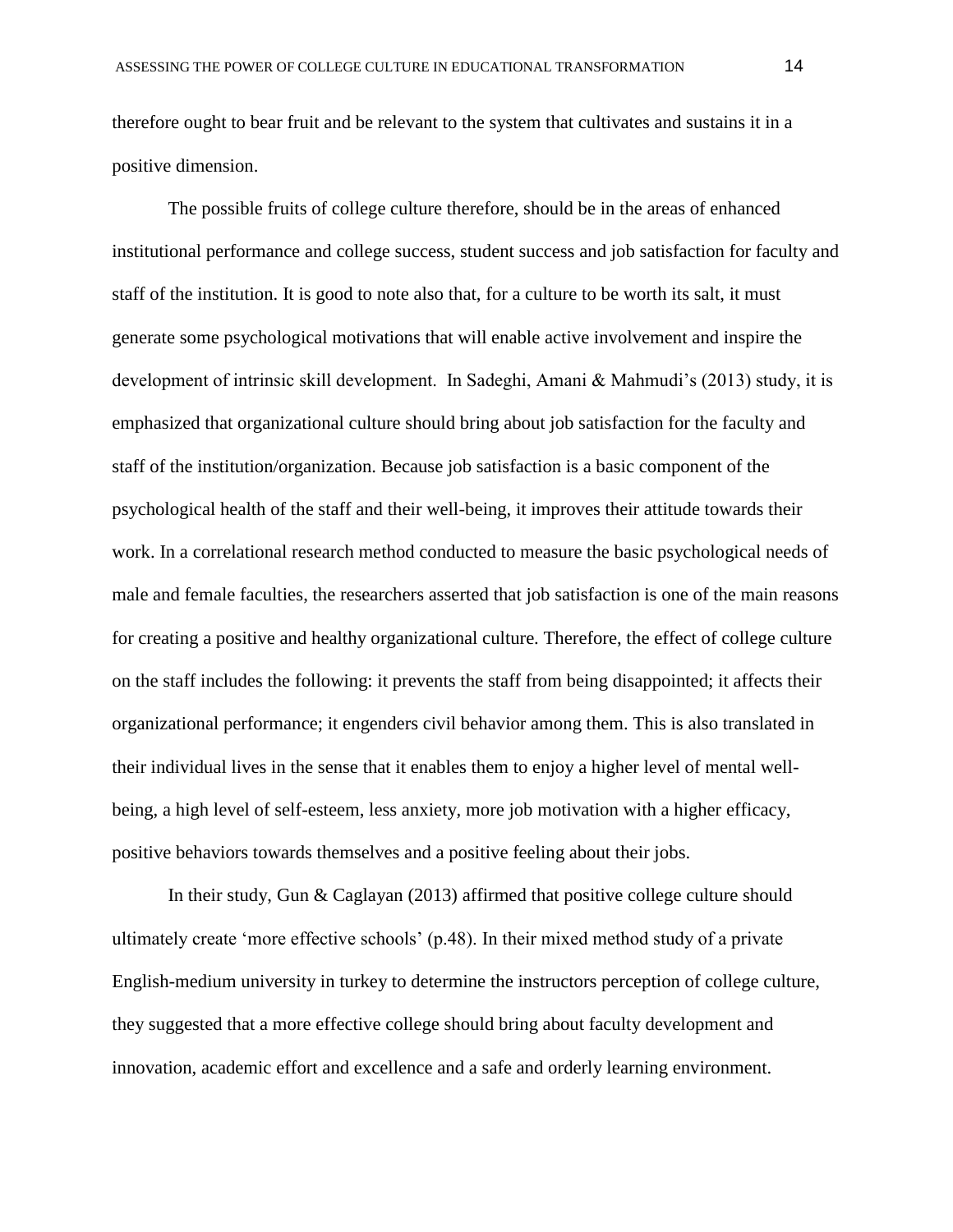These components of a more effective college goes a long way to affect the perception of the college on the part of the faculty, staff (the internal forum) and on the part of the parents, media and donors (the external forum). Zhu & Engels (2013) noted that positive college culture will enable the internal drivers- leadership, faculty, staff and students to detect what is perceived as vital for the college's continues transformation and growth. In a quantitative survey, they sampled faculty and students of six different universities to investigate their perceived needs and views, responsiveness and implementation of innovations. The result revealed that the internal drivers of colleges with a more positive culture tend to better perceive what is vital for the college and eventually leads to job satisfaction, high participation, shared vision and an enhanced orientation innovation. With this internal effect of positive culture on the educational transformation of higher education institutions, the task of attracting the external drivers on board to participate in different ways in the transformation agenda is made simple and easy.

From the external perspective, positive culture affects the choices made by parents on where they should enroll their wards, by students on where they will like to go to college and how they will succeed in college. According to Saggio & Dempsey (2003), college culture is a significant element that can influence students and parents college choices and how they persist and succeed in college. Using a qualitative research approach, 81 students of an American Indian college participated in four different focus groups that generated data for the research. The result indicated that operative systems of the recruitment and support services programs were instrumental to students' choice to enroll in a particular college. The students were particularly impressed with the efforts to recruit them as students and the culture that built the support service programs on campus was also a positive one which has helped them to persevere and succeed.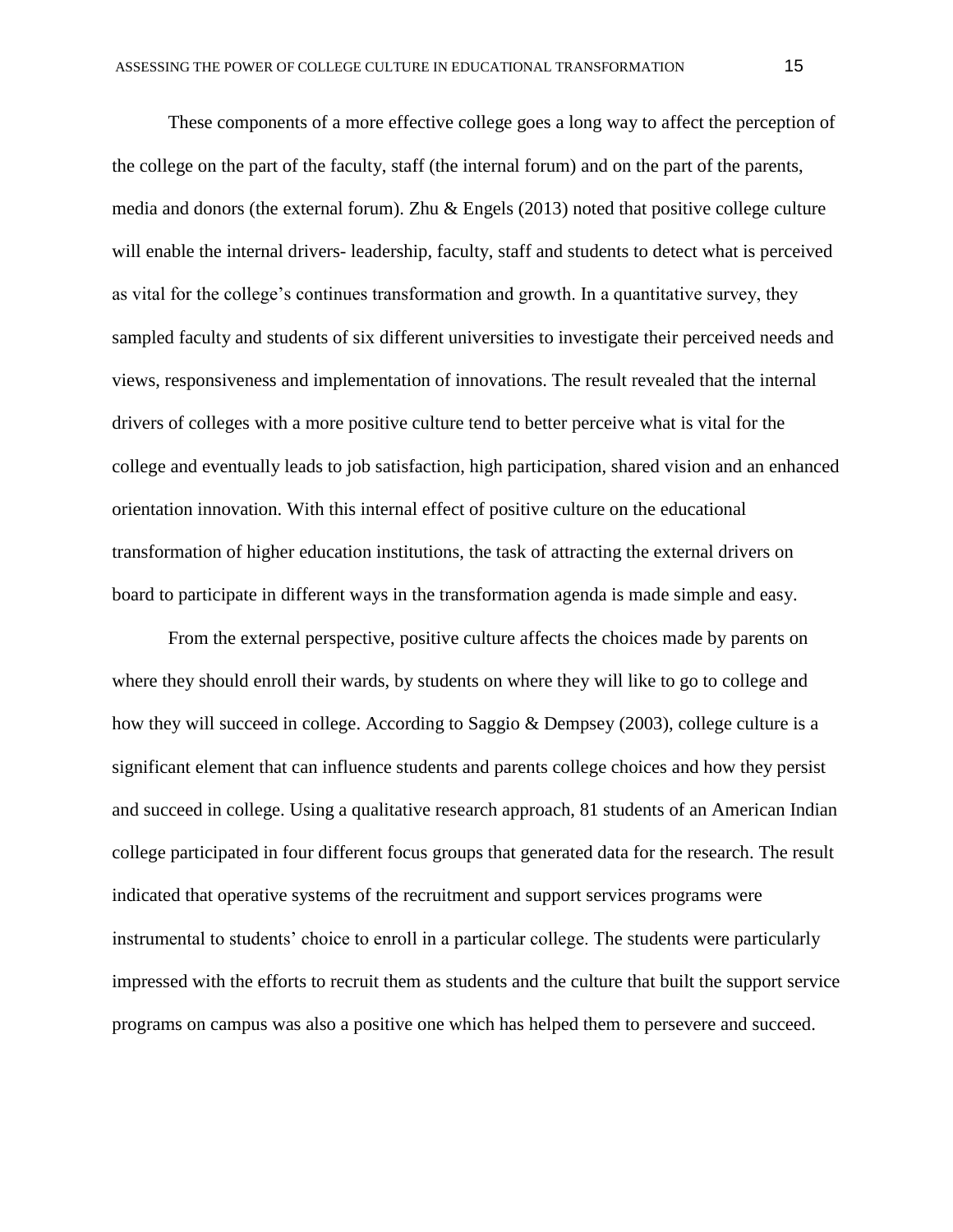College culture therefore is a vital element of educational transformation for higher education institutions. It can be either toxic or positive and it is clearly not a product of chance. Rather it is an intentional, conscious and active process that requires leaders/administrators, faculty, staff and all stakeholders to play significant roles at their various levels of operation to make it a positive culture or a toxic one. The positive college culture should be the heart desire of every college and university because cultivating such culture will enhance and transform the basic operations of the college such as teaching and learning exercise, recruitment, enrollment and retention and also engender job satisfaction among faculty and staff.

## **Methods**

In order to understand the power of college culture in educational transformation as well as the best practices employed by Moonshine College to cultivate a positive college culture, I visited members of Administration, faculty and staff of Moonshine College within the month of March, 2016 for an interview that lasted between 30 to 45 minute with each of the six participants in the school.

In this study, I adopted a qualitative research approach. With this approach, my primary activity was to listen and observe during interview sessions in order to capture the different experiences and perceptions of the administration, faculty and staff of Moonshine College about a reality that is cultivated as college culture. It is therefore a qualitative research that is phenomenological in nature with the interview method as the primary activity. These interviews were conducted with selected members of the college administration, faculty and staff and it lasted for 30-45 minutes for each person.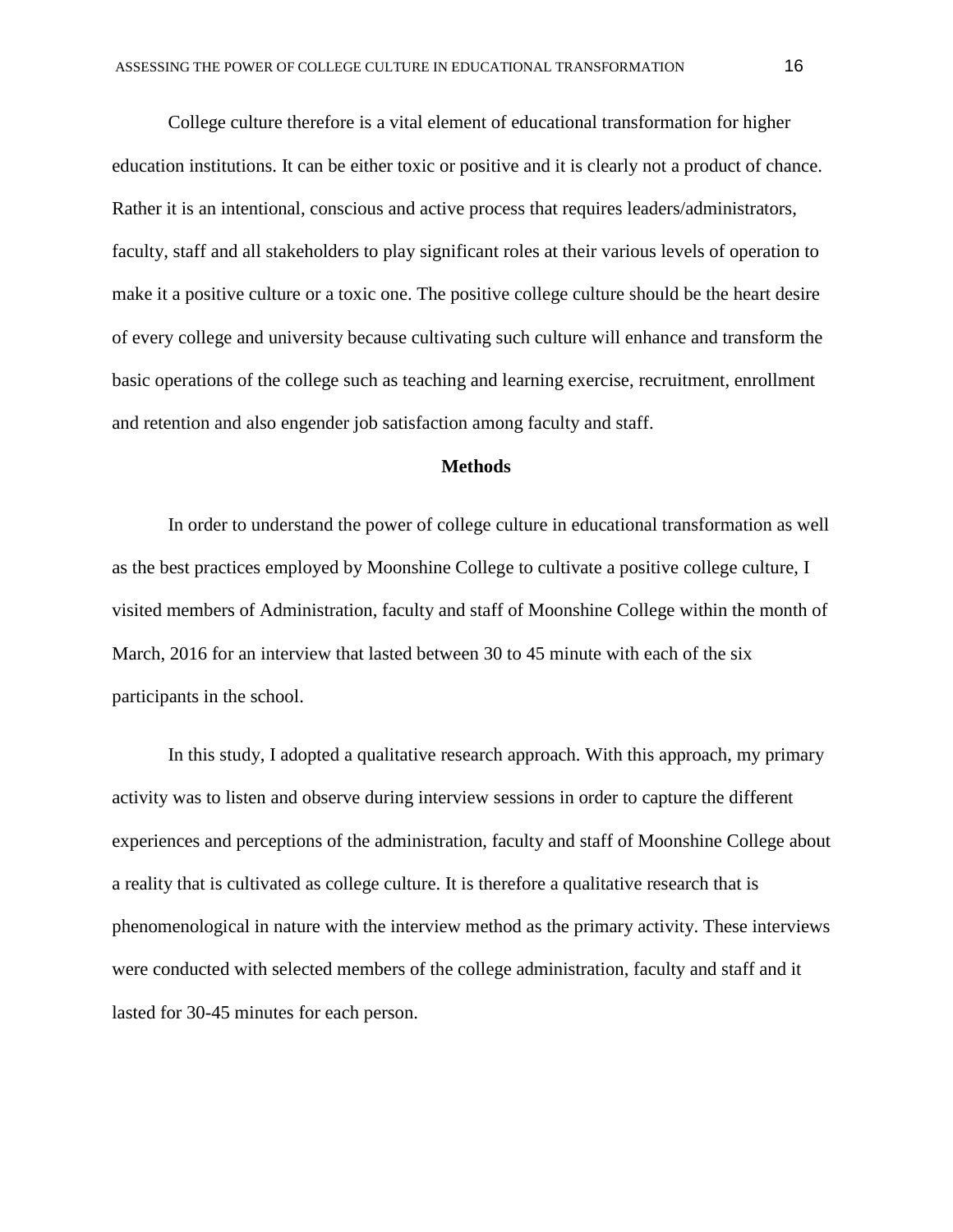This research was carried out using the constructivist paradigm. It is a single method approach, because it attempted to answer specific questions such as: what is the significance of college culture in educational transformation? What are the basic factors/elements needed to cultivate a positive college culture? What best practices are we to implement in order to cultivate and sustain a positive college culture? Mertens (2015) defined the constructivist researcher as one who attempts to understand the complex world of lived experience from the point of view of those who live it. The effort here, according to Mertens (2015) is made to obtain multiple perspectives that yield better interpretations of meaning. This is important to me because through personal inquiry I was able to know about participants' perceptions, beliefs and values and captured, through an insider's perspective, the necessary steps of cultivating a positive college culture and what it takes to sustain it. I have been able to gather information about the basic key players in this all important project and why it is not just fundamental but also significant in the success and transformation of a college.

I conducted interviews with different members of the administration, faculty and staff in a location chosen by them. The sampling method I adopted is the purposeful/purposive sampling. Through this the participants were purposefully and intentionally selected out of the members of the faculty, staff and administration of Moonshine College based on their long years of practice, wealth of experience in the educational enterprise and the office they occupy which are very relevant in the construction and maintenance of college culture. Meanwhile, in order to win the participation of this demographic in the interviews, I distributed the participant consent form to each selected participant, to educate the participant about the nature of the study and why I am seeking his/her willful participation.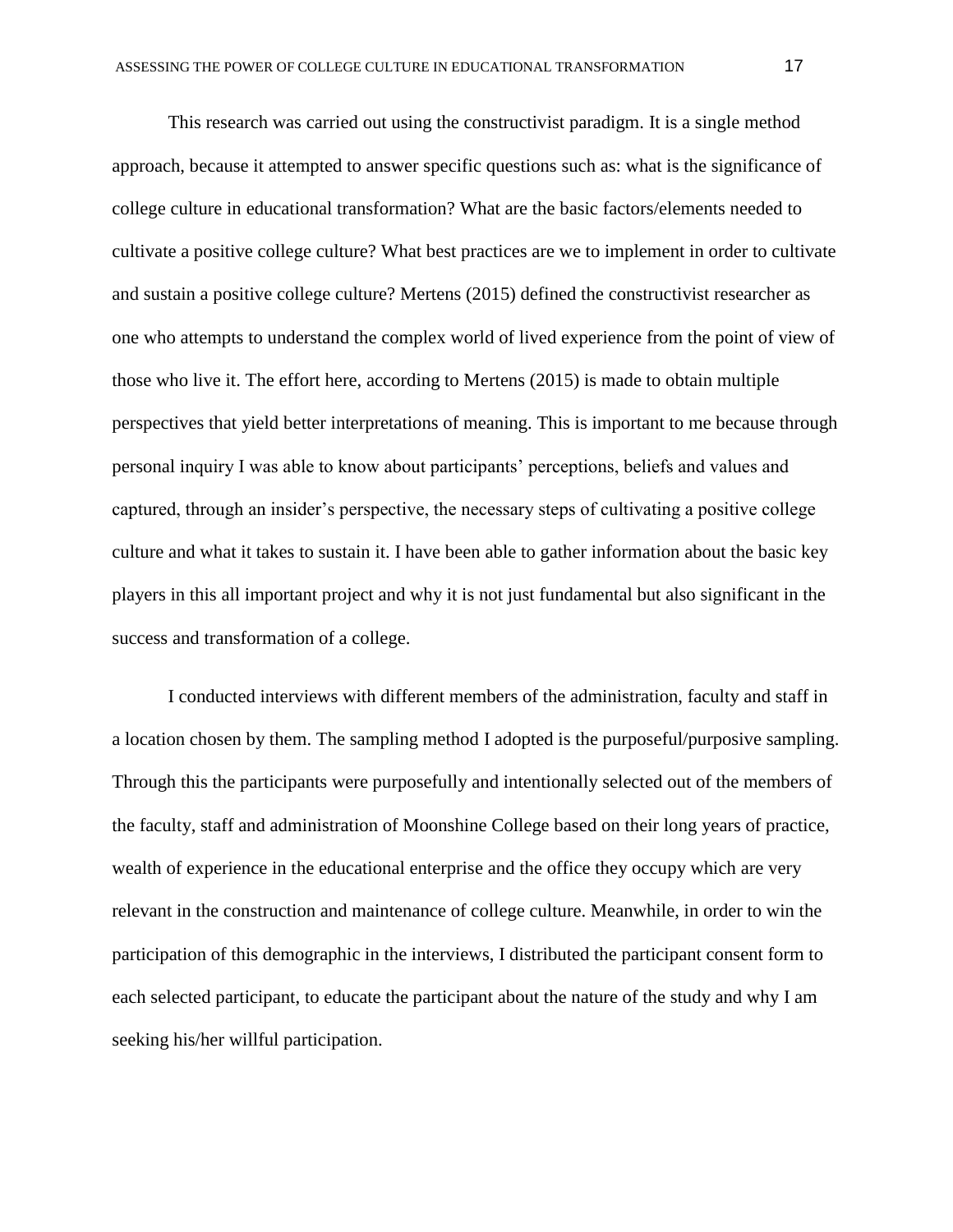Each participant answered questions regarding their understanding of college culture and, drawing from their long years of service and experience, what it takes to build a positive college culture in a college or university. Similarly, each participant discussed their perceptions and the roles they played, given the different positions they occupy and the experiences they have gathered, in the cultivation and sustenance of the existing culture in the college. They also discussed the impact it has made in the life of the college and what other colleges with a toxic culture or new colleges need to do to create a positive college culture.

The data collection procedure in this project did not intend to cause any harm to any of the participants, as the questions were not sensitive ones, rather they ignited discussions on their various experiences and perceptions about the college culture. No physical risks were intended or even envisaged in this procedure other than the minimal risks that are encountered ordinarily in daily life. However, participants were reminded about their liberty to discontinue or call off their participation at any time they deem fit, with due respect to their physical comfort and their individual emotional/psychological dispositions. More so, the consent form they received, explained the level of confidentiality this study was set to practice by protecting their identities. It will keep their identities out of the public domain whenever and wherever this study may be exposed or published, while the information gathered from the interviews will be used only for the purpose of the research.

Through the interviews with the participants, this study established the fact that cultivating college culture is a conscious and deliberate effort carried out by a set of people with the sole intention to *turn around* or *transform* the atmosphere of teaching and learning in a positive dimension to further lead to educational transformation. It will thus be a tool in the hands of all educational actors to transform the image of their schools/colleges to raise it to the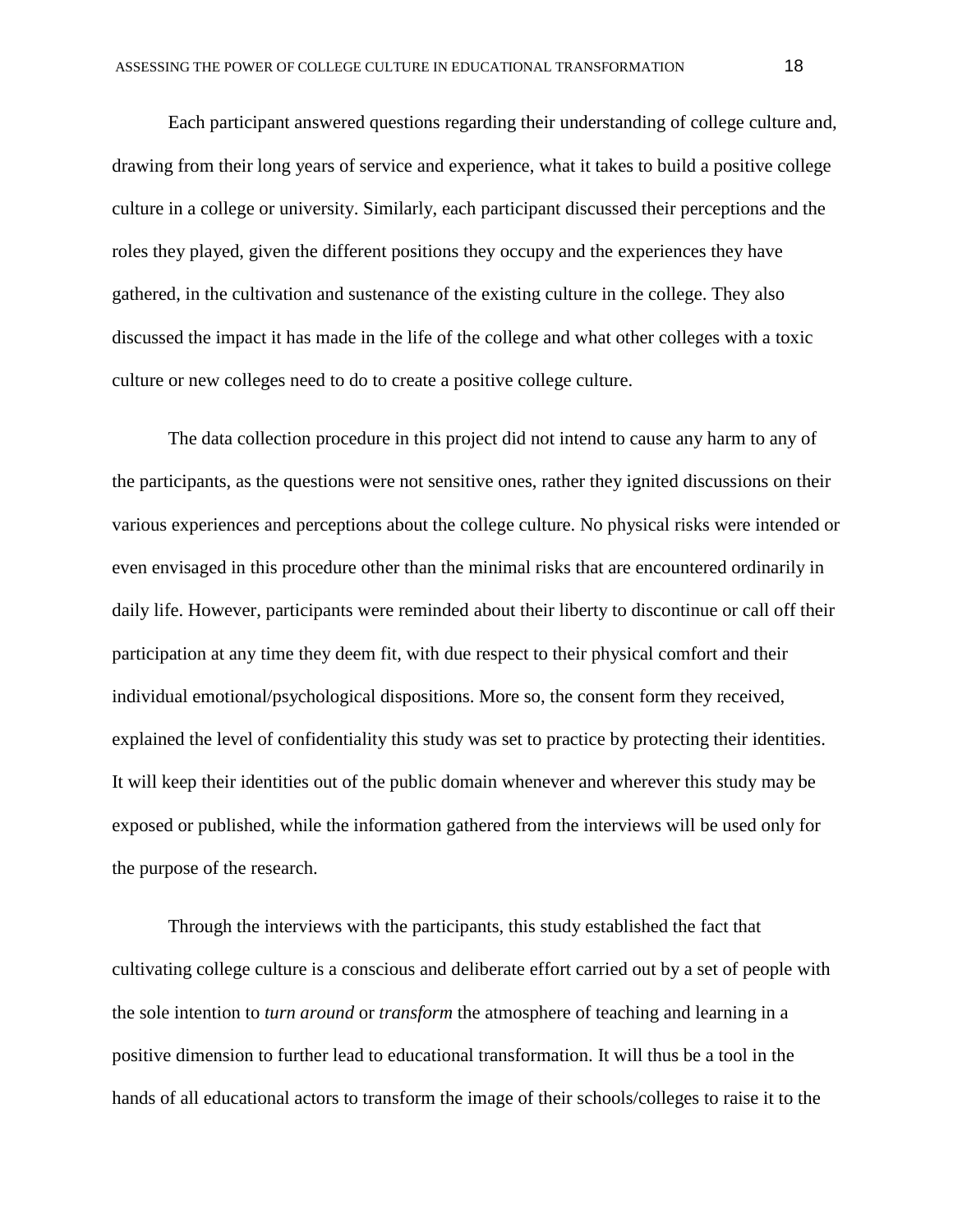ranks of **'***choice'*, *'high performing' or 'high profile'* schools, improve on their annual admission/enrollment, bring quality education closer to the people where they find themselves, bring about job satisfaction that is not focused on what one should receive but what one will do to guarantee a bright future for the next generation and ultimately to increase students' retention and success.

To analyze my data, I used standard method of coding qualitative data (Saldana, 2015). I transcribed each interview, then conducted line by line coding to identify themes and patterns, from which my findings and subsequent recommendations are generated

## **Findings**

In order to deeply understand the dynamics and power of college culture I interviewed six faculty, staff and administrators of Moonshine College. The interview was designed to understand the toxic and positive culture and how positive college culture can be created and sustained to help other institutions of higher education that may be in need of relevant information on college culture to facilitate the educational transformation of their campus/environment. The six persons shared their honest experiences and opinions as they discussed their roles and contributions to the creation and sustenance of the culture in Moonshine College from their various levels and positions of operation.

After analysis of the interview data, the findings revealed the following themes: College culture can be positive or toxic; it is intentionally built or cultivated through focused and purpose driven *leadership* that practices the model of *shared vision* and objectives and supported by the *commitment* to personal roles and contributions from all stakeholders in the college.

It can be a challenging venture to create and sustain a sound and positive culture, but its vitality is very helpful to the image, content and operations of the institution. In this study,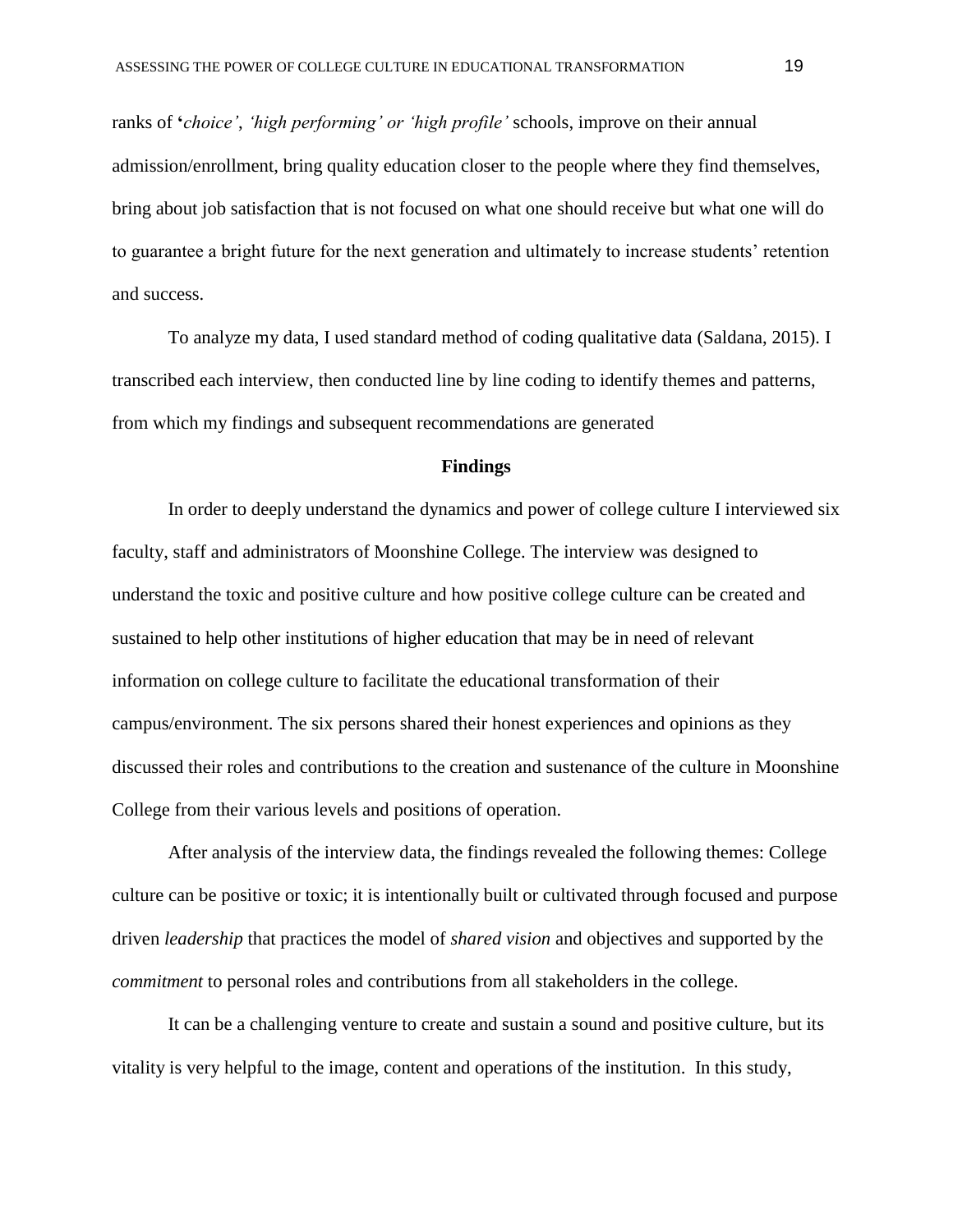participants also discussed the benefits of creating and sustaining a sound college culture in the institution based on how it can impact the image of the institution. As a result of these, they went further to outline strategies adopted to encourage others or co-opt others into this onerous task of creating and sustaining a sound culture for a college community.

At the beginning of the interview the participants described themselves and their professional path to their various positions. They are all full time employees of Moonshine College and have worked in the college for a reasonable length of time. Central to the entire submissions rests on the principle of good practice exemplified by the administration, faculty and staff.

## **The importance of College Culture**

Culture can be toxic or positive. When it is toxic the institution fails even in doing the ordinary things it is supposed to do. It does not affirm people or encourage them to boost their morale at work. Participants observed that it causes great harm to the morale and the psychology of the people within the institution. Pablo affirmed this in these words:

> Previously the most powerful feeling was a sense of inferiority… we are not just good enough. They will evoke that in weird ways; the ways they will scream and yell but it was all we are not just good enough. They blame a lot; we are not just good enough.

Other participants confirmed that it is the most challenging thing that can ever happen to an institution because it leads to conditions of hostility and fighting. To express that toxic culture does not provide a worthwhile experience, as McGuire noted when describing a faculty meeting during a toxic period of the campus culture:

> It was the nastiest meeting I have ever been to. It was an ugly meeting and I decided that I wasn't really sure I wanted to be here. But then I didn't go back there for a while because I didn't like that body.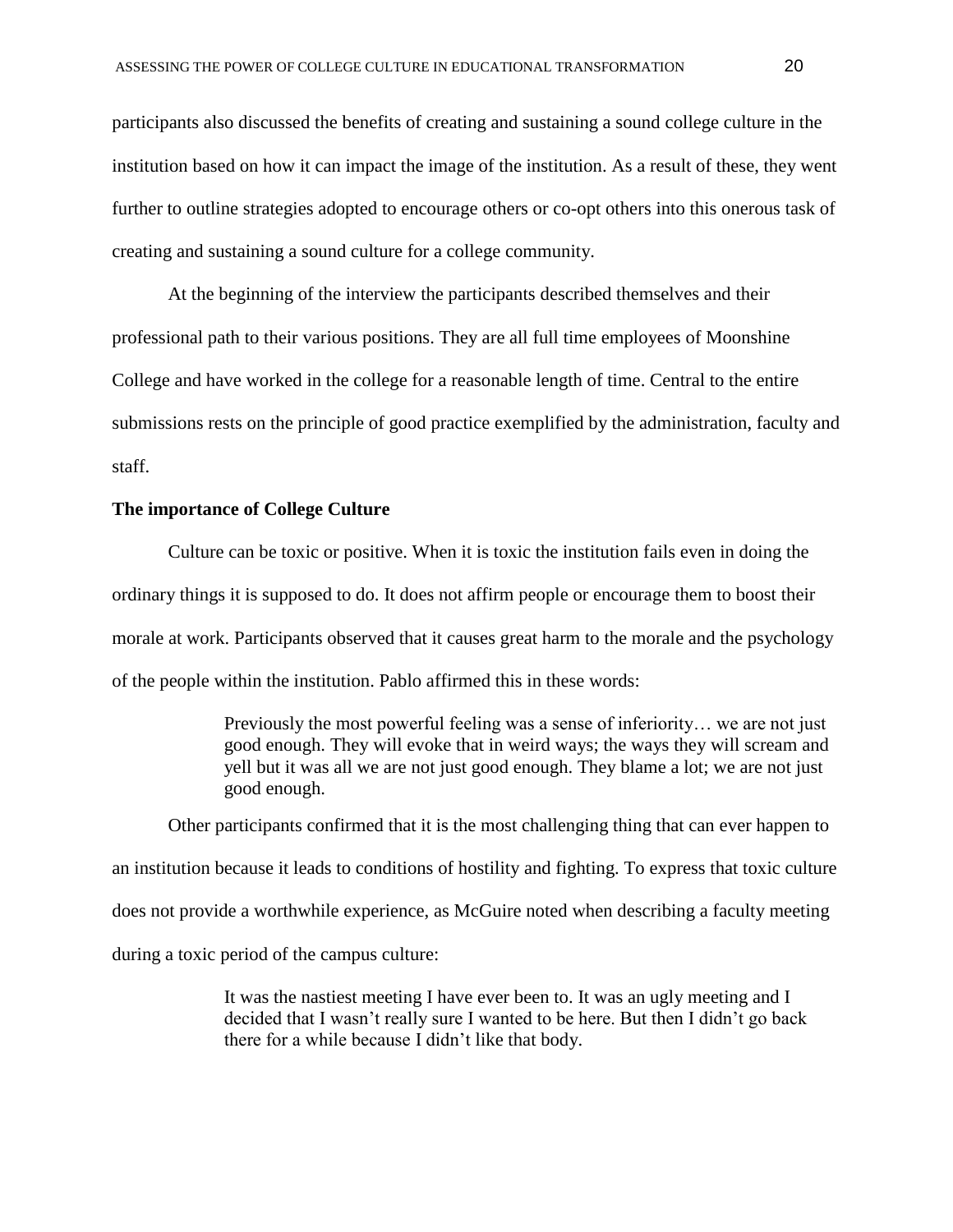Participants confirmed that when the culture is not a sound one progress is replaced with setbacks and retrogressions while the entire campus community splits into silos and factions, each running a negative agenda that is not healthy for the success of the institution. To describe this Mary Jo said:

> There was a group of faculty that resisted everything and this held us back for a long time. They resisted graduate programs when all our other competitors and schools our sizes were opening graduate programs. It took faculty 15 years to approve the program. There is this group of faculty that did not want anything to change, they wanted to run the college and they fought the administration and that was a problem and a lot of people saw that problem.

This is a clear testimony of how a toxic culture truncates educational transformation. The drive therefore is to cultivate a positive culture which engenders an enabling environment that will catalyze the educational transformation agenda to avail everyone on campus with a pleasant experience either as faculty, staff, student or administrator.

## **Positive culture**

Whereas a toxic culture promotes a lot of setbacks, splintering, factions and plenty of unhealthy competition that only tears and destroys, and accommodates resentments and misunderstanding, positive culture has a different characteristic. Participants noted that with a positive culture in place people are valued and respected as observed by Dr Castello: "

> Now we have been brought up to the next level; you now have an administration that I feel that much more values the contributions that we have on a day to day basis.

Some participants further noted that with a positive culture, a fresh air of liberation is the dominant feeling. To describe the feeling Castello stated again: "in some ways it liberates us and it allows us to really focus on the students much more".

As regards the primary purpose of the existence of an educational institution, i.e. the teaching and learning exercise, participants observed that the teaching and learning business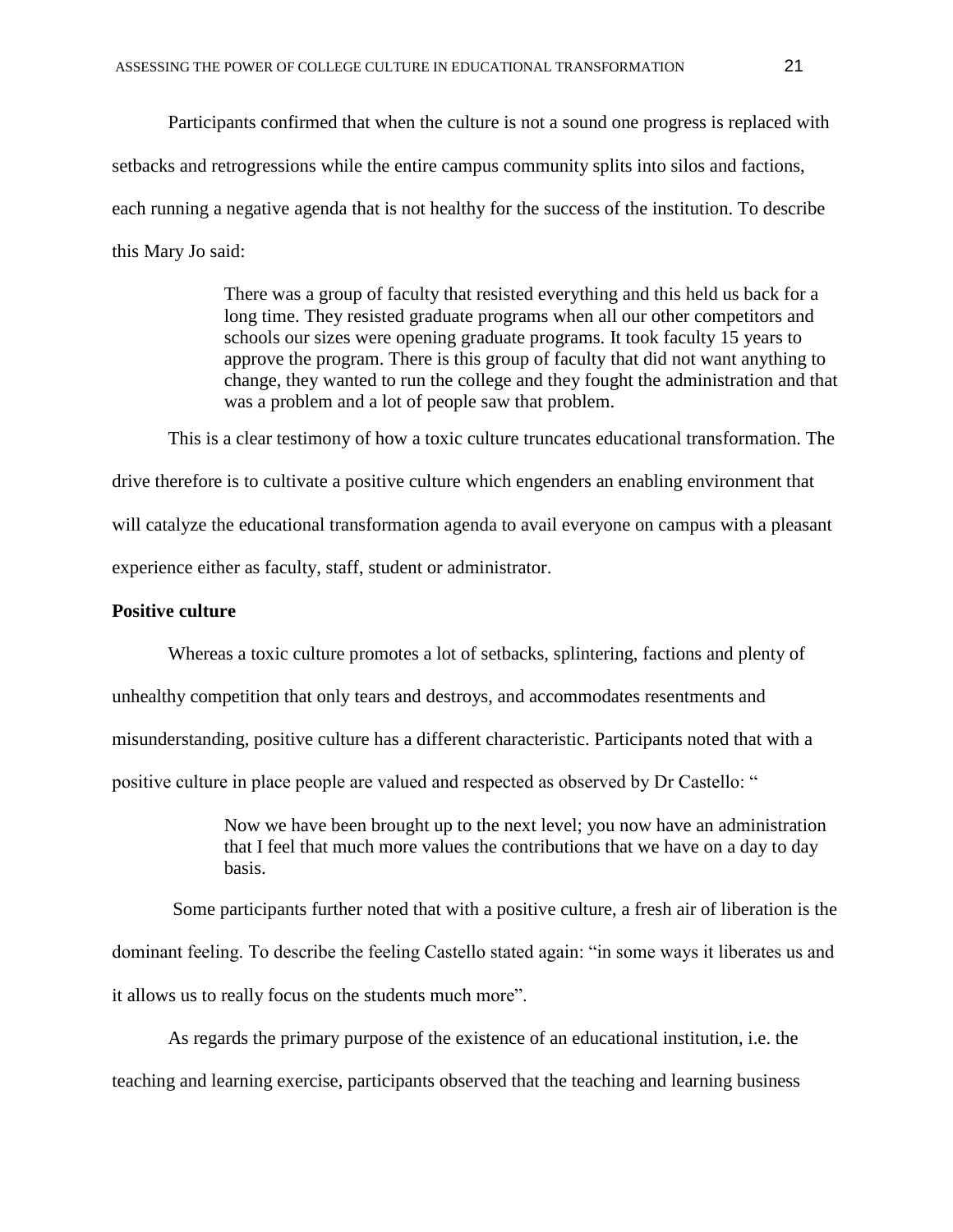thrives better in a college that operates with a positive culture. While affirming this point

Professor Gretsinger stated that:

Because we have this new dean, I have the ability to do these things other things that I couldn't do before. So I am able to teach in different ways, have new equipment that i can work with, students get that sort of benefit.

It was also noted by participants that a positive culture transforms the college into a choice school, leading to a significant desire by parents to enroll their children into that institution, and the children themselves desiring to be in that kind of environment. To explain how it is now a new dawn for Moonshine College, Mary Jo asserted:

> I know parents send their children here first of all because we teach the course of study they want, their majors, but they will tell you they like the environment on campus, the faculty and administration is there to help their children- so they want that.

Positive culture therefore carries along an aura of success; students' academic success and personal success, work satisfaction for faculty and staff, sound external relations leading to increase in patronage and enrollment, increased rate of retention and many other benefits.

## **What it takes to create a Positive culture**

To answer the question about what it takes to create a positive and sound culture, participants observed that nothing good comes easy. Therefore, it requires a lot of work and, with all hands being on deck, something new, something different and something pleasant and positive happens. Pablo captured beautifully what the reaction to a positive culture could look like in these few words: "it was the moment when Moonshine culture made its turn from 'we are not good enough, we are awful and we are terrible, nobody wants to be here' to *we love this place*".

As noted above, since a positive culture does not just emerge from nowhere rather it is consciously and deliberately cultivated, participants observed that it is the product of the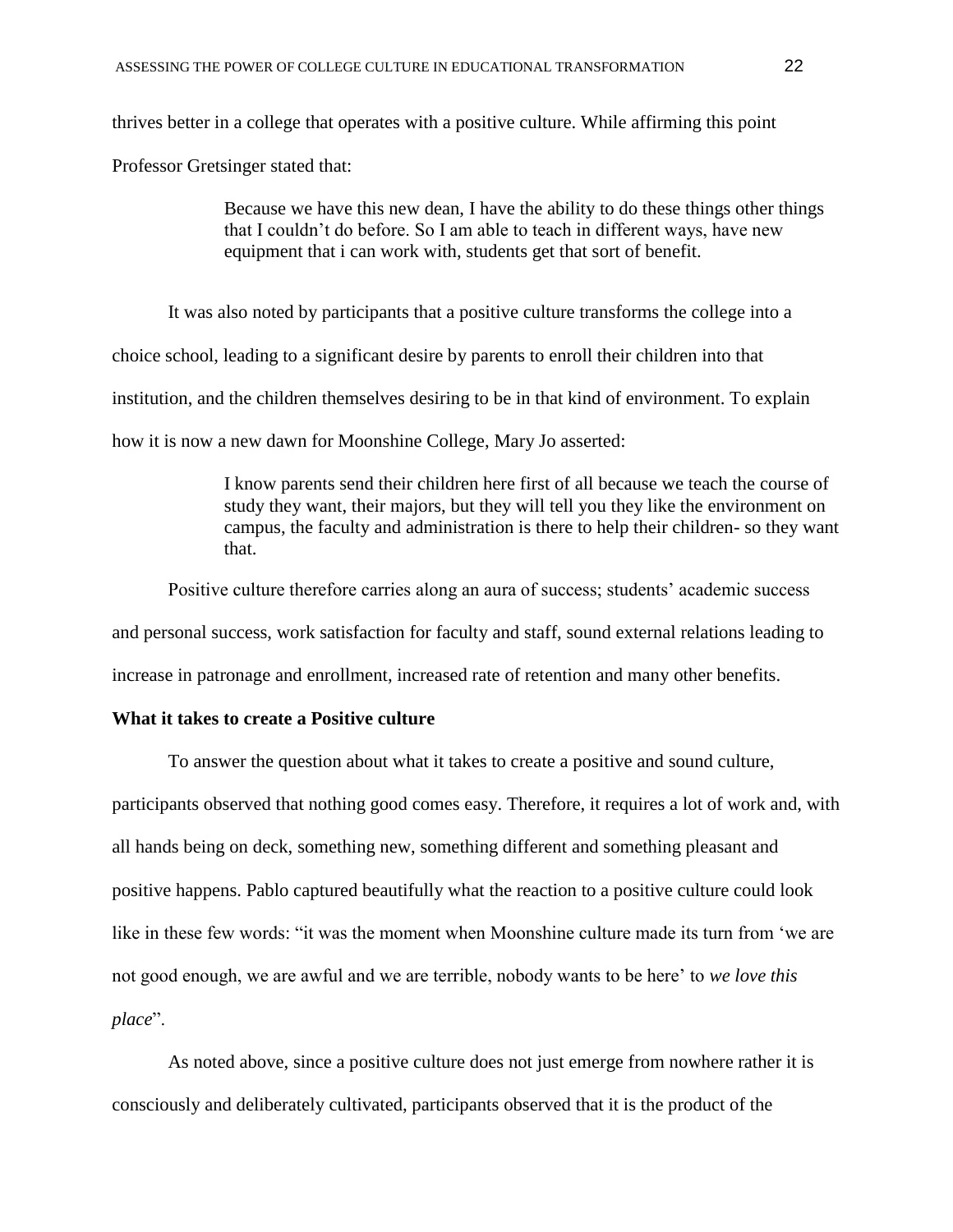responsibilities that are carried out and fulfilled by the leadership of the institution, through a shared vision coupled with the commitment of all and sundry that are connected to the successful operation of the institution.

## **The Role of Campus Leadership**

For an institution to succeed in building and sustaining a positive culture, the power of leadership cannot be underestimated. Most participants observed that the quality of leadership makes or mars the culture of the college. In essence, focused and competent leadership begets positive culture, bad leadership begets toxic culture. Pablo captures the impact of bad leadership in these few words: "it was 16 years of bad leadership- lots of hostility, lots of fighting and the school shrinking every year instead of growing". However, with the turnaround of events, Dr. Gretsinger explained:

> That is not true *anymore*, we have been growing, there are new opportunities and we are getting people from other countries like you and I think it's helping the college grow. So I think people feel good and confident.

Speaking with the same sentiments of the impact of good leadership transformation, Professor Martinez confirmed:

> In many ways *now,* it is a very positive culture…*Now* we think of ourselves differently as an institution, we think bigger but before everything we did was small. Like we didn't have the ability, flexibility, the authority to think big… so it is a really positive atmosphere in terms of how everything goes.

From this empirical point of view therefore, the indispensable power of leadership in

building and sustaining a sound culture is revealed and participants suggested that it will

facilitate and enhance educational transformation.

The pertinent question at this point is what roles does the leadership play to produce the needed positive result? Most participants from among the staff, faculty and administration were united in upholding that leadership has some key roles to play. This ranges from stating and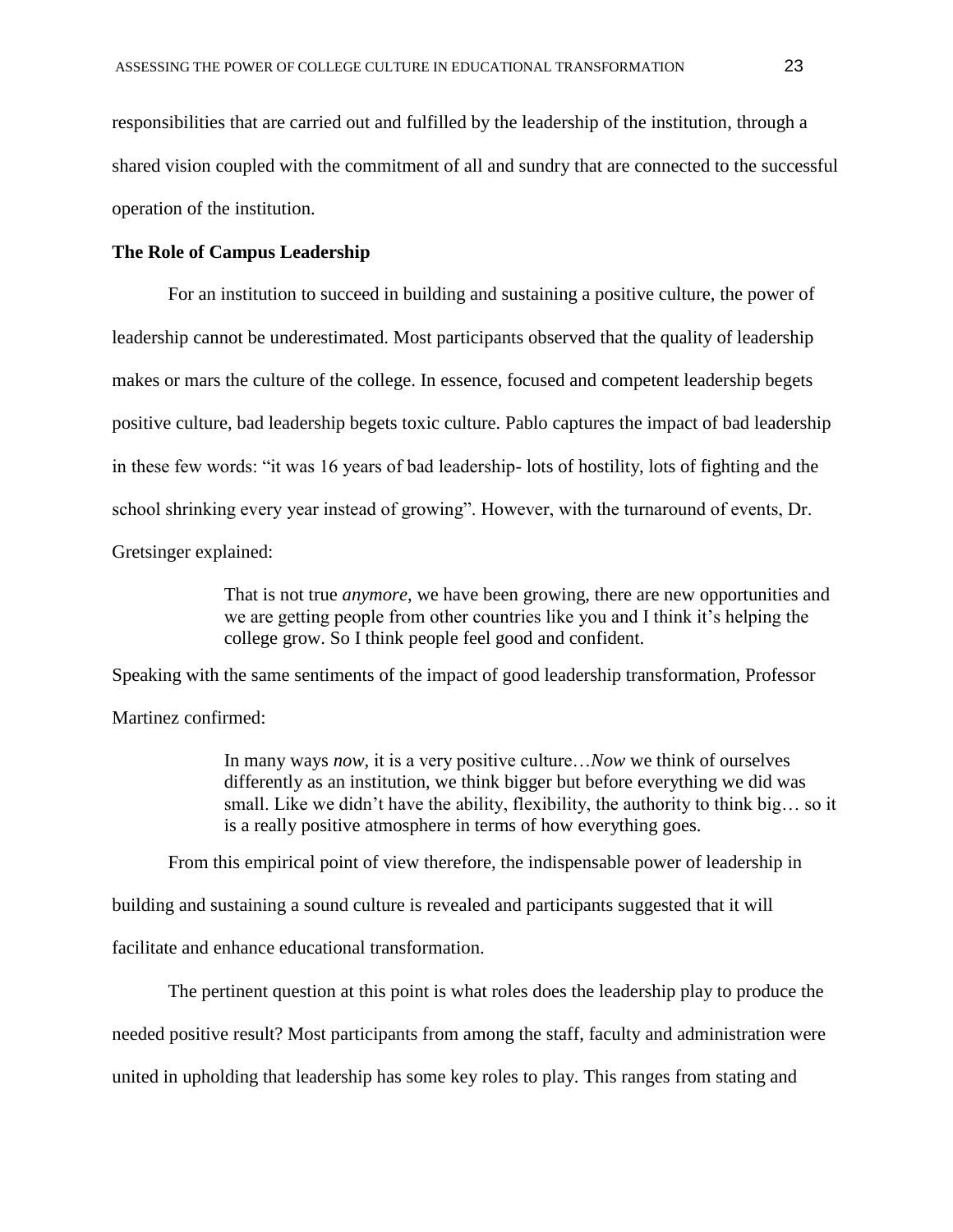clearly defining the institutional mission and vision, defining the identity of the institution, being experts and competent in the job they are doing and being able to dish out control without losing control.

Dwelling on the importance of the institutional mission to drive the institution into a positive and sound culture, Pablo stated: "my first task at the college was to facilitate a process to rewrite the college's mission statement" It is important to note here that for the mission to be functional and relevant to the space, it has to align with the identity of the college. Other participants therefore observed that it is always difficult to create a sound culture when there is a crisis of identity. With regards to that Pablo further stated:

> Basically the problem was we weren't anything. We are trying to be everything. So not only do we want to be Catholic, we want to be protestant, Jewish, Muslim, Buddhist...we want to be everything but we would not want to be anything. We didn't want to be liberal arts or professional college we want to be all and consequently we were nothing because we were not making any choices about this is what we are or who we are.

However, when the identity is defined, most participants opined that the result is evident

in the experiences that took place on campus which are the indicators of a positive culture.

Professor Gretsinger affirmed this point when he said:

I think this goes back to the Augustinian Fathers who were here, the college has always has a good sense of community and of dedication to students and to their intellectual and moral and spiritual growth. People who come here from other places would always remark on that, how there is a sense of community and care for the students.

Another key factor that applies to leadership success in building and sustaining a positive

culture is about being good in what one is doing. Some participants noted that when the

leadership unleashed its dexterity and expertise, things began to turn around for the good of the

institution. According to Mary Jo this was truly what happened:

And then the President comes, he knows the business of higher education inside out and upside down… he is also the greatest salesman in the world. He brought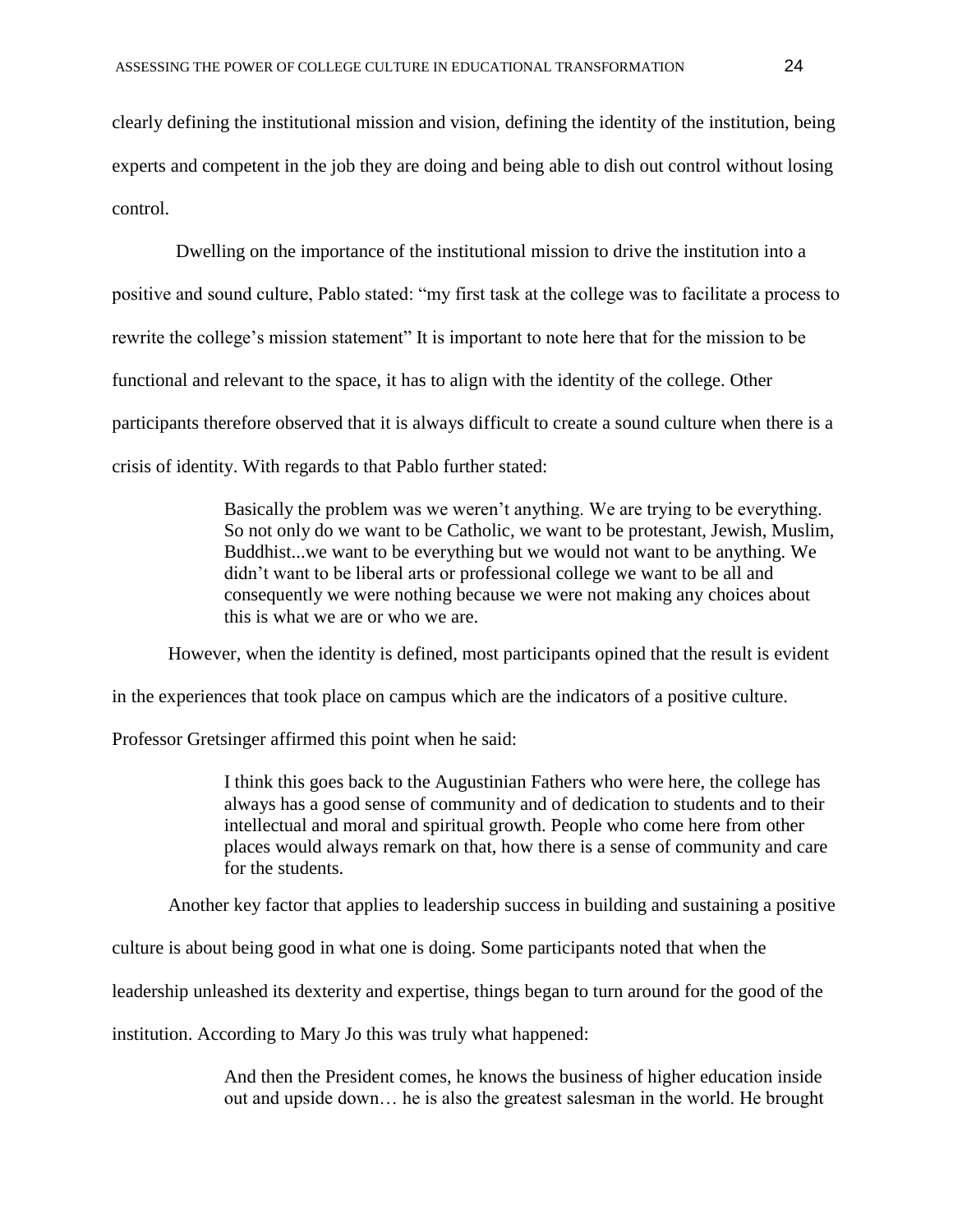those two qualities; a real sense of what a college has to do to succeed, started implementing them and people started to experience success and then selling his vision.

This may sound like the power of knowledge as a leadership quality which entails that

when leadership is knowledgeable and competent it makes it easy to get everyone on board.

Those who are lukewarm are meant to see things from a different perspective and that drives

them into the moving train in order not to be left behind or even left out.

To further sustain the positive culture that is created, leadership must get everyone on board not to keep them idle rather to get everyone engaged. Some participants asserted that this usually impacts positively in the modus operandi of the institution. Interestingly they noted that it empowers subsidiaries to function without leadership losing the ultimate control, as Dr. Richie Castello asserted:

> The president is still the ultimate authority and will assert that authority when he believes it is necessary. But he believes that every department chair and dean should have a certain level of authority… that is one that empowers a lot of lower level folks.

 According to participants, the power of leadership that is needed to enable a positive culture is meant to flow from above in order to energize the remaining members of the community to drive further the beautiful venture to its logical conclusion. To make it work, participants feel that leaders should find the shared vision model of leadership as an important springboard.

## **Shared Vision**

Steve Jobs once opined that if you are working on something exciting that you really care about, you don't have to be pushed, the vision pulls you. This explains the power of vision in the life of an institution or organization. When vision is shared the community is pulled together to one direction.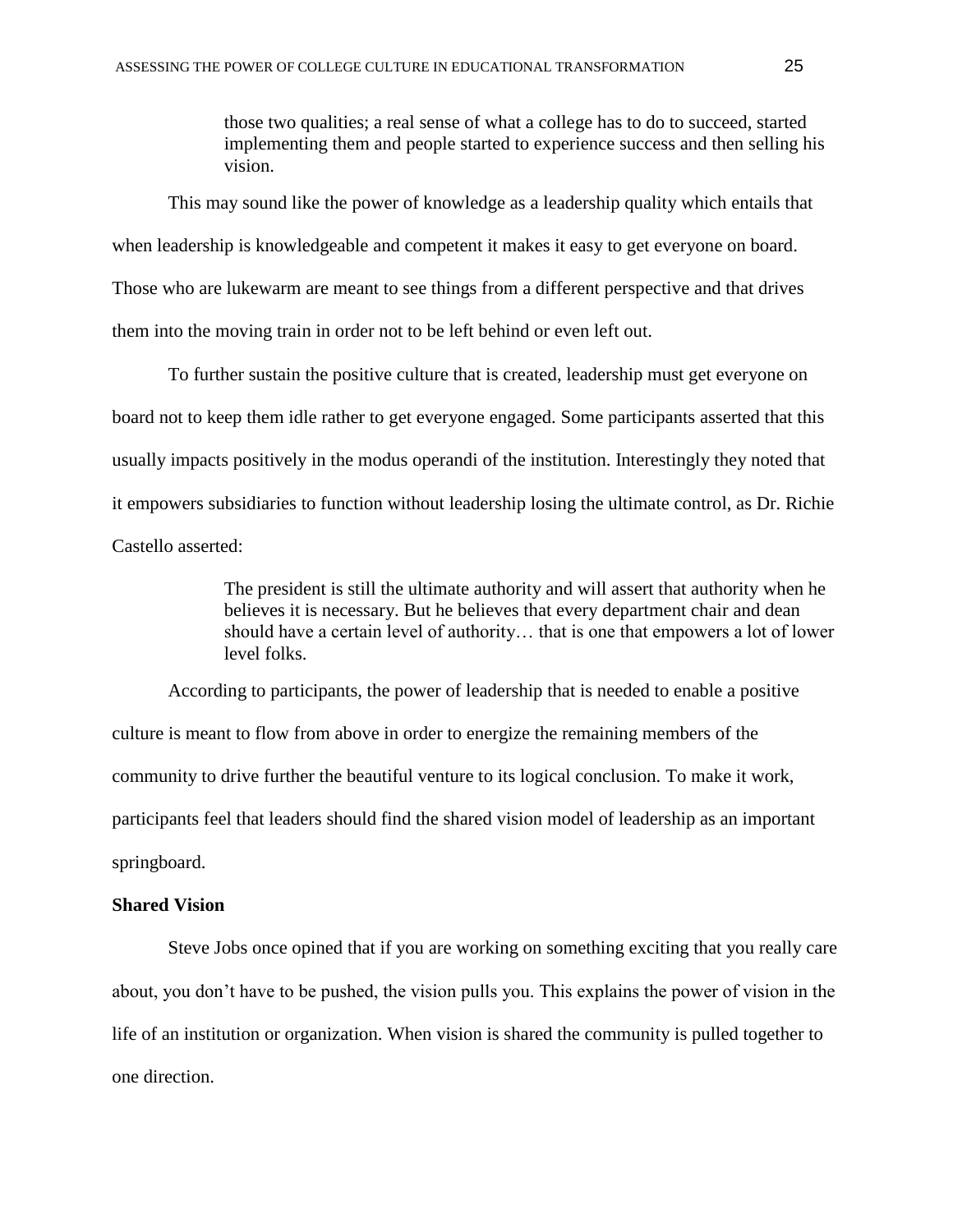In this study, participants felt that Vision is made concrete and perceptible in the institutional mission. Through this mission the entire community is connected to one course, thus giving rise to and sustaining a positive culture. Most participants held that the institutional vision and mission are very essential because they are the channels of healing, capable of transforming a toxic culture to a positive one With respect to the process of defining Moonshine College's mission, Mr. Pablo asserted:

> Actually, the mission statement process, people told me it was one of the most healing processes they have ever been through. The end product wasn't stale… the process of creating it was the first step of energizing the culture.

As noted above, through the power of vision, the entire college is intended to pulled

together to gather in one place. Few participants opined that pulling people together in one place

to do something together is an experience that has the capability of creating a positive culture

and sustaining it. To this end Pablo further observed that:

it is difficult to pull the college together. But I believe that if you are going to build the culture or sustain it you have to share experiences, you have to share rituals. The Mass of the Holy Spirit and the Mack Gives back day for example pulls the community together and we have an experience of doing something together which matters a lot.

The participants observed further that the experience of coming together can only build

and sustain a positive culture if it provides the opportunity for the people to come to help,

encourage and affirm each other. While affirming this opinion, Patricia explained:

Now students gather much more than they used to. They will come together to support each other. We have the LEADS award where we recognize students' excellence in everything- academics, leadership opportunities, athletics and stuff like that. And we've worked on that and we've made that into a real celebration.

To further emphasize the importance of gathering together in one place as a community

and do things together as well as move in one direction, some participants explained that when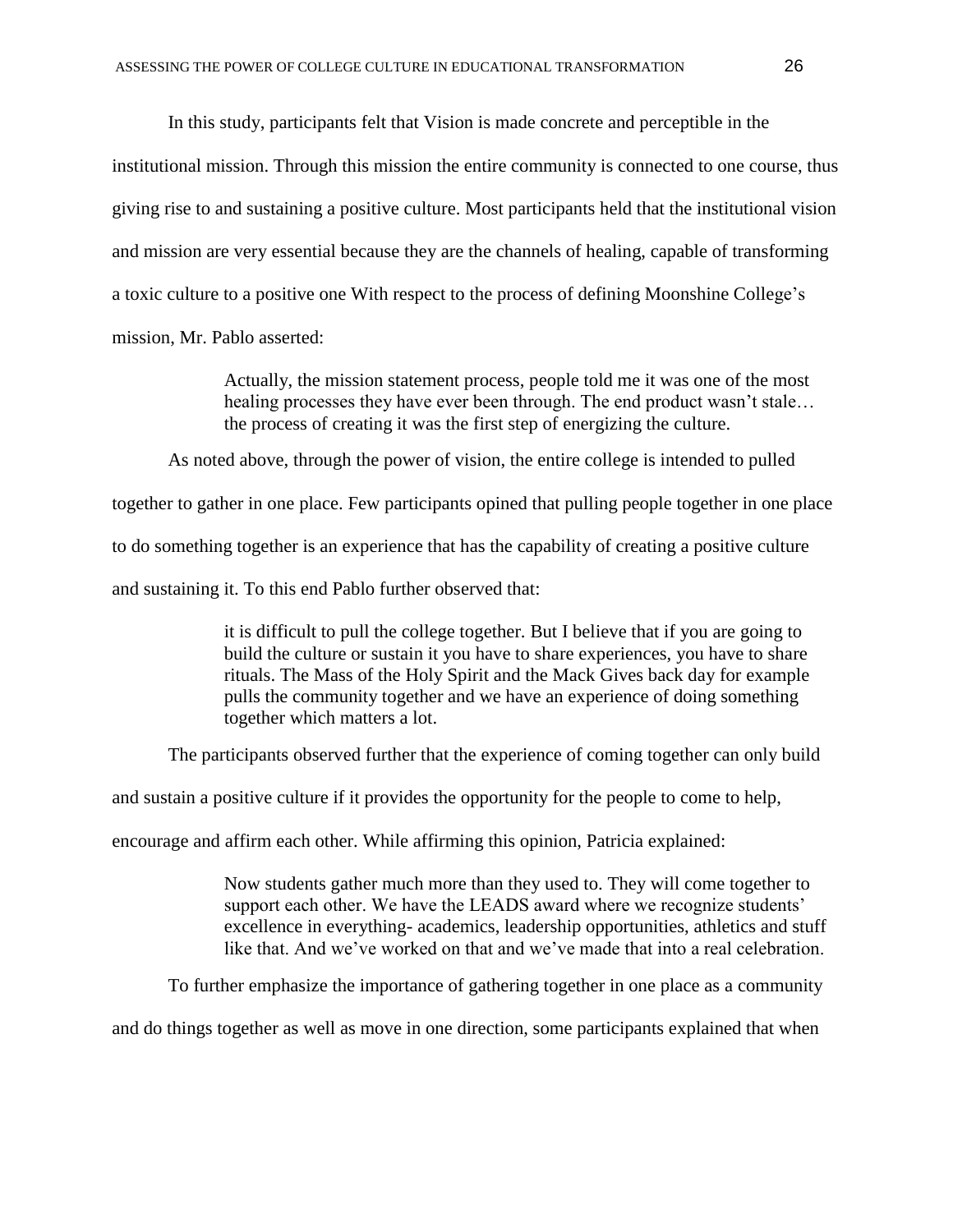such gatherings take place periodically it can cause a pleasant explosion that will change the psychological temperature of the institution. In his reaction, Pablo described this experience:

> It was move-in day 2011. First year students are arriving, we got people helping them move in and on that experience we had a flash mob. That was the moment in which our students got Yes we can. We can do it, we are not second to anybody, we can do stuff and we can do really cool stuff. And that is something that clicked in that moment and kind of changed the way this campus feels.

Other participants noted the importance of information dissemination in this process.

When people seem not to know what is going on it is a toxic culture because it can be disturbing.

But when people know what is going on around them, a sound and positive culture can be

created and sustained. This is because it keeps everyone abreast with what is happening around

the college and gives everyone a sense of belonging in driving the mission of the institution.

Mary Jo affirmed this notion thus:

I try to make sure that faculty knows what the student life is doing and student life knows what the faculty is doing. So if the boss says; do this, we would do it and we would explain to the students and make the students understand that and all the people that work with me that this is why we are doing this.

Patricia shared the same sentiment when she said:

I have made it a point of duty to really reach across and make sure that the faculties are well aware of what we are doing and also to the administration that they have knowledge of what we do and how we can be of assistance to the students.

When the vision is shared through effective communication, e.g. through well-

constructed emails, letters, personal address etc. to make it more appealing to the targeted audience, few participants opined that positive culture can be created and sustained. Affirming this, Dr Richie Castello noted: "I like to think that I can sometimes help them formulate a message that can be better received by faculty and students. Ideally, I should just be a clean pipe that passes the message through".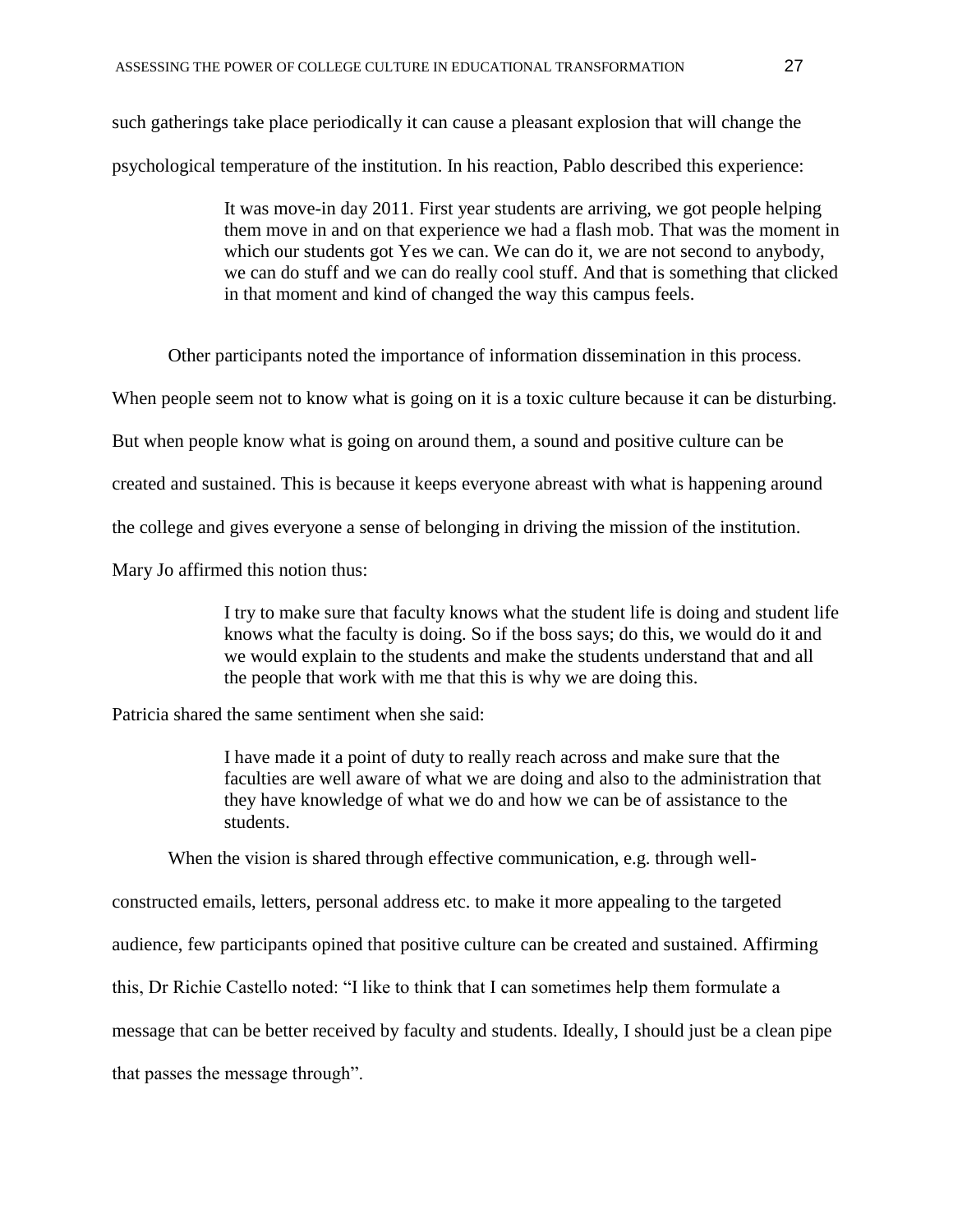The result of this is that it makes the people feel valued. Katie Basil observed that a toxic culture can be transformed into positive culture if people are carried along in the institutional mission and respected for the contributions and sacrifices they make to keep the system running. About the current culture she said:

> There is an improvement now. People are happier. I think they feel more respected, I think they get paid better which I think goes along sometimes with the respect. Even something such as whether we have school on a snow day, you feel like your life is valued that you don't have to drive in the snow. So I think that's really the positive part of it.

## **Sustaining a Positive Campus Culture**

Having said all that, it is important to know how a positive culture which has been created can be sustained. While responding to that question, participants noted that besides the efforts to maintain effective information dissemination, affirming people and valuing people, positive culture can be sustained when there is a strategic plan to protect and sustain the mission of the school. McGuire affirmed that to sustain the positive culture you have to co-opt people who believe in what you believe and share the same vision with you. He captures it thus:

> You have to hire people who support the mission and understand the mission of the institution. In my own opinion they don't all have to be Catholics. It's just that it is good to have a different point of view because it keeps you sharp and you can say; well, here is why we believe what we believe, here is why we practice what we practice.

Some participants opined that for the mission to be well supported for the sustenance of a

sound and positive culture, it is the responsibility of the college to educate employees to

understand the institutional mission. Damaris added:

Most of the time it is because they don't understand it, so it's the college's responsibility to help them understand it. And that's what I used to do; to spend a lot of time with faculty especially and once they understand that they are ok.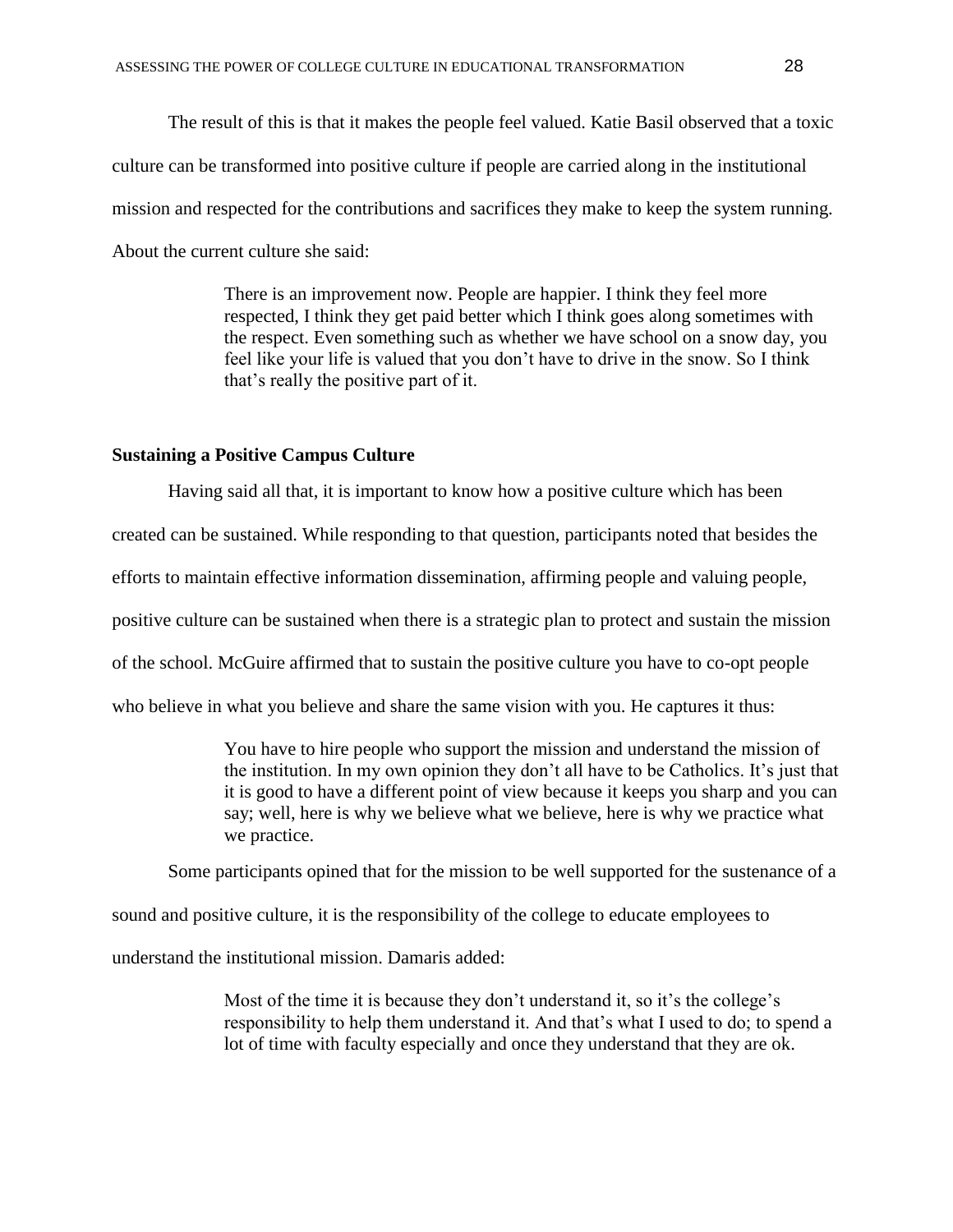Other participants added that it is the duty and responsibility of the college employees to support and advance the college's mission in order to sustain the positive culture that the school has created. This was asserted by Patricia in these few words:

> Most of the faculties we hired had no idea what it was because they haven't gone to Catholic colleges. So it's important to provide opportunities to learn. I think they can disagree but if you are working here you have to support the mission. That is a delicate balance but I think it's important to have people who understand the distinctive mission of the college.

Having come this far, it is now time for all who are on board to walk the talk and put the words into action. Participants expressed that It is a passionate commitment to the course of change that the institution believes in and the change that works to move the image, operations and content of the institution from grass to grace.

## **The role of commitment in college culture**

Participants were asked to describe the roles they have played and the contributions they have made to create and sustain the culture in Merrimack College. Most of them testified that commitment is the vital role they have played and the valuable contribution they have made. Dr. McGuire observed that commitment is one factor that gives them joy no matter how degrading it may be. For her, one has to be as humble as that to turn the table around when she stated:

> I am not afraid to get down into the Nitty gritty of any job. I am happy to be the voice of the students at the senior leadership level… I am also ready to move the table when it needs to be moved, to clean up trash if I need to clean up trash. I have a strong work ethic… and I have to do something that is a positive contribution every single day.

This is important to make one feel good and fulfilled even if no one acknowledges it. Just like a lizard that falls from a tall tree to the ground and nods its head to praise itself if no one is ready to praise it, so also does commitment make us to work harder to produce results irrespective of what we hear and see around us. To affirm this point, McGuire added: "If I don't,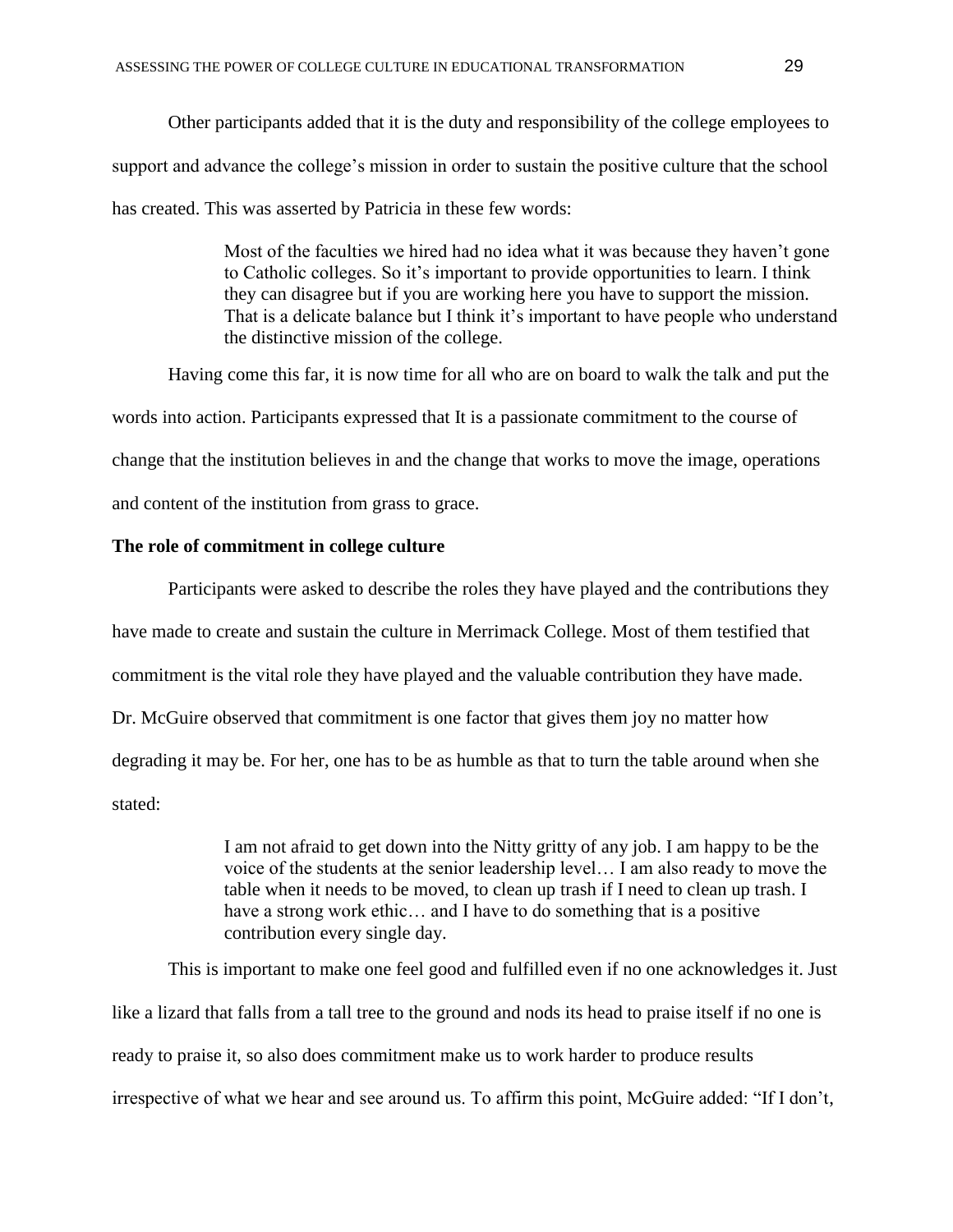I will feel like that day was a waste. That is how I look at my position. I want to see how I can make a difference on each and every day".

The significant impact of commitment on college culture is revealed in the ability of individuals to carry out their duties effectively either as administrators, faculty or staff. Most participants upheld the fact that it is not about the individual but about the institution and when duties are carried out well, it makes it less stressful and reduces the concentration of the weight on one side. To affirm this Damaris said: "My job is to make sure that the President's message and priorities are effectively communicated… I am just an effective messenger". This therefore is carried out by means of creating an enabling environment for one and others to function and succeed. For your commitment to bear fruit as a faculty, Patricia noted:

> My role is primarily in training and educating our students. Hence it is about providing an environment where my students have the ability to succeed… that I take advantages and opportunities that are provided to us as by the administration to provide new opportunities to my students whether that be through internships, trying to get them access to new equipment or new opportunities that we've never had before.

To elucidate this point and hit the nail on the head from a faculty point of view, Professor Gretsinger asserted:

> You need to be a good teacher, you need to be a researcher… looking for new methods of pedagogy so that we can continue to improve our teaching. It means expanding programs and it's important for faculty to do that.

The need therefore to be committed does not entail that one is expected to do everything

rather every individual who is employed and owes some commitment to the institution is

expected to be focused on one's primary roles. Most participants agreed that the ability to

manage your space and allow others to have their space as well is very crucial to creating

harmony within the workspace that will further metamorphose into a sound and positive culture.

To affirm this Dr. Castello noted: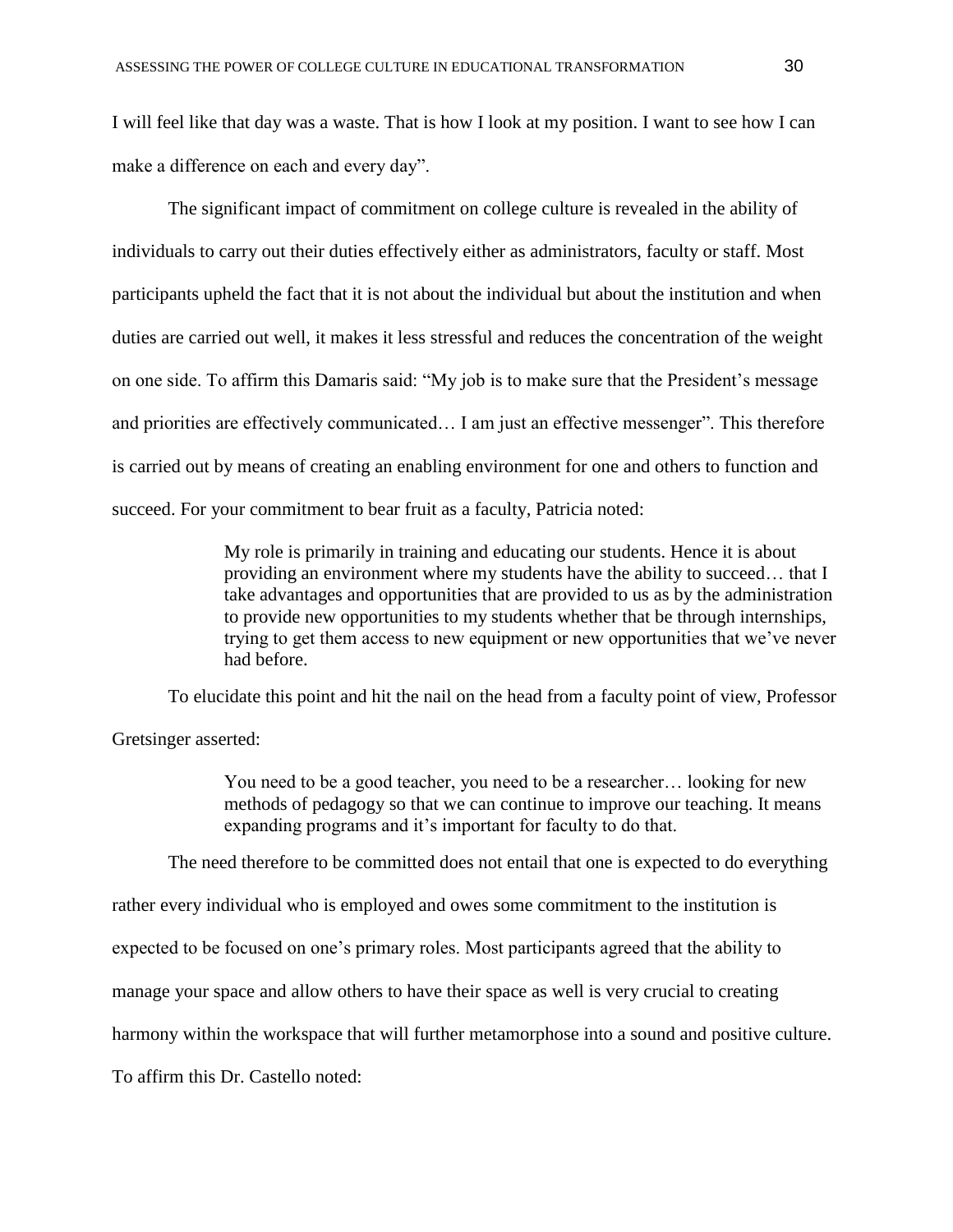Our thinking in the central administration is to stay out of the faculty's way generally. Their job is to teach our job is to manage the institution. So I think we get along very well because each group knows its limits.

When this necessary distance is missing, the atmosphere becomes a foul one that

cultivates and nurtures a very toxic culture. Some participants noted with dismay the fact that the

result is always played out in chains of complains, unhealthy competition and rivalry. Pablo

captures it briefly in these words:

So when you taught in one department and you got something that meant I didn't get something and so it was a very difficult time because you had departments that competed against each other in terms of getting resources … that is a very stressful environment.

But that existed in the past. This is not a sweet experience that anyone will like to even

romanticize about, talk more of going back to that same situation.

The ability the focus on your primary responsibility was observed and applauded by most

of the participants citing it as a necessary ingredient that can create and sustain a sound college

culture. Damaris confirmed this:

The current push has been to free faculty up to fulfill our primary roles of teaching and research. It stands really wonderful because and administration that much values the contributions that we make on a day to day basis. And so in some ways it liberates us and it allows us to really focus on the students much more.

Other participants also noted that the push to focus on the primary roles is very beneficial to the

students as it enables faculty and staff to strive to know their students very well. Mary Jo

indicated that:

The faculty has a close contact with their students that we get to know our students pretty well. I think some, we know them too well… so our students don't get lost in the cracks; we make sure that we keep them moving towards graduation. When they are struggling we try to do our best to take them off and give them chances…

This is a quality that can impact the institution and make it stand out amidst other

institutions perhaps because it will be remarkable for one thing. Some participants held that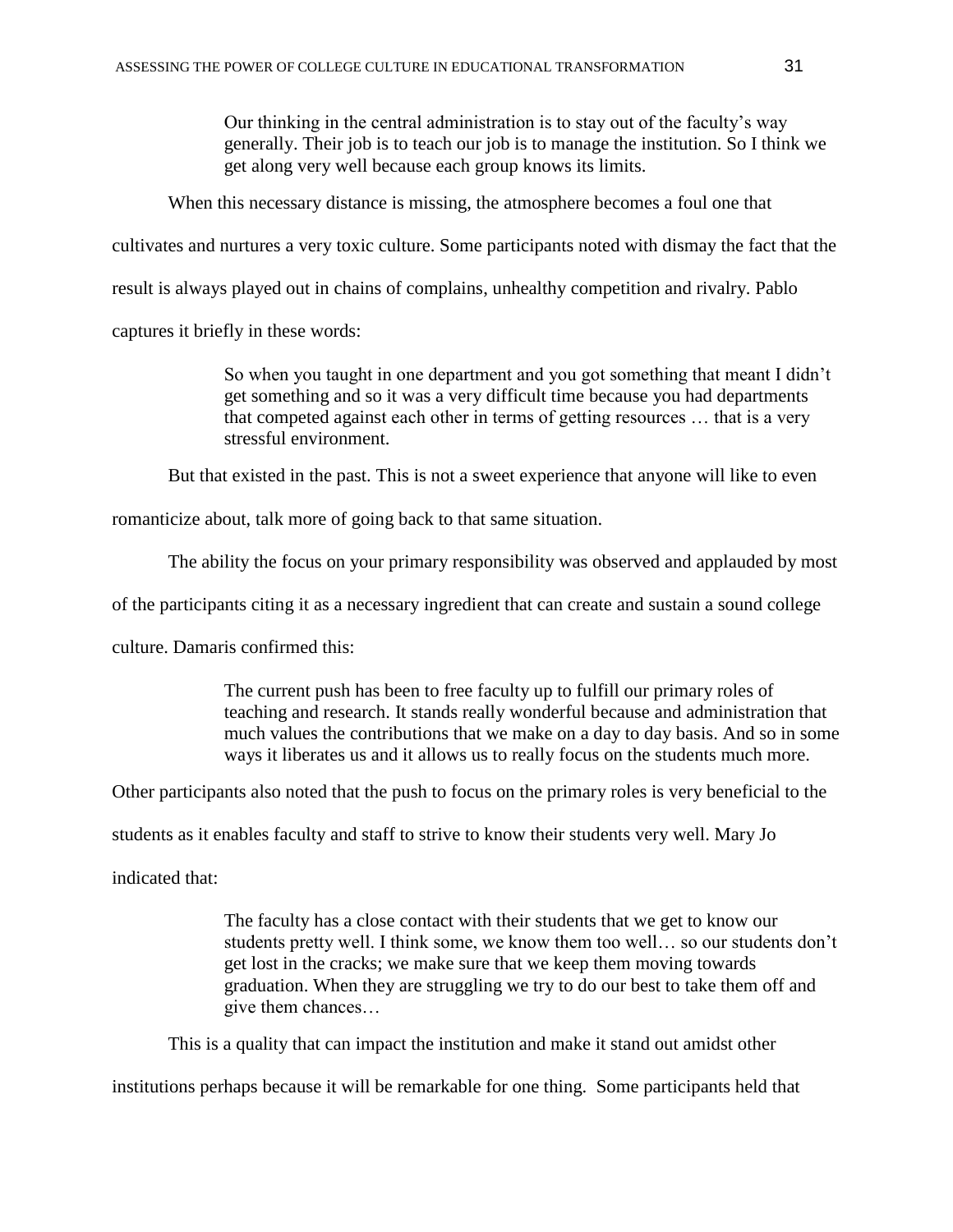when there is a positive culture the institution may not be highly selective with regards to the kind of students they admit but can take even the difficult ones and improve them to be good students. While yielding to this idea Pablo affirmed that:

> We don't go after the top 5% of students like Harvard or the top 3% or 2%. But we can go after the top 25% of students in the high school… some are better and some are not. But we are very good at taking them and helping them to grow to be better students and in many case even great students.

One important part of the commitment which is very instrumental in building and sustaining a positive and sound college culture is service. Most participants raised the concern on the fact that service is very important in creating and supporting the college culture and should be one of the criteria that should be used to consider faculty and staff for promotion and tenure. Dr. Castello noted with an unpleasant tone the fact that "some faculties, for example, apart from teaching you never see them". Many participants do not consider performing the roles for which one is employed alone to be enough. Besides commitment requires that one should go an extra mile if the need arises. Hence it is about serving in committees and attending meetings with faculty staff and students and other relevant events on campus that will create a sound culture that is deeply rooted to support and sustain the college in all ramifications. KateBasil further affirmed this position by saying:

> I think it is important to be part of the community and support the community by your presence in different ways. People will do that in many different ways; some will go to sporting events, some will go to theatres, and some will go to student organizations…that is supportive.

Patricia also indicated that service is another way of participating actively in the operations of the college and being active in the governance of the college:

> What I have tried to do is to be active in governance, whether that be through faculty senate, whether that be through serving on committees to hire people who are in the administration. I was on the search committees for a provost, a number of years ago I have been on dean search committees to help us put administrators in place who will buy into our overall culture. That shows to the administration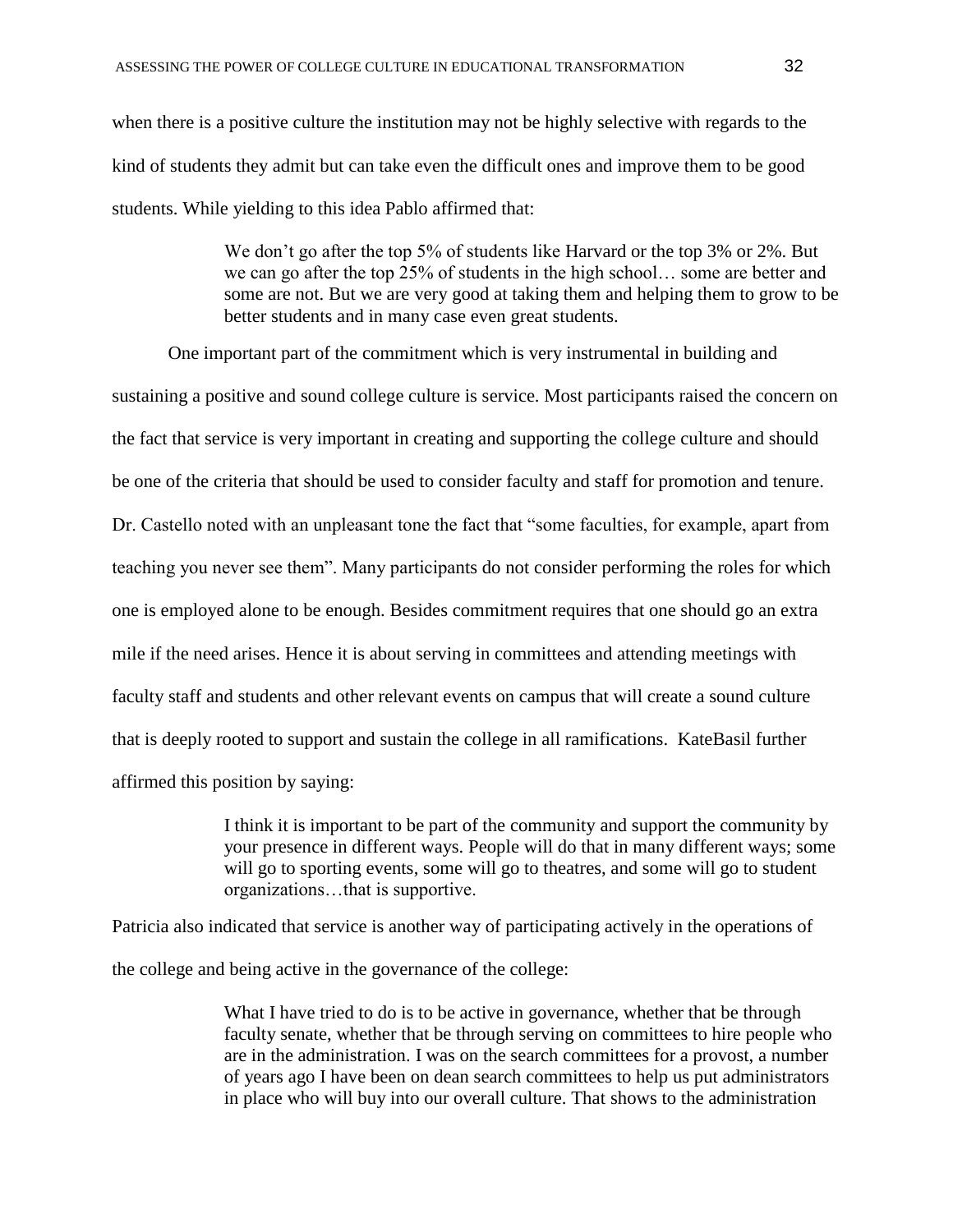that we are serious, that we believe in what they say we should be doing and we are putting someone forward who we think can help us effectively implement what that vision is.

With this level of commitment, innovative strategies should be employed to nurture and sustain them. One factor of commitment that some participants observed should be fanned into flame is to constantly return to the mission of the college. Faculty, staff and administration need to constantly support the mission of the college because it will make the mission real and concrete. Professor Gretsinger asserted briefly: they have the responsibility to understand and support the mission of the institution. This responsibility is fulfilled in their responsiveness and focus on how the various individual, departmental and faculty operations will further advance the achievement and success of the college's strategic goals and mission.

## **The Significance of College Culture in Educational Transformation**

With a sound and positive culture a new, vibrant and reputable institution is born. And if the positive culture is guarded and sustained, the institution is set to remain on the continuous path of progress. Positive school culture therefore signifies a delicate achievement that unleashes a positive impact on the educational enterprise.

Since a golden fish has no hiding place and a house built on a hill top cannot be hidden, some participants noted that a positive culture it is easily perceived because of the harmony and beauty it carries along with. As McGuire commented:

> I think that is one of the most important things. People feel it the moment they arrive on campus. So if they don't feel a warm or an accepting culture then the student, faculty or staff is never going to come here. So I think that we want to highlight that as possible as we can.

As noted above, Sadeghi, Amani & Mahmudi's (2013) observed that a positive culture reduces or eliminates disappointments among faculty and staff; enhances the organizational performance and it engenders civil behavior all staff, faculty and administration. Participants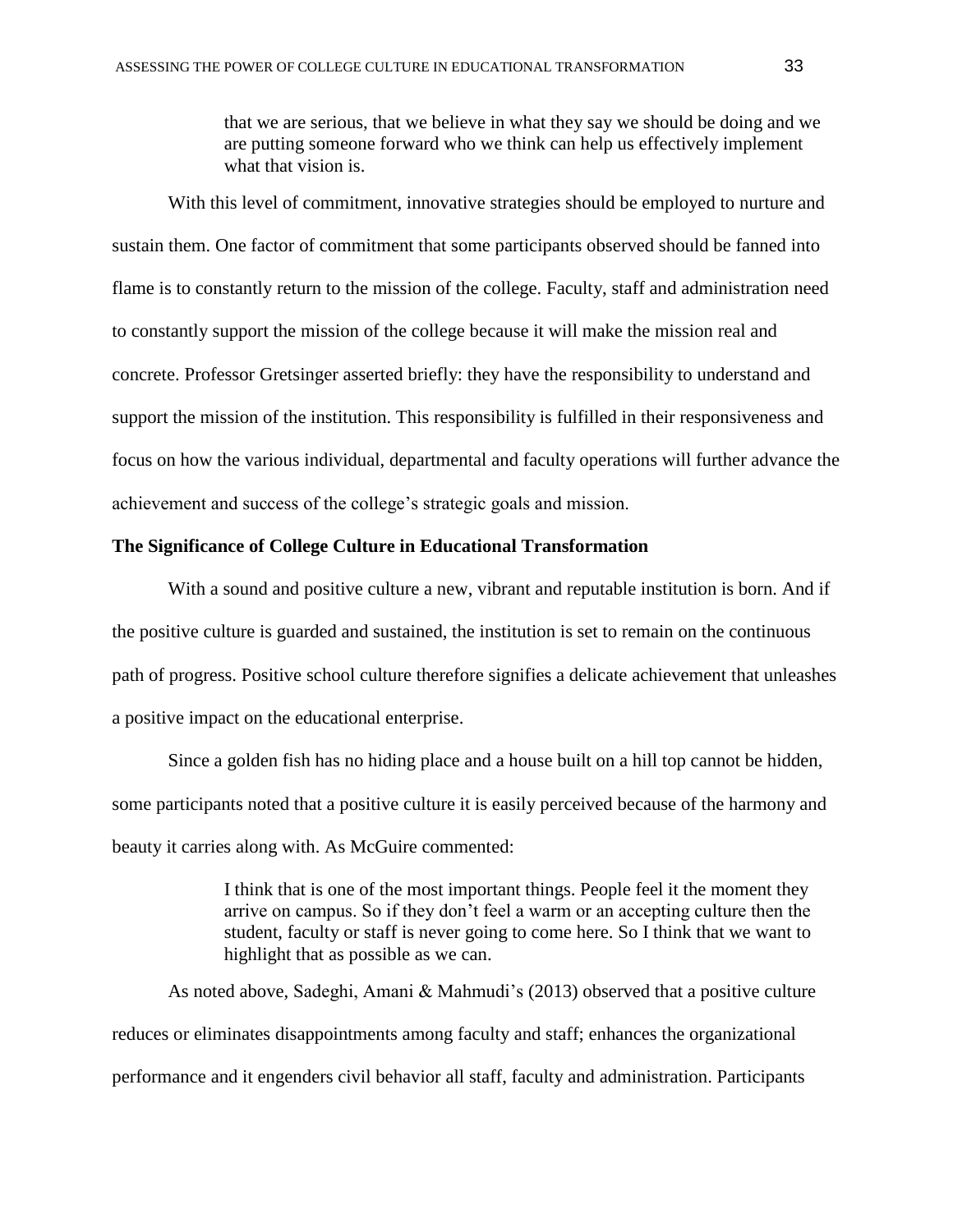affirmed that this is perceptible through the fact that people eloquently enjoy pleasant experiences while on campus, especially if they had once been in a miserable experience either in the same institution previously, or coming from a different institution. As Pablo affirmed:

> People enjoy coming to work every day. I think if they are concerned about the toxic level, they are going to be concerned about what they are saying and who they are saying to. I just think that the happier people are, the more they feel respected by the culture, and they will give more back to it.

Speaking further on the pleasant experiences and the level of comfort among all on

campus, Professor Gretsinger explained:

First of all, myself as a faculty member and a number of my colleagues are much happier being here. We feel like our contributions are valued, we feel that we are appreciated and those are very big items to think about

While Zhu & Engels (2013) observed in the literature above that faculty, staff and

administration of colleges with a more positive culture tend to better perceive what is vital for

the college and leads to high and active participation, shared vision and an enhanced orientation

innovation, participants affirmed that with cooperation and common purpose, their achievements

experienced an added push forward as Castello commented: "it gets people cooperating with

each other and working together more. And when you work together you accomplish more than

if you are working in isolation".

It is important to note here that some participants felt that the significance of a positive

culture will reach the crescendo when it impacts positively on the teaching and learning exercise,

which is the central factor that brings colleges into existence. As Pablo commented:

It also makes it an enjoyable experience for teaching and learning, instead of mourning and groaning. You get to actually enjoy the process of teaching students and watching them grow and develop and the joy of the place rather than the anger, shame, sadness, fear etc.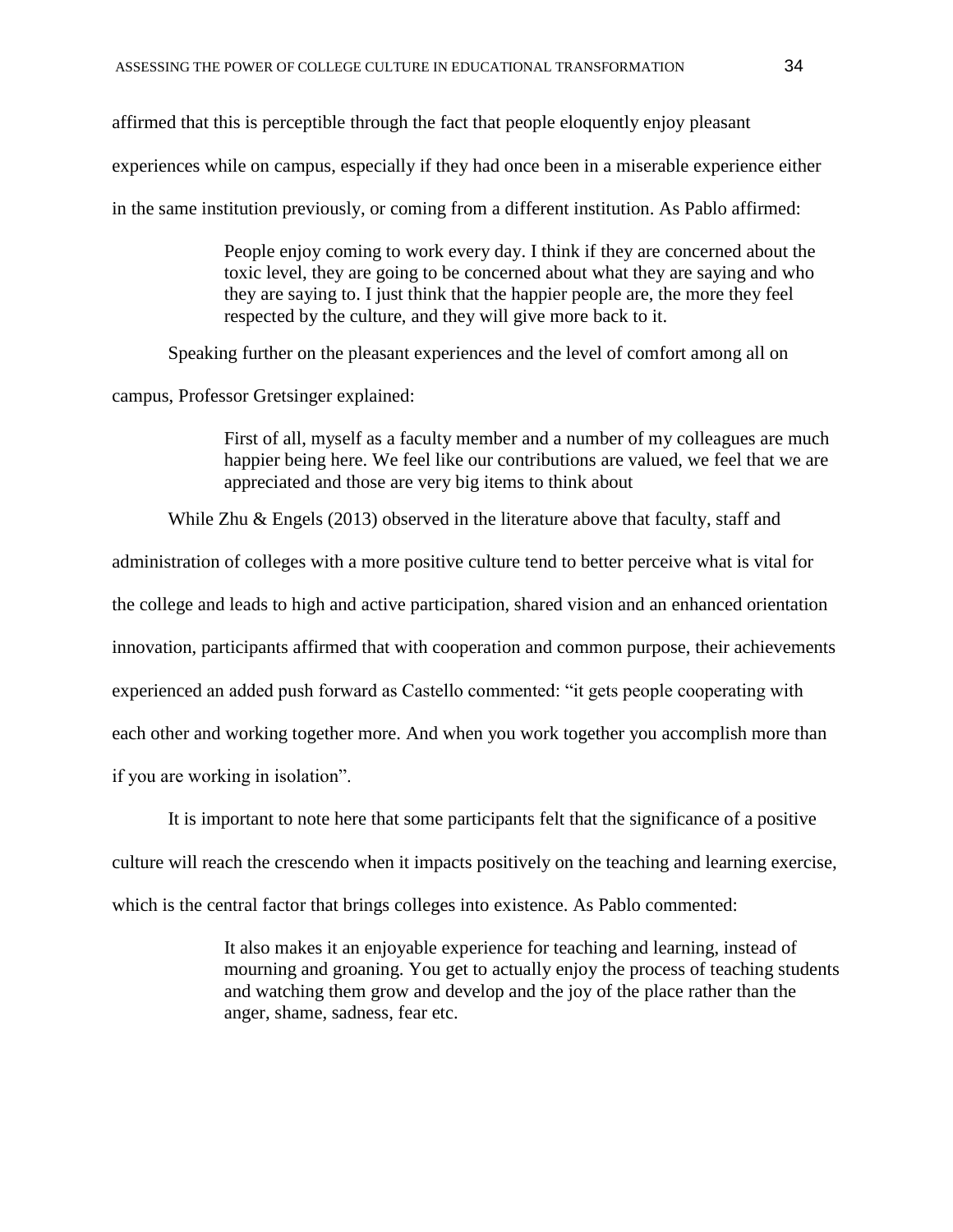More so, speaking on teaching and learning, Patricia commented briefly: "the ultimate benefit one hopes is that it creates a better institution for us to educate our students. Positive culture means we attract faculty who are interested in teaching in a positive way".

The next factor is that it creates an outstanding reputation for the school thereby making

it very attractive. Other participants observed that having a positive culture signifies increase and

progress in the different departments and wings of the college. As Castello commented:

Positive culture means we attract staffs who are motivated and you keep faculty and staff who stay motivated. You attract students who see it as an exciting place and an interesting place… you start to attract donors who start to say that's a place I should invest in, you start to attract the media who say there is something interesting going on here. And all that fits into itself; more media and donors means more students, more students means more media and donors.

The high point therefore is that a positive culture is the lifeblood of any institution that

cares. Most participants noted that it is difficult to comprehend if an institution can survive

without it. Affirming this point, Pablo asserted:

Without a positive college culture we die. The market place is so competitive today that the students will go to some place where they are going to be happy and if they sense that nobody is happy here, they are not coming.

Dr Castello also echoed Pablo's opinion in these words:

So, positive culture is a means of survival and growth of an institution. The negative one means that your enrollment is dropping, your donations are dropping and the media is beaming on you with every opportunity. A positive culture means you stay alive. I mean I don't know how a college could not create a positive culture.

Generally, this research finding revealed that when college culture toxic, bitterness, setbacks and

low self-esteem becomes a norm for that college. But when it is positive the entire community is

immersed into a fresh experience of value and respect for one another irrespective of position,

department or race; focus and commitment on a common goal which subsequently enhances the

standard and quality of the college's practices and delivery. Though all participants seem to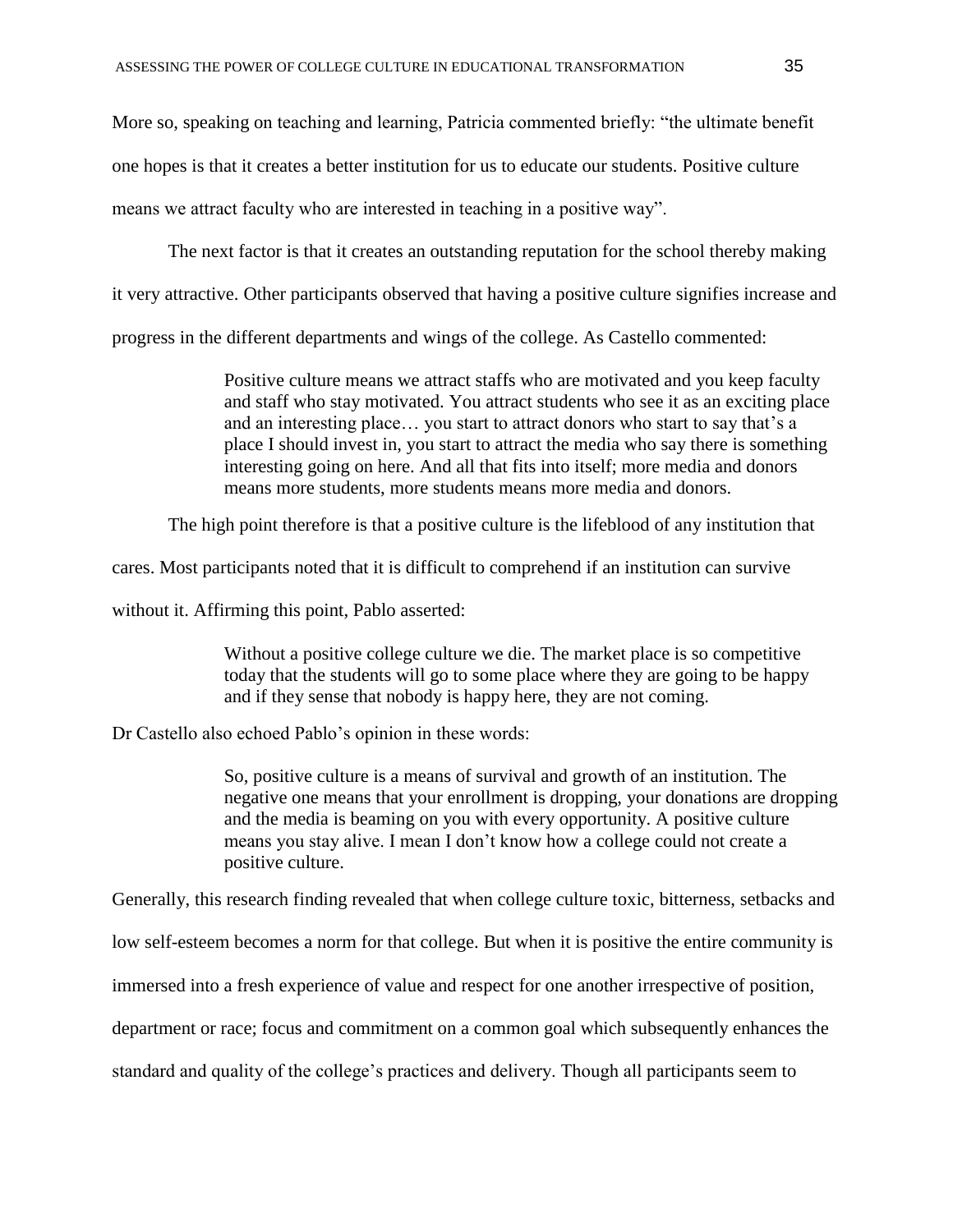agree that the role of campus leadership in building and sustaining positive college culture cannot be taken for granted, they recognized the need for all –faculty, staff and stakeholders- to be committed to a shared vision and be consistent in living out the institutions mission in their day to day operations of the college. Clearly, when all the above efforts and practices are put in place there will be a tremendous turn-around of the college standard and activities, leading to enhanced academic and character formation of students, students' enrolment and retention and college success.

#### **Recommendations**

# *Recommendation 1: In order to cultivate sound college culture, colleges should choose good, strong and competent leaders*

In order to create, cultivate and sustain a positive culture, educational institutions such as colleges and universities that are experiencing a toxic culture or a new institution seeking to begin on a good foundation should choose good and strong leaders. This should be considered a top priority since leadership is very essential in the business of cultivating a positive culture. The literature opined that leadership in general play important roles in designing, shaping and maintaining a positive and healthy culture in all organizations (Tsai, 2011) because its actions and decisions greatly affects institutional performance and job satisfaction (Alonderiene &Majauskaite, 2016). Sharing the same sentiment, faculty and staff in this study also reported that hiring/choosing good leaders is very important for any college that wants to cultivate a sound/positive culture. Significant cases were reported in this study which revealed also that unlike other colleges, Moonshine Deans face an uphill battle in leading effectively. The Deans here may be equipped with the needed power but without the authority to do their jobs well. Due to this factor, some in this study suggested that faculty Deans suffered the opposition of faculty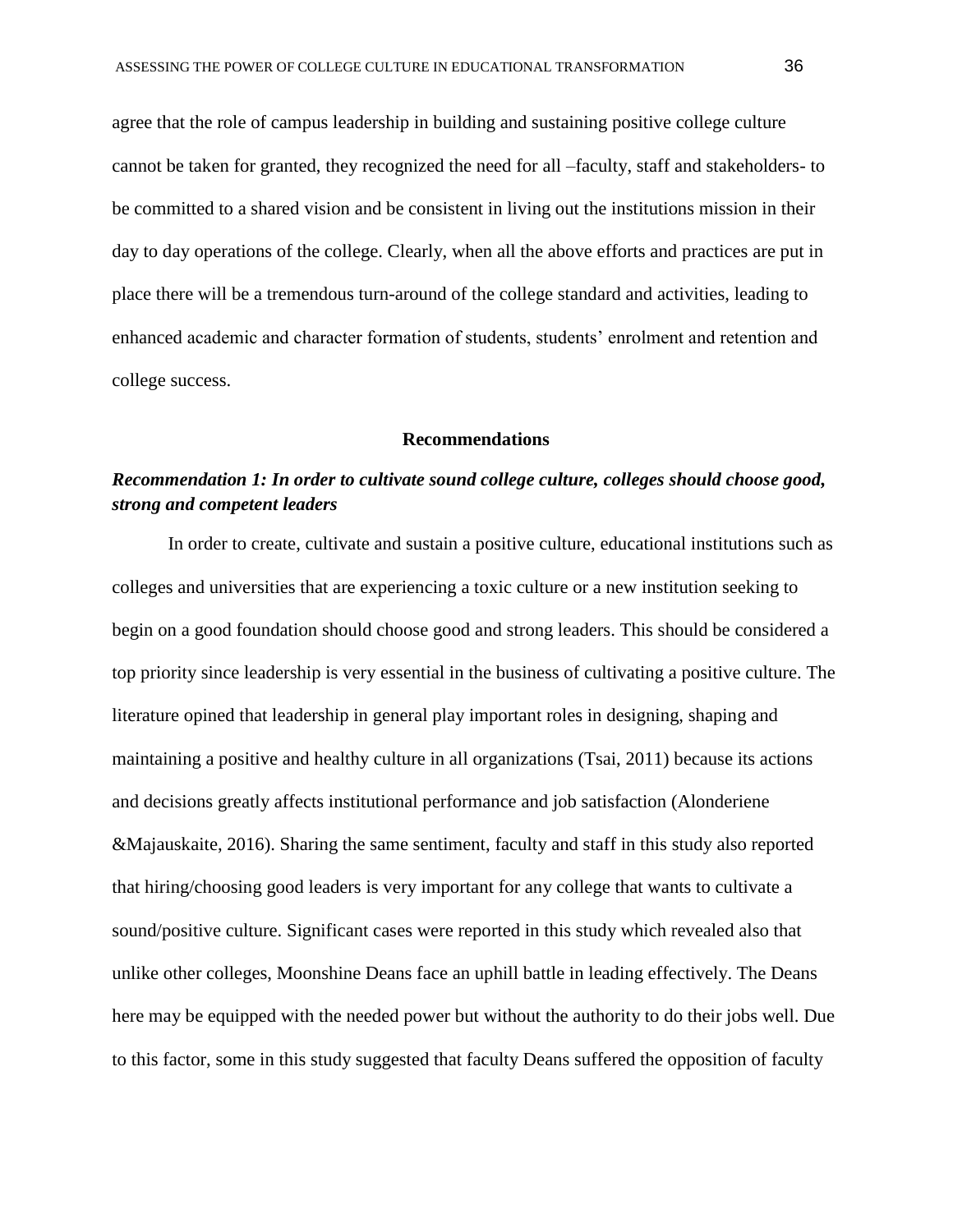that kept the school behind from a lot of innovative and contemporary practices such as the approval to operate graduate programs.

To ensure a meaningful positive culture, colleges and institutions of higher education need leaders who will avail themselves and engage others on campus in their capacities as the chief morale builder properly and effectively. The leaders should adopt the collaborative model of leadership or a decentralized form of leadership that encourages and enhances relationship building in order to be successful. This style of leadership will cultivate and foster responsibility, common chain of authority and accountability (Komives & Wagner, 2009). It also entails that leaders should be flexible and open to relationship building, use open communication, take advantage of team building and teamwork and always be ready to negotiate but not compromise. (Eddy, 2010). This will bring everyone closer on board to the mission of the administration and to recognize the need to influence, motivate, inspire and enable the faculty and staff to direct the efforts to a common goal and contribute to the success and effectiveness of the institution.

Also, for a sound and positive culture to be realistic, the institution should choose leaders who are competent, passionate and dedicated. The findings in this study revealed that when the new leadership which understands broadly the governance of higher education came on board and began operations with dexterity and expertise, the college atmosphere began to take a different shape. Thus choosing competent persons as leaders means that the institution should choose leaders who are experienced and are very much at home with the business of college operations; leaders who are equipped with the skills to understand the values and strategies and how they influence operations of higher education institutions. This is because building a positive culture rests also on the skills and knowledge one has with regards to the right mode of operation for institutions of higher education. So it is about choosing leaders who have the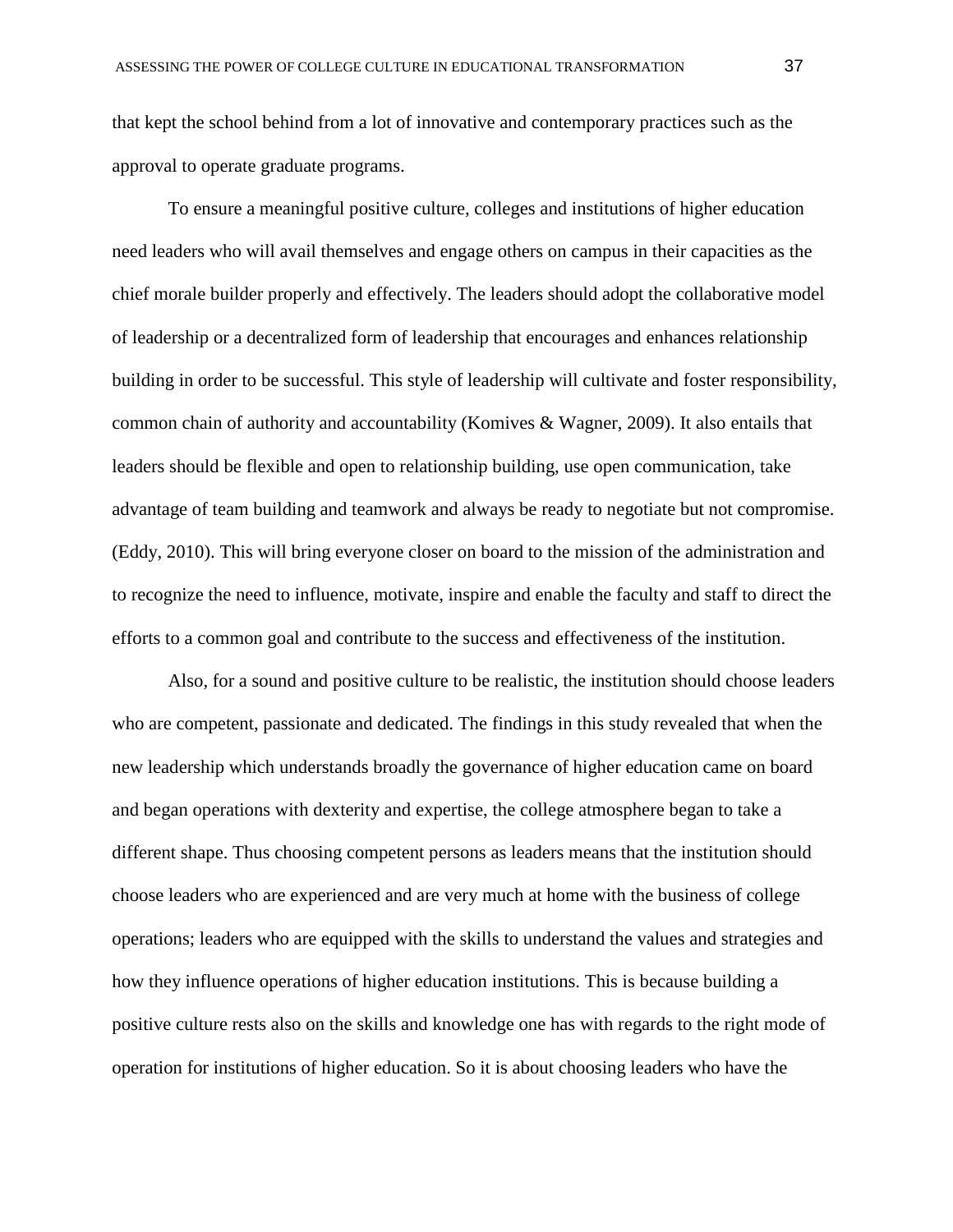cultural competency and the foresight to always scan the setting to comprehend what is valued and operate in a way to respects those values (Eddy, 2010).

One area of competency that leadership in higher education should consider is on how to value the staff and faculty, and avoid every tendency to micro manage them. This is a strong indication that there is trust and confidence in the air. And the eloquent statement here is: It is about you, not about me. This does not make the leadership to lose control over the institution; rather it displays their ability to dish out authority without losing authority. It also displays the gift of creating leaders for the future by making faculty and staff sharers in the visions, goals and solutions of the institution in a collaborative process (Komives & Wagner, 2009). Some elements of a positive culture as highlighted in the literature above includes the fact that faculty's enthusiasm is stimulated and employee's retention improves. The result of this study also shows that a positive culture keeps faculty and staff who stay motivated. Therefore, in the bid to build and sustain a positive college culture, leaders should value and respect people to encourage them to stay and remain wholeheartedly dedicated to the shared goals of the institution's mission and vision.

# *Recommendation 2: Colleges should cultivate good leadership through listening, communication, faculty/staff support and teamwork*

Significantly, the ability of the leadership to develop good listening habits is very important. For a positive college culture to be born and sustained the leadership should be open to listening to the people; dedicate a relevant amount of time to listen to their ideas, needs, wishes, concerns and aspirations. This will help the leaders to recognize and understand the strengths and weaknesses of the workforce in order to support their individual and professional development. This study revealed that it is about listening to the students, the facilities workers,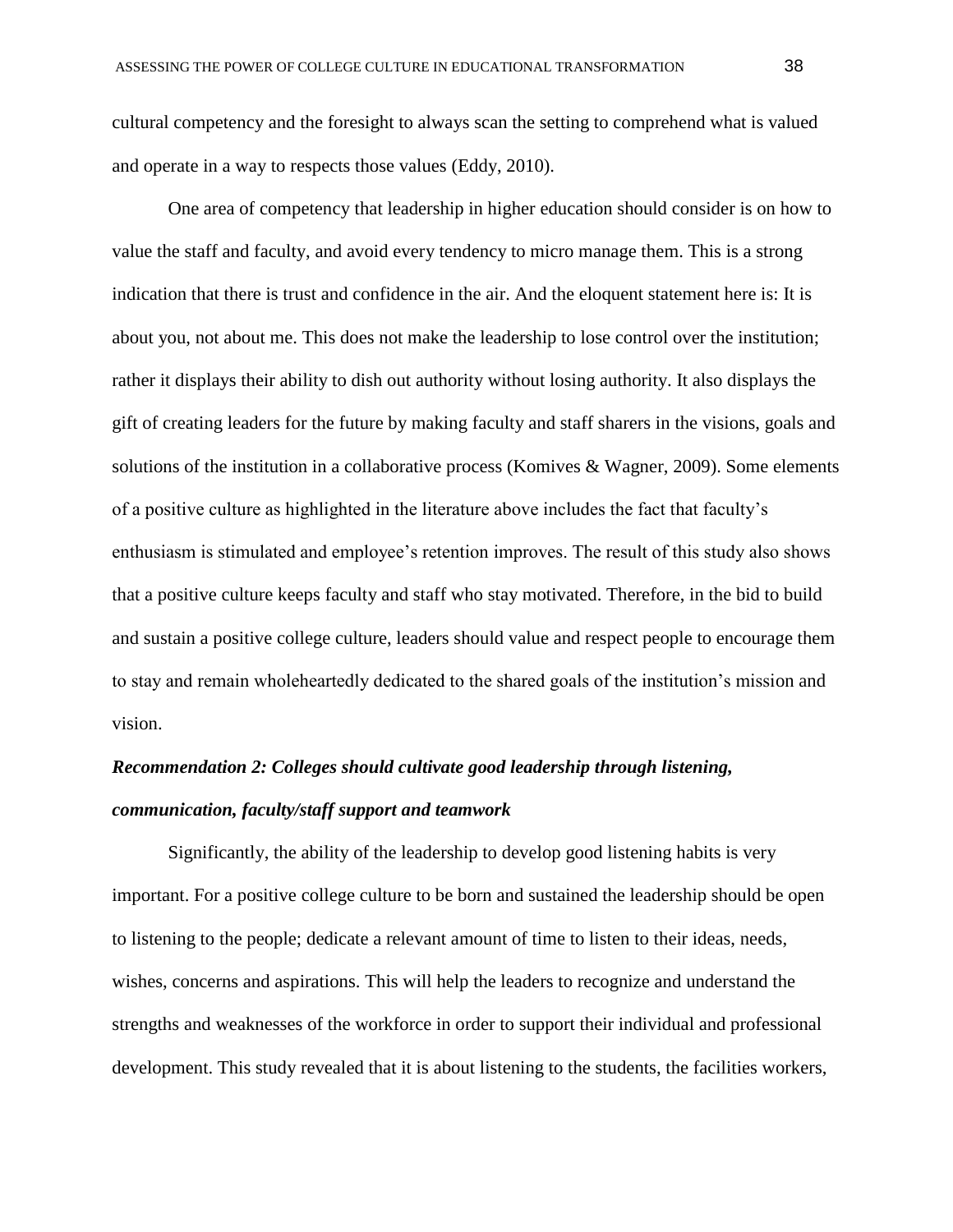the police officers, the faculty and even the parents. It will lead to a good and positive culture when people feel heard or listened to because it makes them feel respected and valued. This could be carried out through regular meetings with faculty, staff and students' bodies or having a series one on one moment with groups and individuals on campus to be able to access firsthand relevant information about the campus operations and climate.

Having listened to the people, good leaders should be willing to engage faculty and staff in a teamwork that will lead to the implementation and observation of the concerns raised and thus bring into existence the desired positive college culture. Related literature above, observed that when leaders make intentional efforts to get those who do not agree with their vision to agree with it, it will greatly help to build a positive culture and define a better future for the institution (Tsai, 2011). To achieve this, leaders may wish to establish a structure that will ensure and enhance teamwork and collaboration and to make it a part of everyone's job description to ensure that no one is left out in the implementation process and possible decision making (Bailey, Jaggars & Jenkins, 2015).

The leadership should communicate their goals and aspirations in concrete terms thereby engaging the staff, students and faculty with clear information on their goals and strategies. The president as a good leader should be open and willing to telling people 'these are my goals and here is why it is in your best interest'. Making your goals and ideas apparent as a leader has a strong potency to build confidence and trust in the faculty and staff and students as well as attract their commitments to the mission of the college. Through this collaborative/shared leadership style, leaders ought to delegate authority to the various roles assigned to different people in order to enable them function well. This indicates that it can be counterproductive when people are given responsibilities without authority.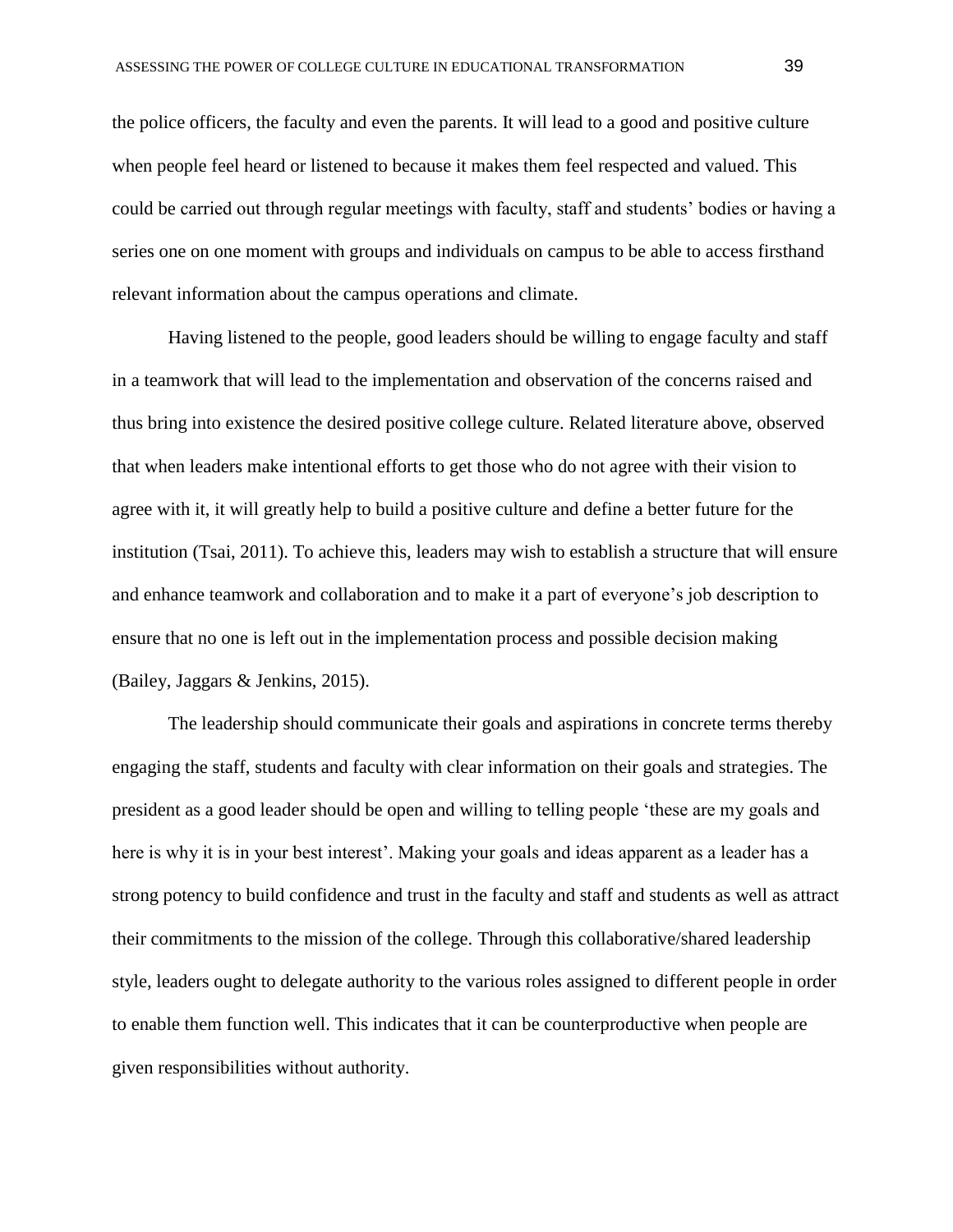Giving out the needed authority will be a smart strategy that will enable them to become more effective and productive in their job descriptions. The reason is that it will enable them to remove the structure and obstacles that may get on their way towards making the positive culture a reality in the college. In addition it will encourage risk taking to the reasonable extent that it can guarantee the emergence of the required positive culture (Komives & Wagner, 2009).

The authority therefore, is the element that drives the change and can help to change a toxic culture to a positive culture and further sustain it as long as the institution exists. In order to make everyone effective in the college, power and authority need to spread across from the president to the deans and further downwards causing everyone on board to be creative and innovative, each trying to figure out how best to do their best or give their best since it can minimize the amount of papers pushed and the tables one has to visit before implementation. Related literature above noted that when there a collaborative relationship is established and sustained by the leadership with the faculty and staff, a positive culture is always the result (Gun & Caglayan, 2013). This can be achieved by power distribution carried out through team work or shared governance. In this case, leaders should expand leadership to include other stakeholders such as faculty through the faculty senate, staff and even people in informal positions and people outside the positions of authority like the facility workers and students. This helps everyone to see leadership as a collective process that will initiate creativity, innovation, problem solving etc, carries everyone along in the effort to create the positive culture for the college.

Furthermore, it will be tremendously great for the leadership to operate based on values and promote values in order to guarantee a lasting effect of the positive culture on the students to promote and practice them in the college especially and even after they have graduated from the college.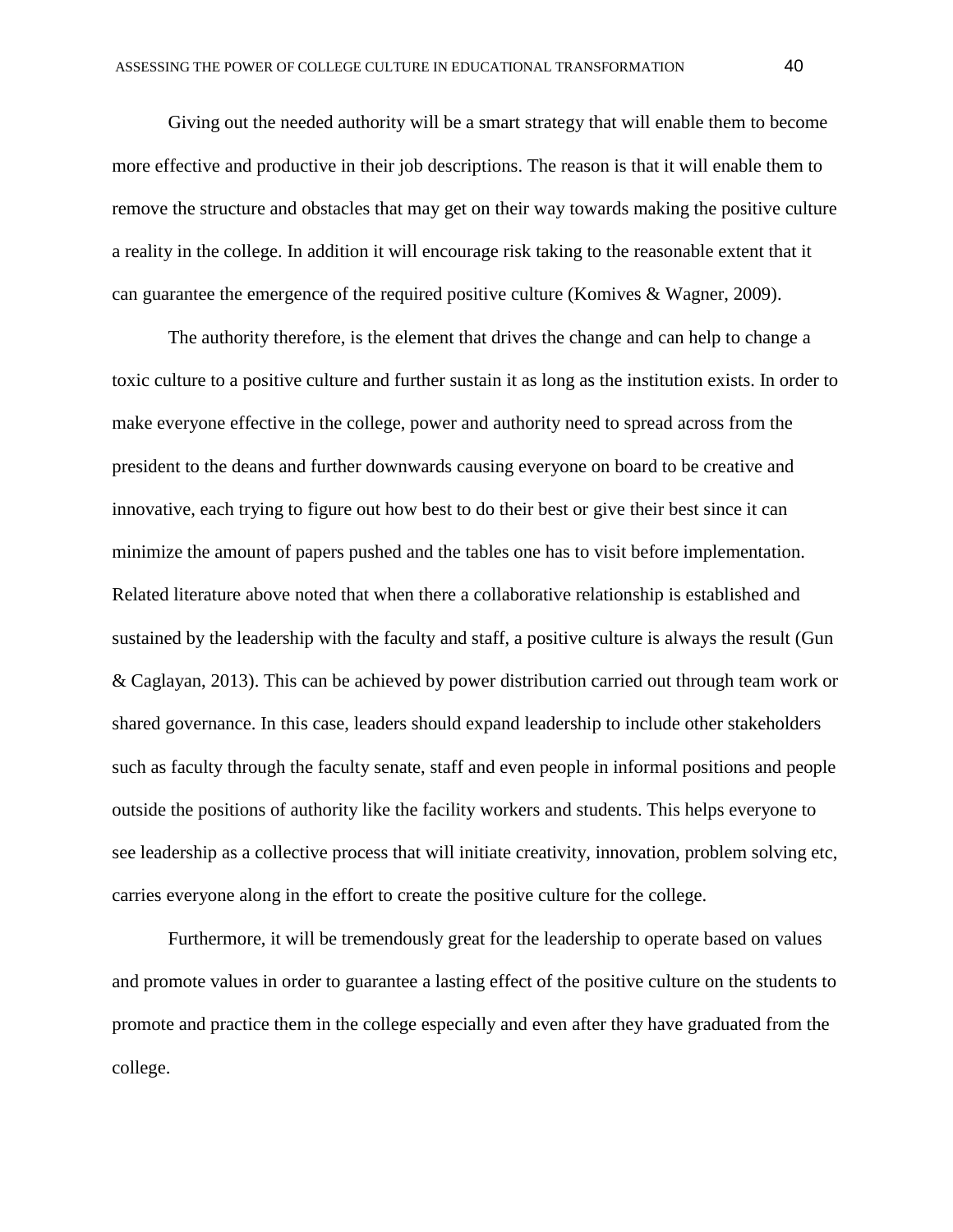# *Recommendation 3: Colleges should periodically review or develop a new mission statement for the institution in order to build and sustain a positive culture.*

In the bid to create and sustain a positive culture, the college needs to construct her mission statement in a way that it creates a sense of pride and honor to boost the morale of the entire college community. This study revealed that rewriting the mission statement was a right step in the right direction that improved the image of the college and made the college a place of pride for the students, faculty and staff. This study also reported that the description of the college as 'a small' in the previous mission statement was an unnoticed element that heavily demoralized the entire campus.

To draft the college mission statement, relevant authorities/personalities such as founders/proprietors of the college and experts in the educational practice should come together as a committee to draft an effective and meaningful mission statement. They should place emphasis on the identity of the college, why it was established, what it is set to accomplish and how it is going to accomplish it. An effective mission statement should also capture the target population, the values it is out to uphold and promote; the policies for employees' recruitment and practice, the strategic position of the school and the public image they want to project. Note also that the committee should be very intentional while selecting the words that will form the mission statement because if it is formulated correctly, it will play a great role in directing the focus of everyone to work towards a common goal with a clear strategy to promote quality and pleasant experience both as a student, staff or faculty. It will also inspire and challenge the college community out of any complacency and consequently build and sustain a positive culture.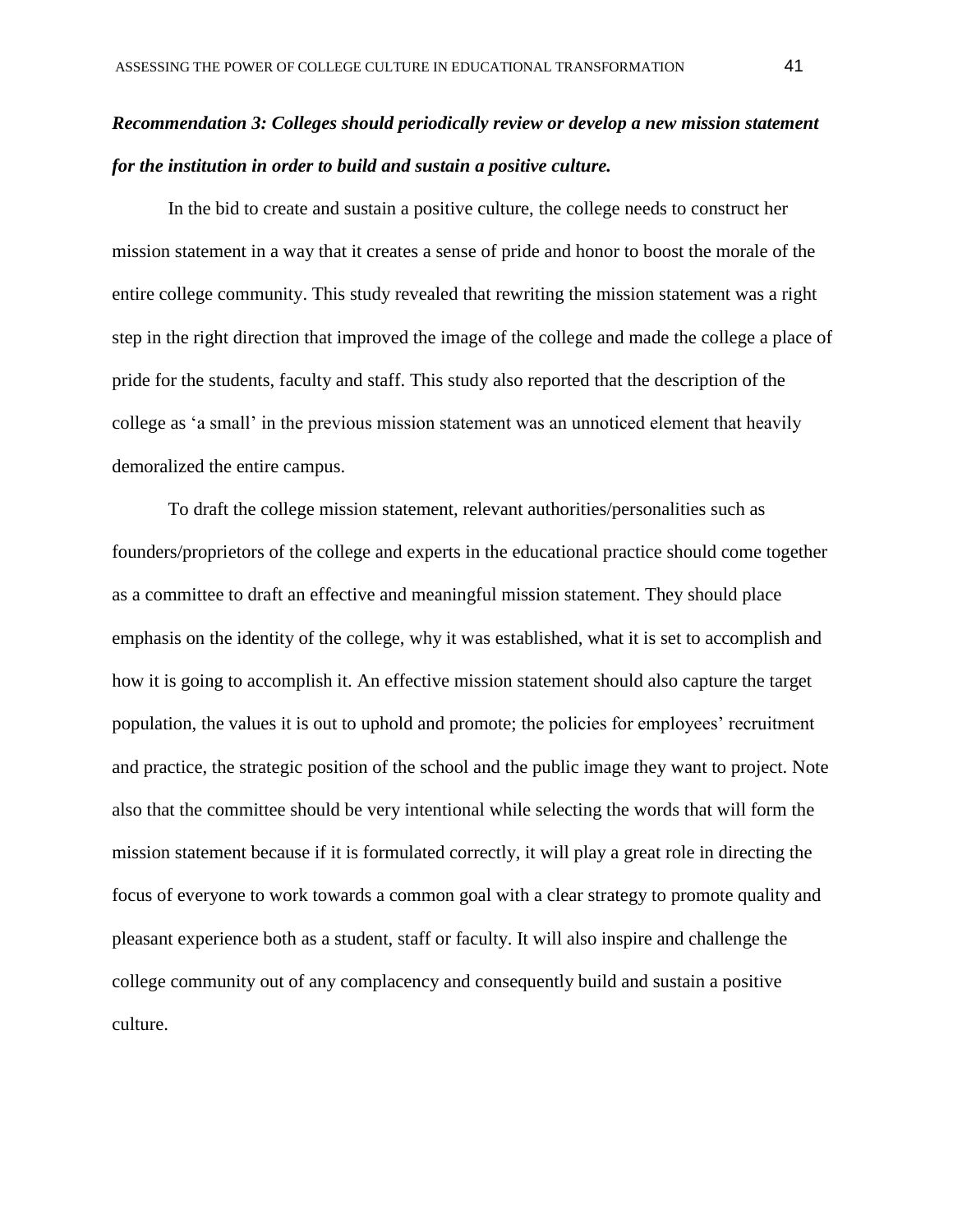Potential faculty and staff should be appropriately educated on the letters and spirit of the college mission and be adequately nourished with it in order to ensure that it is not just observed but appreciated and respected by all who work for the college. This institutional mission advancement/orientation program should be conducted by the office of the Vice President for Mission for all potential employees to ensure that it will be respected before their appointments will be confirmed. This should be an event that should last for a few hours during which all the potential employees are gathered in one room for a presentation on the college's mission to explain and ignite their passion and interest towards the mission.

After this they should be made to split into small groups with each holding a copy of the complete mission statement of the college in order to analyze the strength and weakness of the college, analyze the college's mission statement and come up with suggestions of strategies to implement the mission in a fruitful manner. This moment should also be used to come up with the roles and practices every employee should perform to meaningfully live out the mission of the college and identify practices that will violate the tenets of the college's mission. This will be a way of getting all to understand how the college's mission is valued and how everyone is expected to cooperate to make it a reality.

In order to accomplish this, adequate funding should be made available for the purchase and production of materials for the staff and faculty mission orientation program, production of flyers and posters that will be displayed with relevant information about the mission statement around strategic areas of the college campus. Periodic research should be carried out by the office of Mission and possibly by the graduate students in the Mission office to determine the impact of the awareness about the institutional mission on the faculty, staff, students and administrators and to detect or create new methods of carrying out the enlightenment program.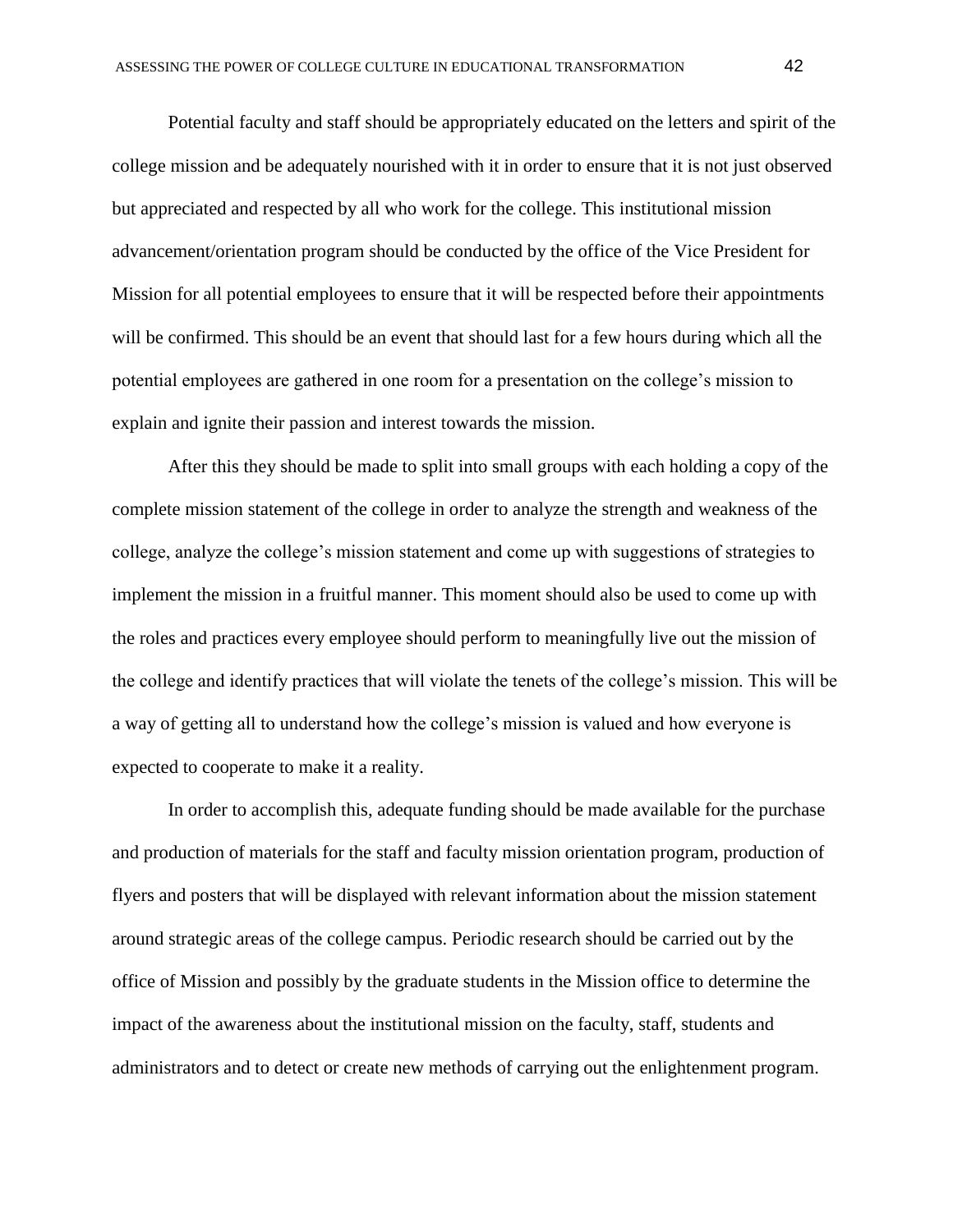This session could be a focus group with selected members of different departments, faculties and offices or general departmental meetings where faculty and staff of every department and faculty and the administration could come together to further explore how the mission of the college can better serve as a framework for making decisions and guiding the general operations of the college. To achieve this faculty, staff and administration should be united in offering suggestions that are relevant to bringing solutions to critical areas in the college. From here also, questions should be formulated for use during interviews to measure and hire candidates who are good fits for the mission of the college.

## *Recommendation 4: Hire faculty and staff who understand and support the mission of the institution.*

In a college that is nursing the idea of creating or sustaining a positive college culture, I wish to recommend it should endeavor to hire people who understand and support the mission of the institution. This study revealed that when people do not understand or support the institutional mission, the tendency to operate on a toxic culture will not be farfetched. So the institution should hire the best it can, and make sure they understand the mission of the institution.

To achieve this, the ideas of questions proposed by the different departments and faculties as stated above should be utilized based on the kind of jobs being offered and offices or departments that those persons are being hired for. This is an assessment strategy that should be both written and oral. The oral one should create a space where every individual comes to face a selected panel of interviewers or possibly the entire members of the faculty or department and defend his/her ability to give the best in connection with the college mission. At the end of this, opportunities should be provided to the panelists and the entire community that was present to give feedback on each candidate to before the candidate can be confirmed.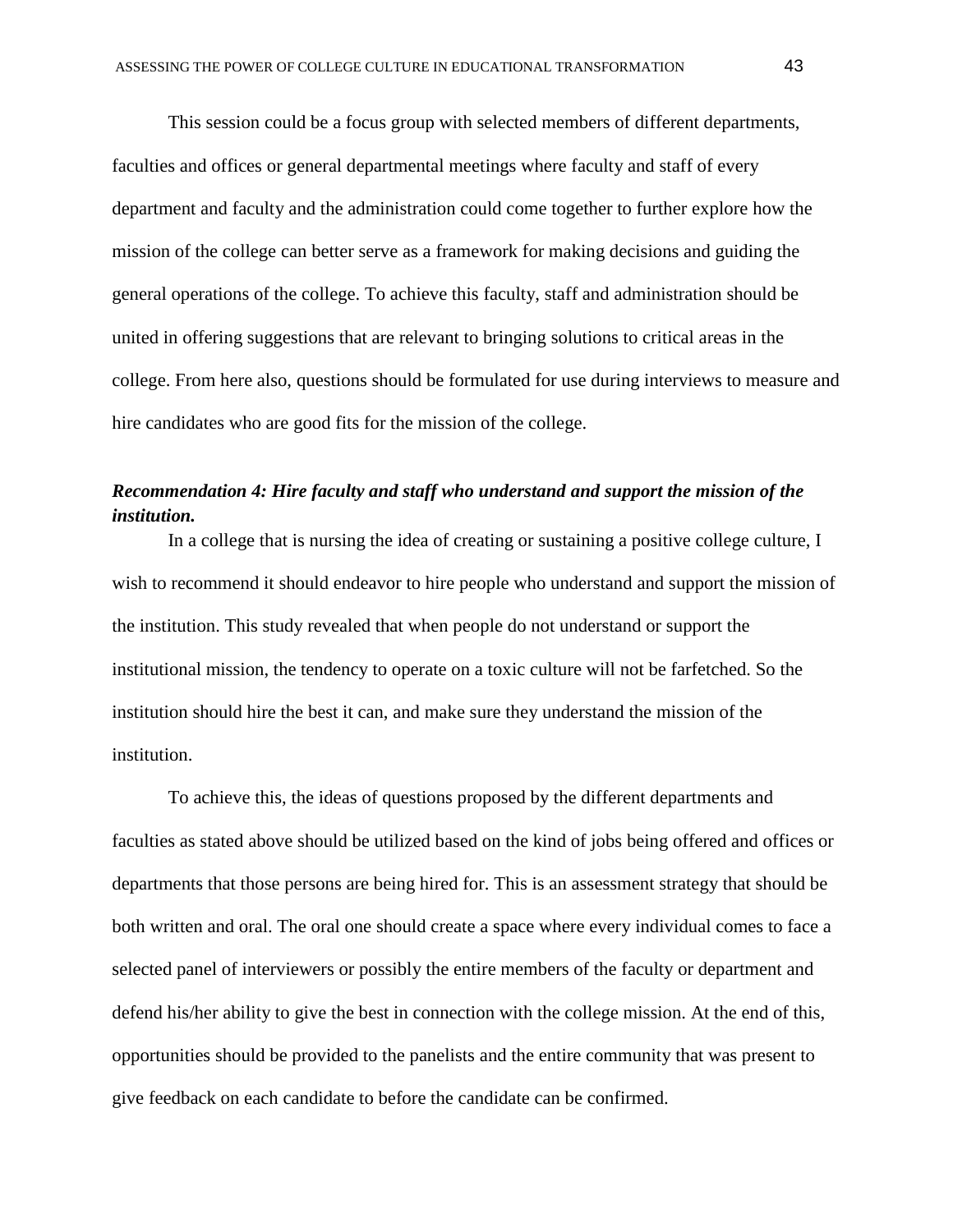It is always important for people to know what an institution stands for. For example, a Catholic college has and operates with the Catholic educational policies and values. So it is the responsibility of the Catholic college for example to ensure that the staff and faculty understand and support the institutional mission which is also reflected in the policies and values she represents. However, it does not strictly entail that it must hire only Catholics, rather it should be ready to communicate why the institution believes what she believes and why it practices what it practices. Hence, it is good to respect the conscience and religious inclination of everyone but at the same time everyone has the responsibility to understand and support the institutional mission because therein lies what the college seeks to achieve and accomplish.

Having acquired the basic knowledge of the institutional mission, it will be a good step for the institution and her leadership to support the staff in the work they do. In this case the faculty and staff should be encouraged by affirming them and appreciating their contributions and sacrifices, as well as being honest to them and challenging them not by being harsh to them but telling them the truth.

Initial and regular training for staff of the office of Mission should be conducted by college's department of Human Resource or relevant committees comprising of staff and faculty of the college selected to educate on the need to appreciate the identity of the institution in order to appreciate and support the institutional mission. This should be in form of workshops, seminars or lectures which should also generate some feedback from the participants at the end of the workshop or lecture, for future reference and development (Bailey, Jaggars & Jenkins, 2015).The staff should also be well equipped with the professional competencies of certain conferences of Higher education professionals such as NASPA/ACPA, NACADA etc. Sufficient funding should be provided, perhaps through budgeting for this office to enable her to meet up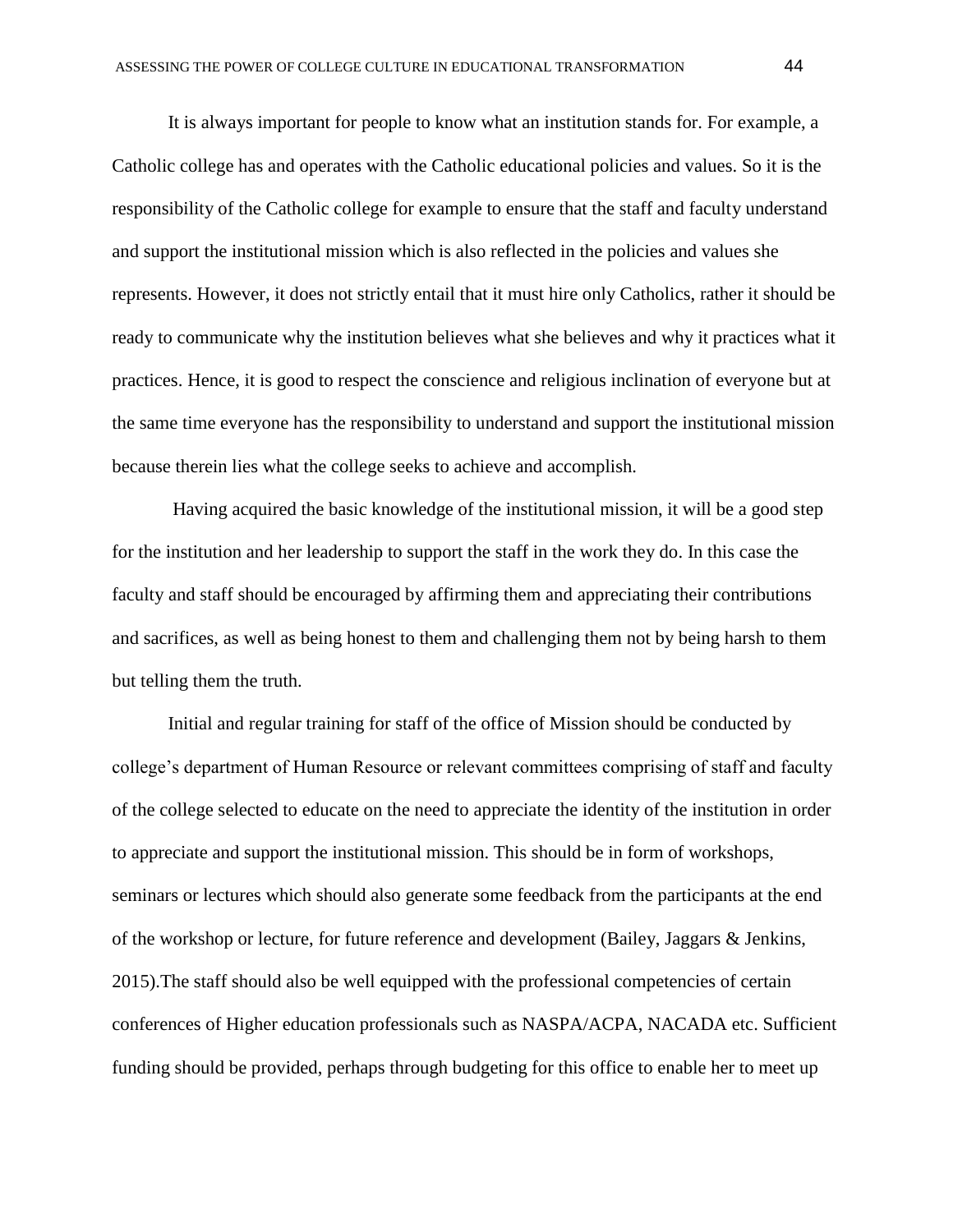with the basic operational needs of the office and to also facilitate events, functions, research etc. that are connected to the assessment process. I also recommend that an adequate number of staff for the office of Mission should be employed on a full time basis and should be placed on an annual salary that resonates with the value of the job and the financial strength of the institution*.*

*Recommendation 5: Initiate and sustain programs that will pull the college community together in one place doing something together.*

The need for all members of the college, ranging from the administrators, faculty, staff and students to come together and do something together in one place at certain moments within the college's operational schedule should not be taken for granted because you cannot imagine how pleasant and wonderful it is when brethren dwell together in unity (Psalm 133:1).

> A man, who calls his kinsmen to a feast, does not do so to save them from starving. They all have food in their homes. When we gather together in a moonlit village ground it is not because of the moon. Everyone can see it in his own compound. We come together because it is good for kinsmen to do so (Achebe, 1962. Pg. 118)

It is therefore simply good to come together as a community. The reports of this study indicated that with the opportunity to bring everyone together in one place people tend to express that they are part of the college community and that is very supportive. This goes further to the exchange of ideas and sharing of experiences and rituals as the case may be. Through this sharing people get to know what others are doing and how each one is contributing to the success of the institution. This study also revealed that through this gathering, people tend to help, encourage, support and affirm each other. At gatherings such as sporting events, theatre or drama/movie shows, student organizations, Mack Gives back day, Mass of the Holy Spirit, commencement, committee/departmental meetings or celebrations etc. words of encouragement and appreciation are shared awards are bestowed on outstanding and excellent performances and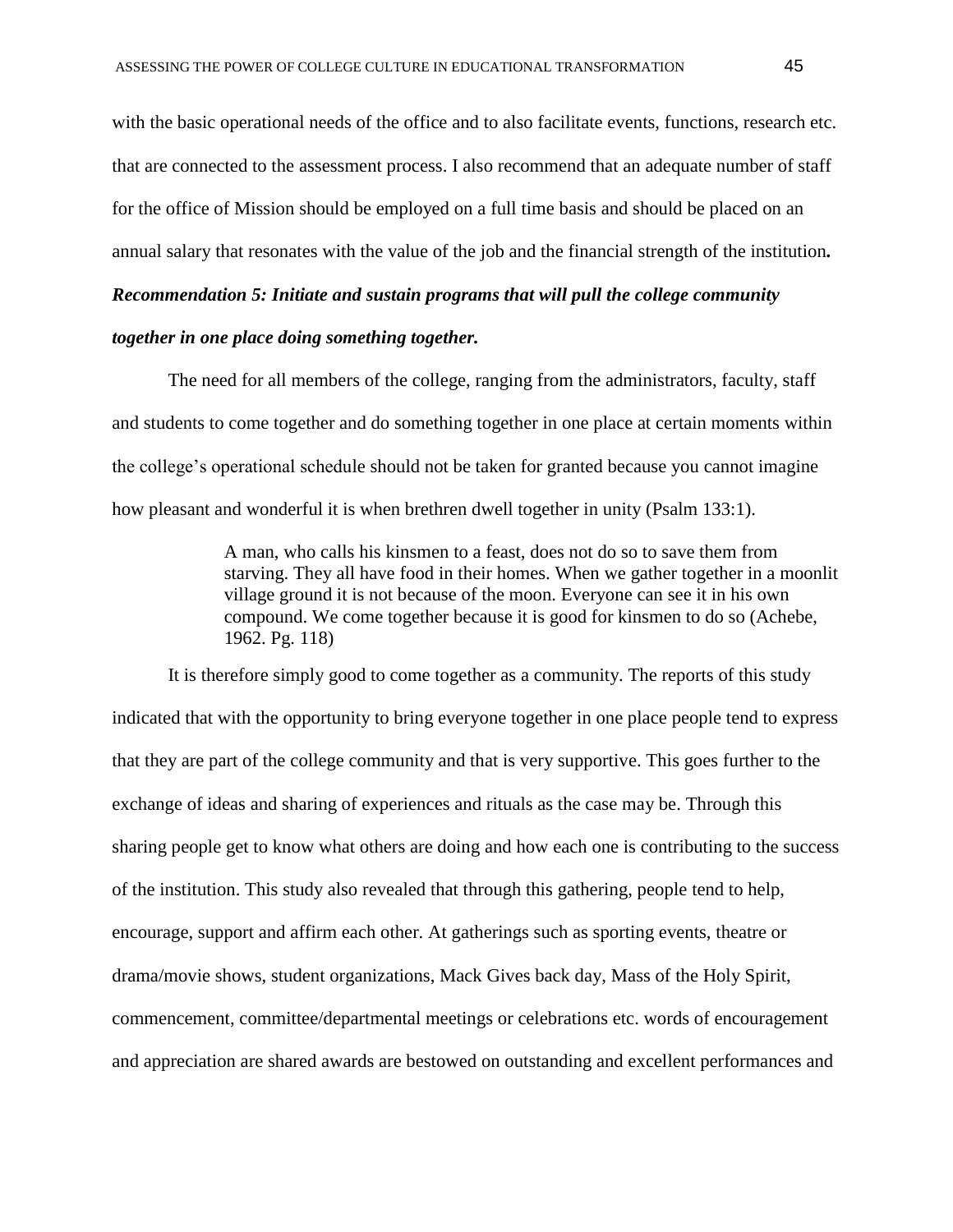contributions to encourage those who have done well and challenge those who are working hard to work harder.

This type of atmosphere should be created, unfailingly observed and adequately utilized by the leadership and entire college community for the creation and sustenance of a positive culture by way of gathering their troops together to affirm them, keep telling them how much their duties, tasks, and efforts are respected and appreciated, how much their lives are valued and keep asking them for more efforts and commitment to move the institution to the highest level. This is a beautiful way of motivating people to step up in their duties but it is not an atmosphere to make empty promises by saying things one could imagine that people want to hear. Creating a positive culture and sustaining it is not about pleasing the people, or playing to the gallery but it is about being honest, affirming the good, telling the truth and challenging the bad. As observed in the literature above, positive culture is achievable if administrators are conscious of the toxic culture with its negative qualities and correct them (Peterson & Deal, 1998). As such, challenging the bad may be viewed as confrontational but that is only a way of sustaining the positive culture in order to control certain negative influence that may dampen the established and hard earned positive culture.

The idea of gathering together in one place could also be carried out in a miniature level through committees and departmental get together or meetings occasionally. This could be seen as the grassroots system of creating and sustaining a positive culture that will eventually blossom like a beautiful flower and spread out to add to the beauty of the entire college community. These gathering together for committees, departments and student bodies are also avenues to assess the success they have recorded and how relevant is the recorded success to the institutional mission and values. At this grassroots level, they tend to contribute tremendously to a sound and positive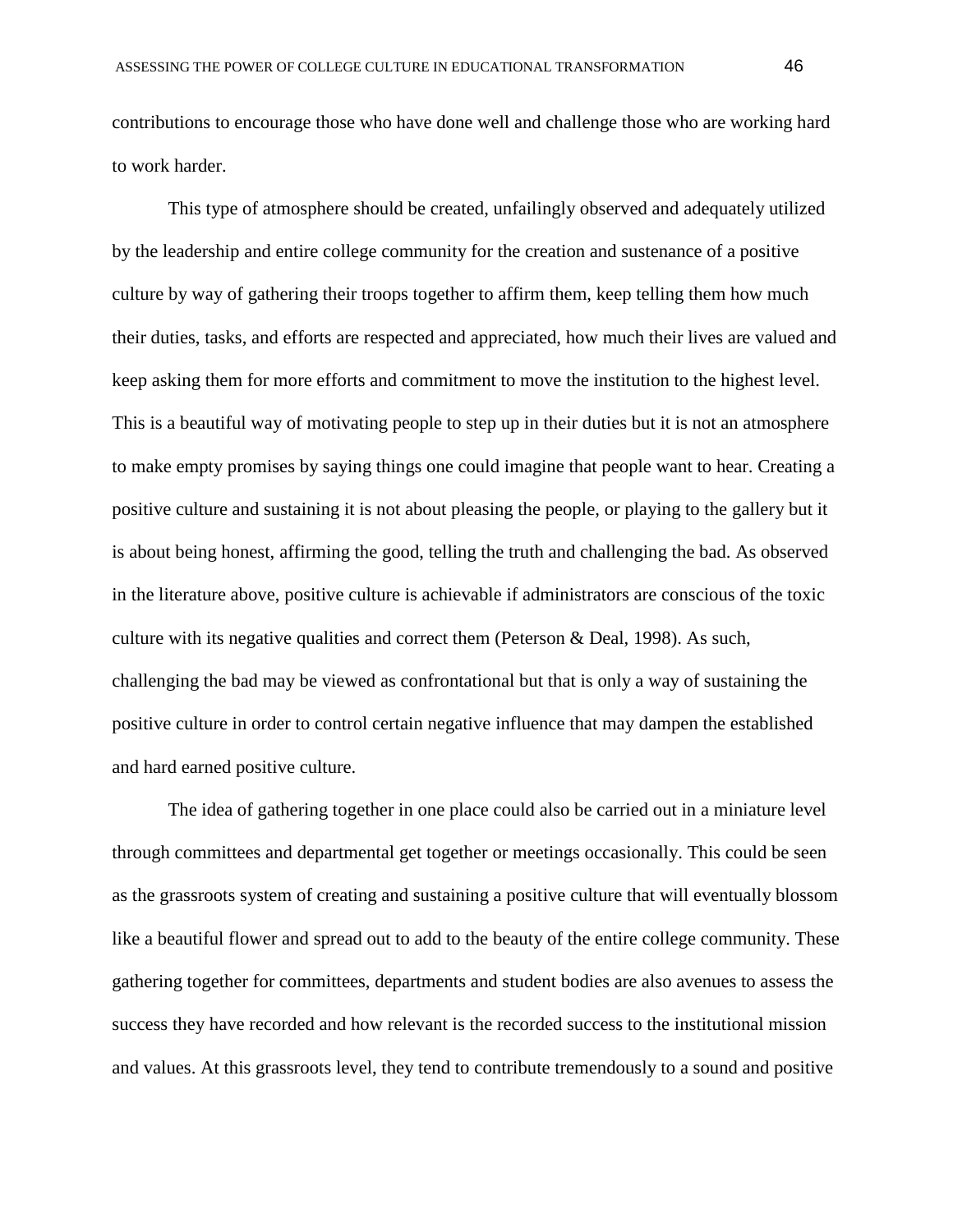culture because they get to see very closely how much they are doing and recognizing the errors made. Learning from experience they can easily correct the errors and develop more powerful strategies that will pave the way for them to clearly record a higher achievement as their contribution to the development of the college and the sustenance of the positive college culture.

Additionally, the institution can build bridges across departments and disciplines by bringing people from different offices or departments into one committee in order to create a positive culture and sustain it. The finding in this study revealed that this opportunity should bring many people as possible into the committees so that through that avenue they can share and understand each other's roles in their various departments or disciplines. This will promote respect and will keep building the culture in that manner. Having people from the school of liberal arts, business school, athletic department, and student life together for example, they get to know themselves as members of the community and get to know what each one is doing. Their inability to this initially is not because they hated each other but it was because they were all doing their jobs in their various offices without the opportunity to cross over to the other side and see what the other side is doing. With these committees, they should be made to work together for a good duration of time and that makes the result fabulous because those sorts of relationships build trust, and brings people of like minds and common ideologies together and consequently enhances the positive culture or even create it as the case may be.

For this to have a positive impact, these committees should be empowered to make decisions that will be accepted and supported by the administration and when they create a best case solution, the senior leadership and administration should support the implementation (Bailey, Jaggars & Jenkins, 2015). In addition, the college administration should ensure that they organize periodic occasion to visit the various committee members and show appreciation for the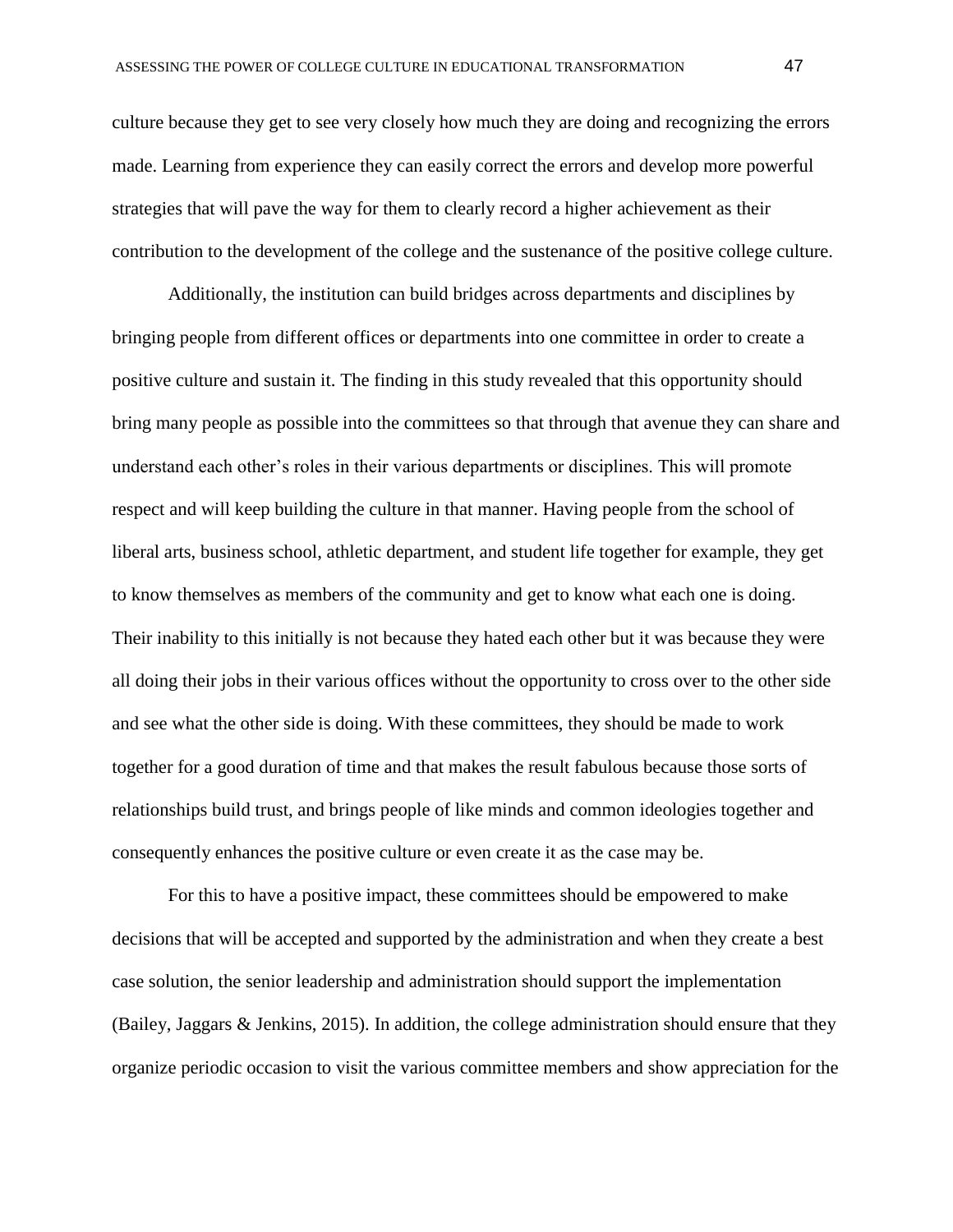work they do. Appreciation could also be expressed through material gifts and cash if possible to sustain the committees tempo and efficacy in their job descriptions.

It is also worthy of note that coming together makes an impact and it is called community impact. This is noticeable in the way it enhances retention, student success and staff/faculty satisfaction. It may look less significant when measured with financial success but it is very important because it is about relationship success, social success and occupational fulfillment. In essence, it holds a pride of place as far as self-satisfaction and feeling among all is concerned. *Recommendation 6: Define limits and boundaries for everyone's roles in order to ensure optimal output*

Any institution that wants to create a sound and positive culture ought to define and give everyone the space to fulfill his/her primary responsibility. Faculty for instance has the task to educate the students through the teaching and learning exercise and research as their primary role. Every other thing is considered an addendum; hence they should be less involved in admission and other administrative activities. This platform gives each one the needed time and space to focus on his/her primary responsibility in order to produce the optimum for the growth and success of the college. If on the other hand, many are busy doing other things that are not connected to their primary responsibilities, their roles are made to suffer and that keeps the institution crawling behind and also creating and sustaining a toxic culture instead.

This study revealed that with the advent of the positive culture in the college, people have gained more time because their roles are been refocused. The result of this is that faculty for example will do more to educate their students better through working out a new pedagogical method or to develop new programs such as additional graduate programs in other discipline/areas or even new majors. To create a positive culture therefore, institutions must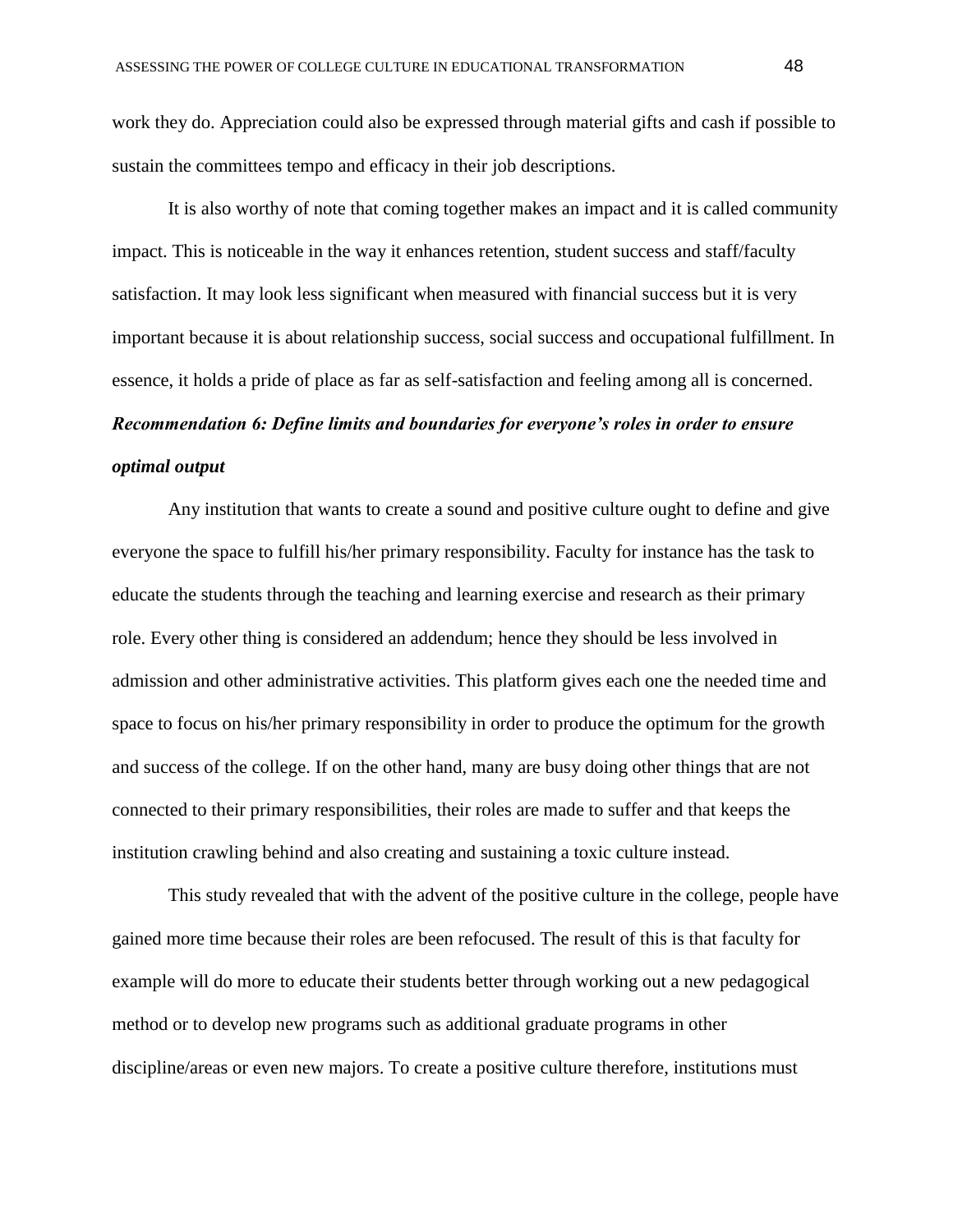acknowledge that it is the job of the faculty to educate the students and conduct research and it is the job of administration to manage the school and provide what is necessary. Any attempt to confuse this will lead to a toxic culture instead. This delineation of task empowers people to do more and do better in their areas of expertise.

It is the job of leadership to ensure that everyone's duty is clearly defined and held responsible for any breakdown in that area. Leadership should identify that when each group know their limits, all groups in the college will be able to get along very well thereby building and sustaining a positive culture. While people are being employed, instructions should be clearly given about who each person reports to in the different departments to avoid conflict of interest and to detoxify the atmosphere from promoting the pursuit of personal aggrandizement and unhealthy competition which will be detrimental to the sustenance of a positive culture.

Through the departmental or faculty meetings, each office should endeavor to assess their roles to determine how effective each one has been to the sustenance of the positive culture through their commitment to the task bestowed on them. This can be also a platform on which employees can be retained, awarded or promoted for the building and sustenance of the positive culture. While emphasizing that each person's boundaries should be clearly defined, efforts should be made by the chief executives of the different offices to bestow trust and confidence on themselves to avoid the situation that will lead one to micro-manage others. When this factor is evident, people will be less stressed and spurred to give back even when it is not demanded from them.

*Recommendation 7: Leaders must communicate effectively to all in the campus community, setting an example for all.*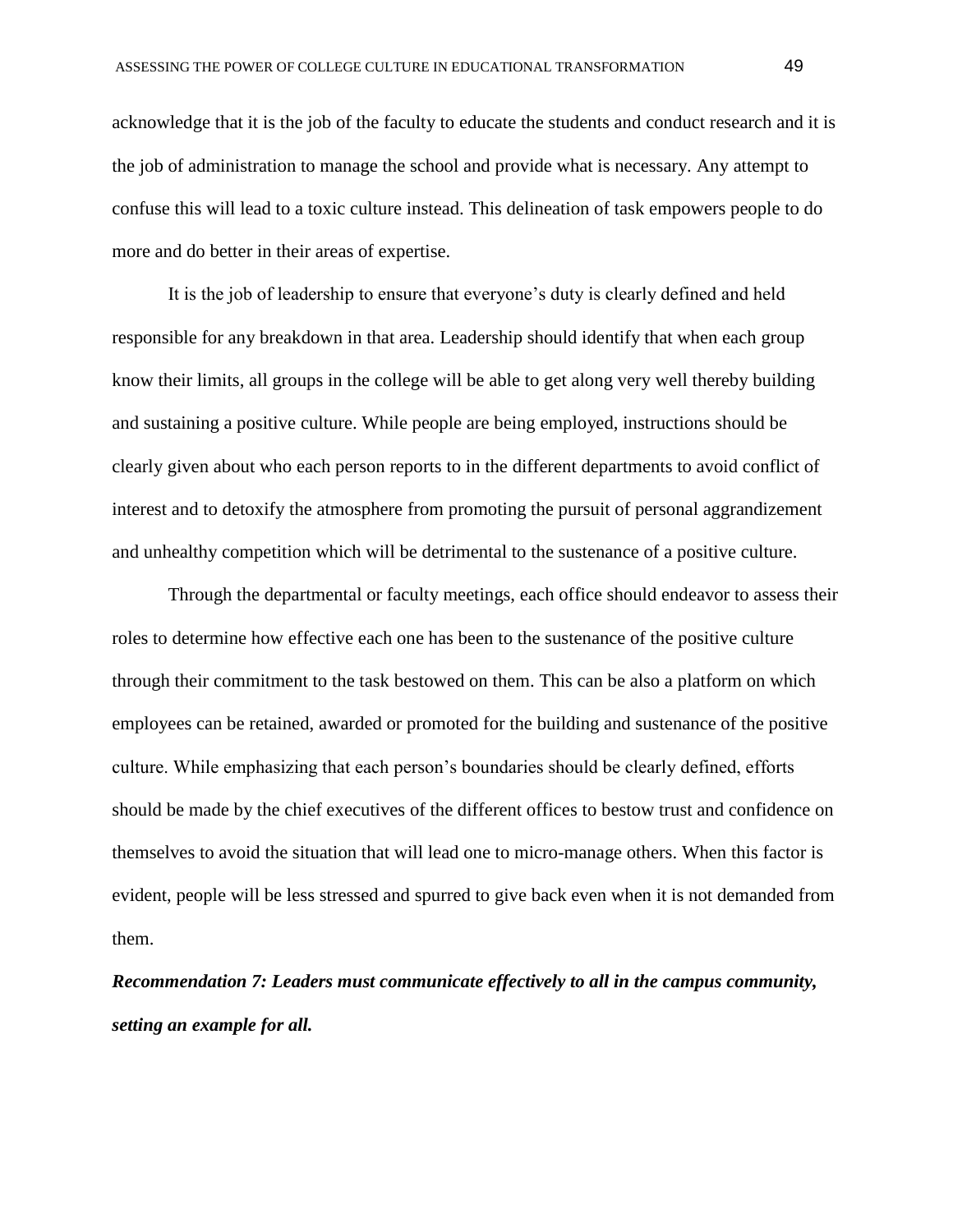In order to build and sustain a positive culture, colleges must learn to communicate effectively as often as possible. When there is effective communication there will be understanding and when there is understanding there will be peace. These ingredients are very necessary for cultivating and sustaining a positive culture because a positive culture cannot thrive in a chaotic atmosphere. Through communication everyone is carried along in the program of events across campus and within departments and offices. This makes every member of the community to be aware of the type of decision taken and how it affects them, what happens on campus, why and where it is billed to happen.

From the internal perspective, information dissemination strategy should be dispensed through emails, personal address at college or departmental gatherings, meetings, college magazines and other print media. This should be prompt, constant and consistent to ensure that the right meanings and right interpretations are related to scare away small talks that may be peddled to the detriment of the college's precious positive culture. To achieve these feat colleges should establish an office of communication staffed by trained communication practitioners. They in turn should focus on how to distill every information of any toxic contents to ensure they are related using the right choice of words and in a manner that will edify everyone on campus. For communication to be complete, people ought to be open to listen and correctly utilize the correct information they have been given. People should also not be afraid to argue or air their views provided that they have vital points to communicate. This should be done at committee meetings, departmental meetings; small group interaction, one on one session and other appropriate meetings even if it may sound like an opposition. What is important is that they should be practiced in a respectful manner without insulting the dignity of others. It is important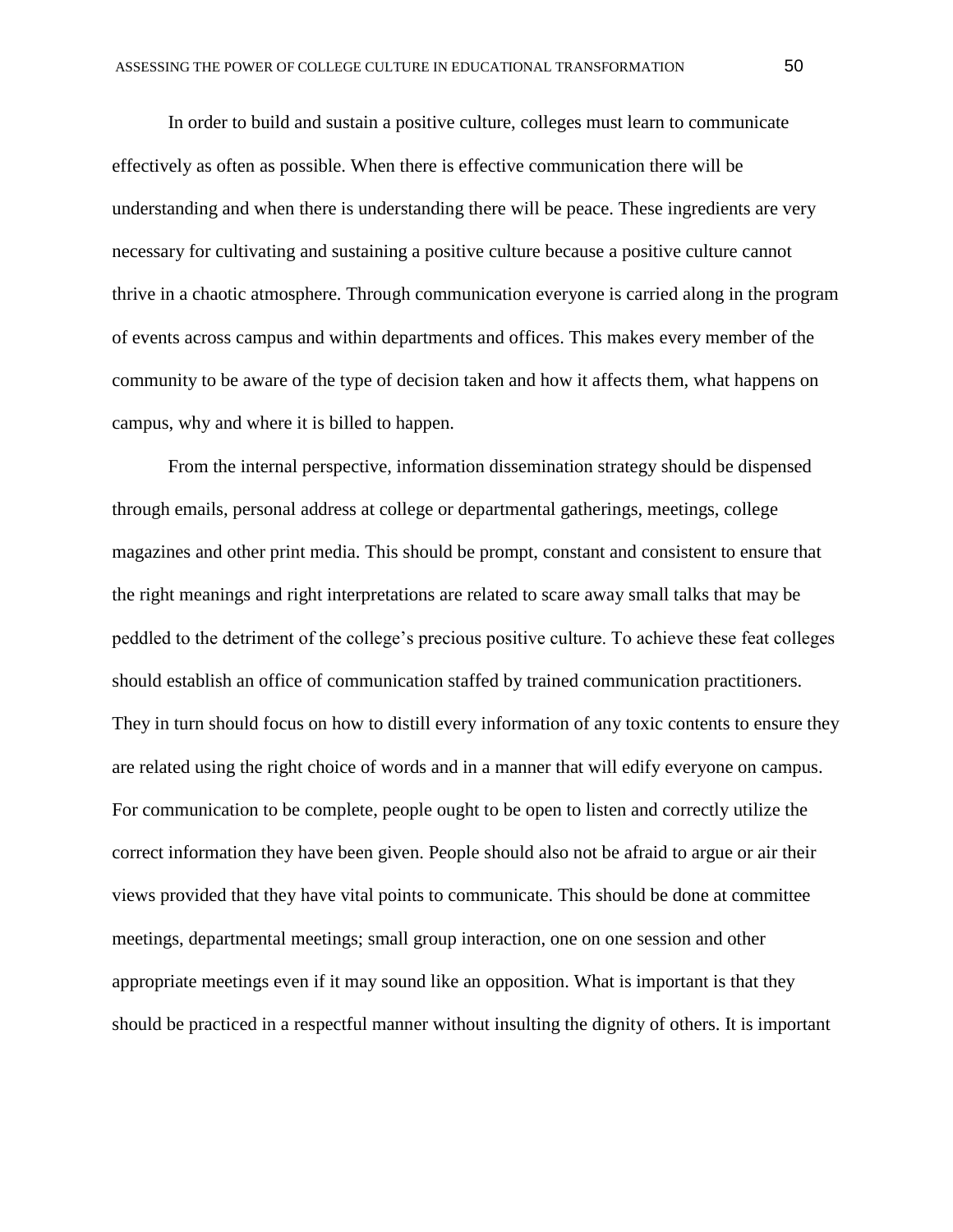to note again that one has the freedom of expression when one has something important to say and not the desire to talk because others are talking.

The external dimension of communication that is required to build and enhance the positive culture of the college is that people have to spread the good news of the college if they are enjoying a positive experience within the college. This in another way of giving back; every individual- faculty, staff, students and administrators ought to share the good news to promote the image of the school. This is a free service that can impact on the culture positively and sustain it. When people are at home, at parties, among friends, in the church etc, they should make it an act of charity to be harbingers of the good news of the college by promoting the positive image of the college with all relish and wholeheartedly. This is a strategic way of building a positive culture through what we may refer to as branding or rebranding of the college as the case may be. It is essentially a matter of shaping a distinctive identity and projecting a coherent and consistent set of images to the public (Toma et al, 2005) To create a positive college culture, colleges should make efforts to improve the institution's reputation and esteem to consequently add value to the institution's external relations. Since people want to associate with places that are perceived as distinctive, excellent and productive, and where they will also be perceived the same way, they will be pulled to that direction. The result will be increase in enrollment and a high level of persistence.

#### **Conclusion**

The choices we make are very crucial and related to the achievements we make as well. The popular African wise saying captures it thus: you cannot plant yam and expect to harvest cocoyam during the harvest time.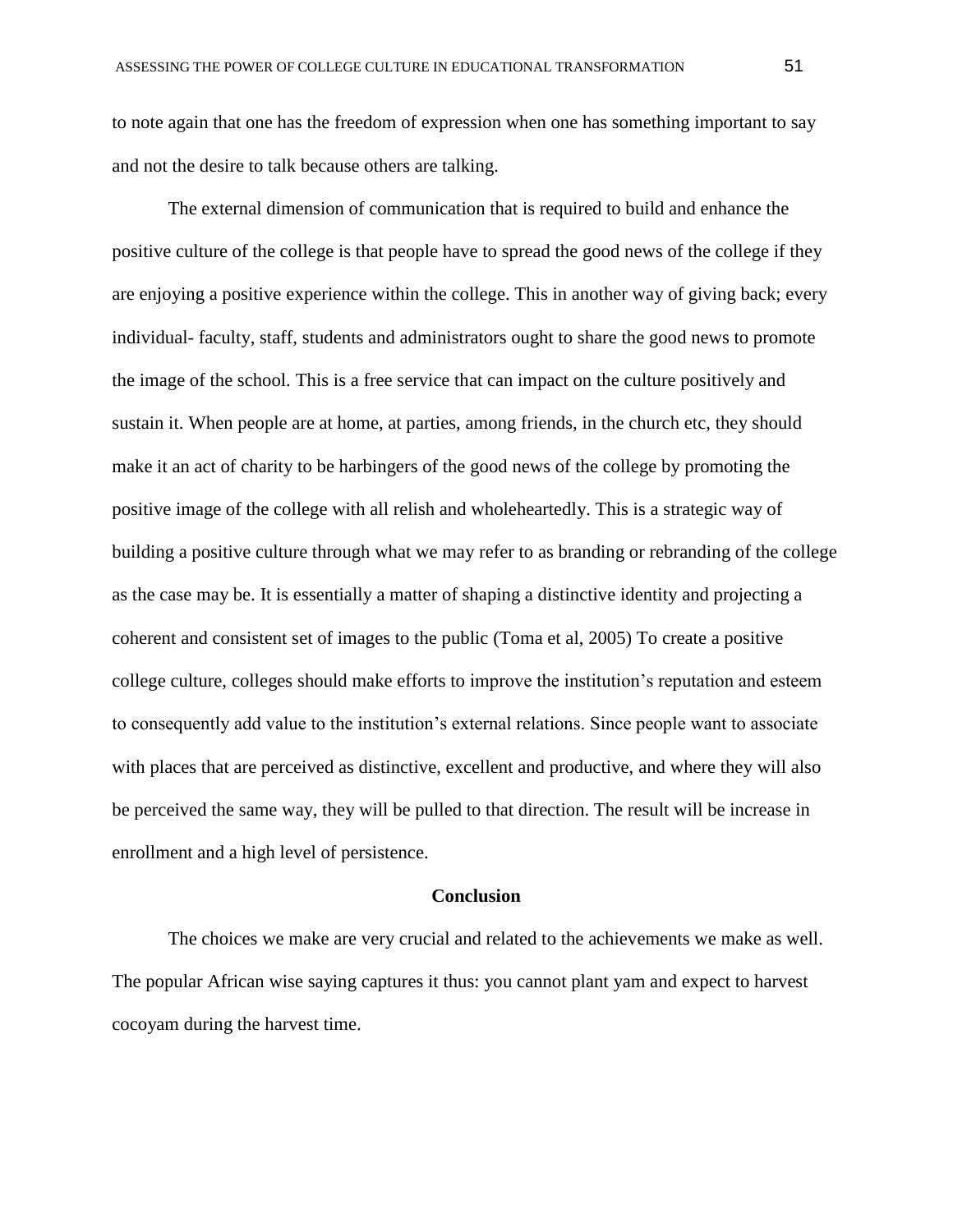This study was conducted in order to understand how positive college culture can enhance the effectiveness of a college as well as to identify and locate the key players and the roles they need to play towards cultivating and sustaining a positive college culture. By reviewing literatures and conducting personal interviews, I was able to uncover the views and needs of faculty and staff for a sound college environment with a positive culture. The faculty and staff identified the incumbent roles on the part of leadership/administration to successfully cultivate a positive college culture. By listening to the viewpoints and perspectives of the leadership/administration, this study was able unravel the important elements, practices and values that faculty and staff are required to carry along and observe in the business of higher education in order to cultivate and sustain positive college culture.

As a result, this study recognized and recommended certain practices and values that are important in the process of building a positive college culture. It recognized the value of choosing good and competent leaders; cultivating good leadership practices through listening, communication and teamwork; developing or reviewing the college mission statement in a periodic manner to address the continuous changes and evolution of the societal trends and to hire staff and faculty who understand and support the mission of the college. The research further emphasized the importance of initiating and sustaining programs within the college that will pull the college community together in one place to do things together; the need to define job descriptions and their boundaries for the sake of efficacy and responsibility among college faculty, administration and student affairs practitioners and the need for leaders and all actors to communicate effectively and promptly in their daily affairs in the college.

These are all important steps because they all constitute a call to action that will create an active college community that is committed to a common goal of enhancing the college practices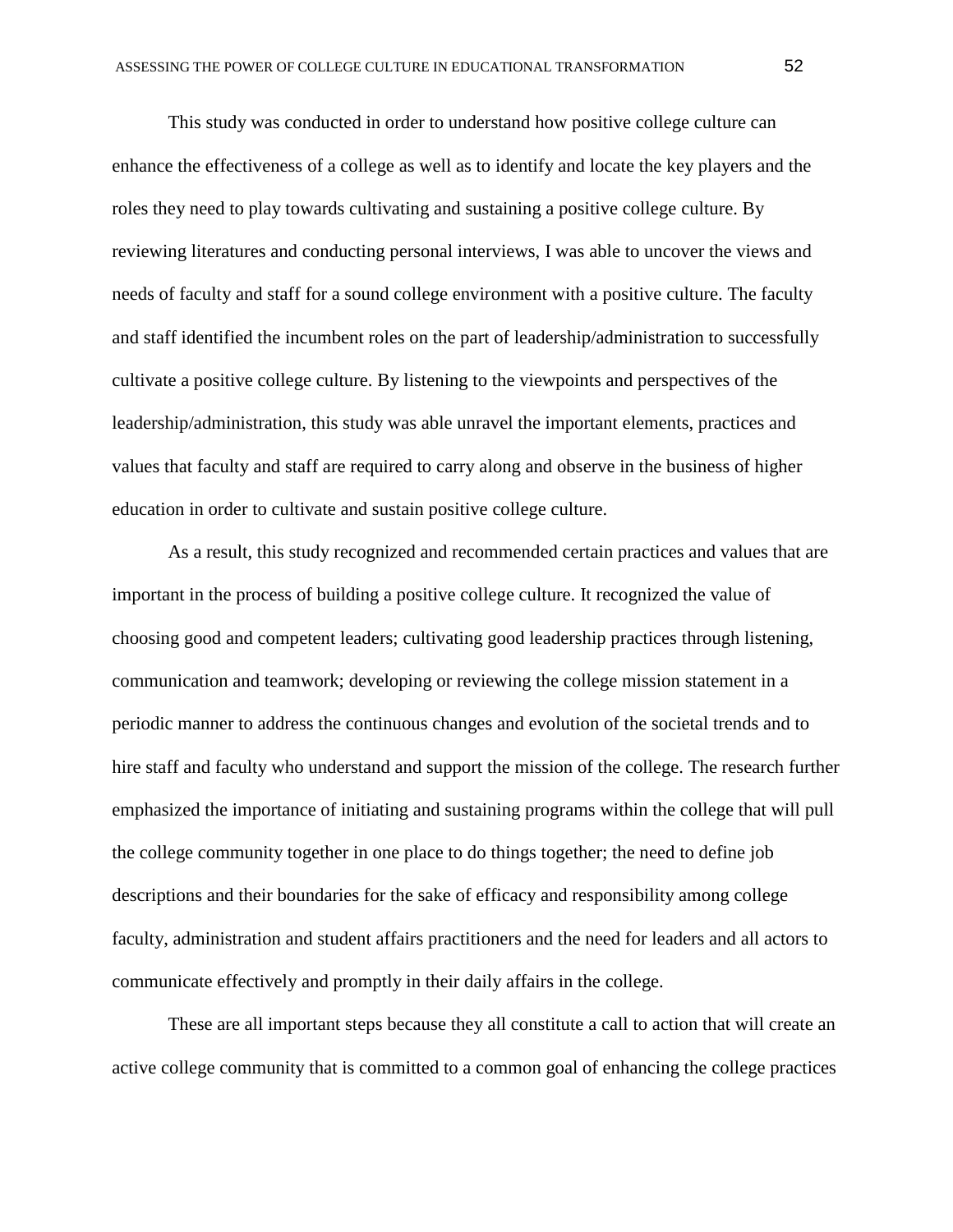for individual colleges and higher education in general. It will further enhance the institutional mission and identity that supports students' civic, intellectual and moral/character development and the critical mindedness that will raise a balanced personality and ensure a better society. For any country to thrive and sustain its progress in the global economy, proper education that is intentionally driven to impact the intellect and characters of the students should never be underrated. These steps of building a positive college culture will provide colleges and higher education institutions with the right climate and programs to equip and develop students' intellectual prowess and character formation while on campus.

Recognizing and sustaining positive college culture will see the colleges to the end of every academic year, presenting to the society and the world a set of graduates and potential employees that are armed with both skillfulness and thoughtfulness ready to drive the economy and labor market with good conscience and transform the world economically, politically, socially, an morally by doing good works.

While acknowledging the diverse growth and change in today's students, faculty and staff demographic, this process of building a positive college culture will help to stimulate desire and openness for honest and respectful conversations that will ensure and foster an atmosphere of understanding, trust, safety, civility, mutual respect and mutual recognition for everyone within the campus. This will ensure and enhance positive outcomes of cultural competence and professional development among all kinds and levels of higher education practitioners through active participation in running the affairs of higher education in general.

Generally this study has further enriched the knowledge base of readers and educators, administrators and policy makers, students and educational admirers in any part of the world. I have equipped them with new information to help develop new strategies that will guide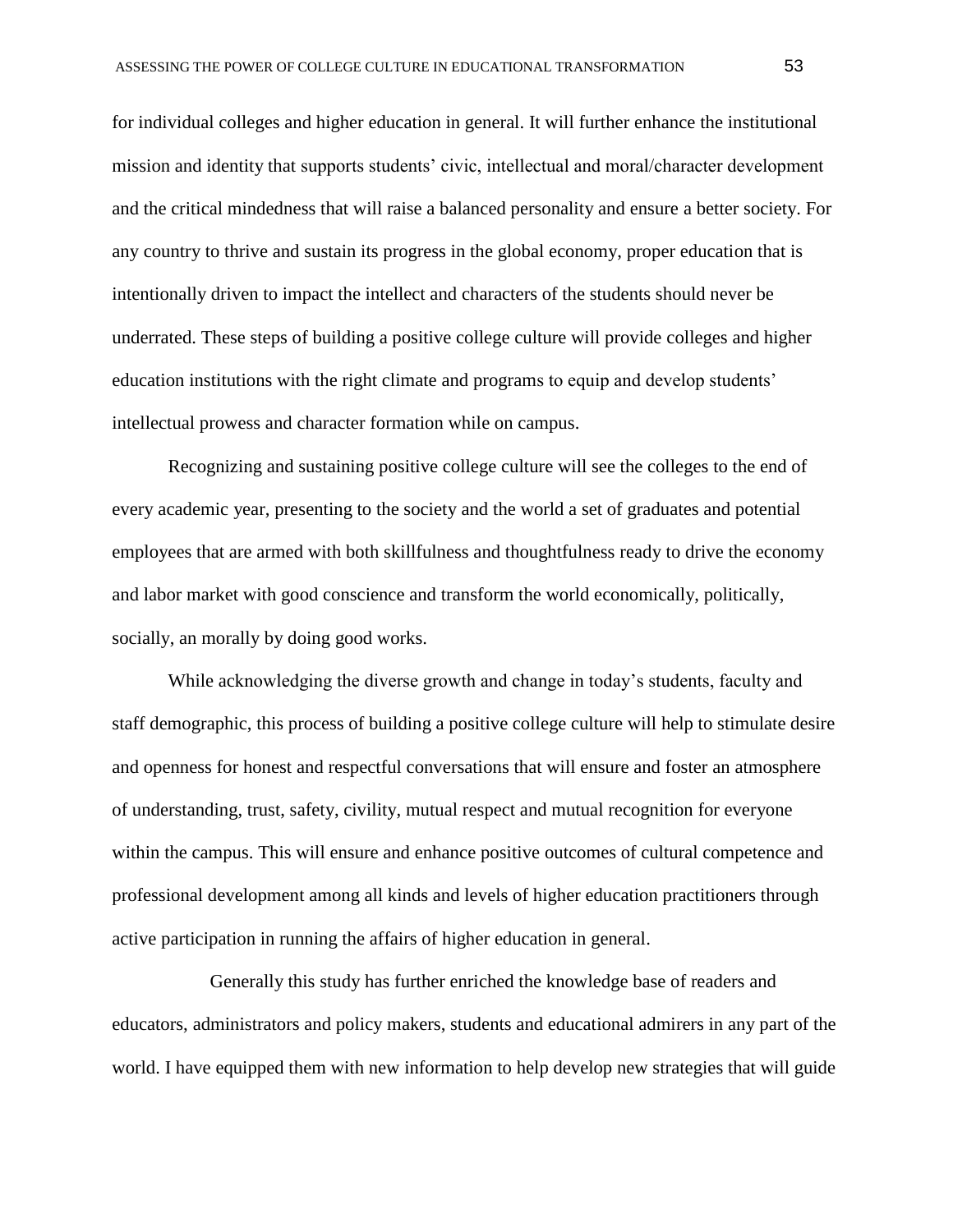more colleges with toxic culture into building a positive culture; while the newly established colleges need to apply the principles therein in order to lay a good and positive foundation for their colleges and institutions. When that happens, it will enhance the efficacy and productivity of the less qualitative colleges and post-secondary institutions; it will increase the number of high performing colleges and universities, Improve access and availability for students to quality, high performing and high profile colleges and degree awarding institutions; it will motivate more students to desire and seek college education; increase enrollment and enhance retention among students and among staff and faculty because of the healthy and encouraging environment; it will motivate parents and guardians to intensify their desire to enroll their wards in those institutions around them instead of travelling too far and it will bring world class education closer to everyone's doorsteps and make it affordable.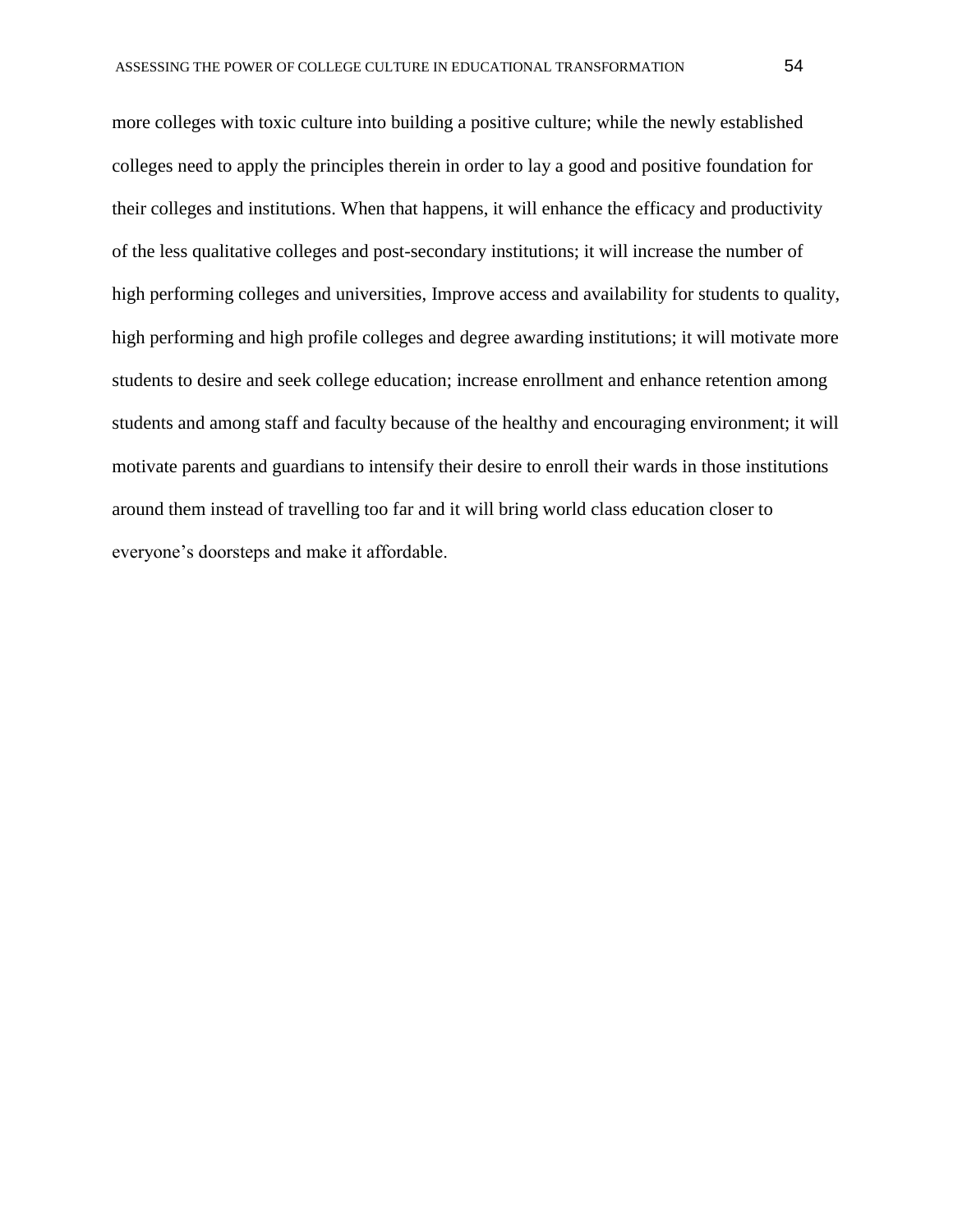## **References**

- Zhu, C., & Engels, N. (2014). Organizational culture and instructional innovations in higher education Perceptions and reactions of teachers and students. *Educational Management Administration & Leadership*, *42*(1), 136-158.
- Valiuškevičiūtė, A., & Žiogevičiūtė, A. (2006). Responsibility of university and college staff for higher education quality management. *Aukštojo mokslo kokybė*, (03), 44-67.
- Alonderiene, R., & Majauskaite, M. (2016). Leadership style and job satisfaction in higher education institutions. *International Journal of Educational Management*, *30*(1), 140- 164.
- Collins, I. (2015). Using international accreditation in higher education to effect changes in organisational culture: A case study from a Turkish university. *Journal of Research in International Education*, *14*(2), 141-154.
- Tsai, Y. (2011). Relationship between organizational culture, leadership behavior and job satisfaction. *BMC health services research*, *11*(1), 1.
- Niemann, R., & Kotzé, T. (2006). The relationship between leadership practices and organisational culture: an education management perspective. *South African Journal Of Education*, *26*(4), 609-624.
- Peterson, K. D., & Deal, T. E. (1989). How leaders influence the culture of schools. *Educational Leadership*, *56*, 28-31.
- Ginsberg, S. M., & Bernstein, J. L. (2011). Growing the scholarship of teaching and learning through institutional culture change.*Journal Of The Scholarship Of Teaching & Learning*, *11*(1), 1-12.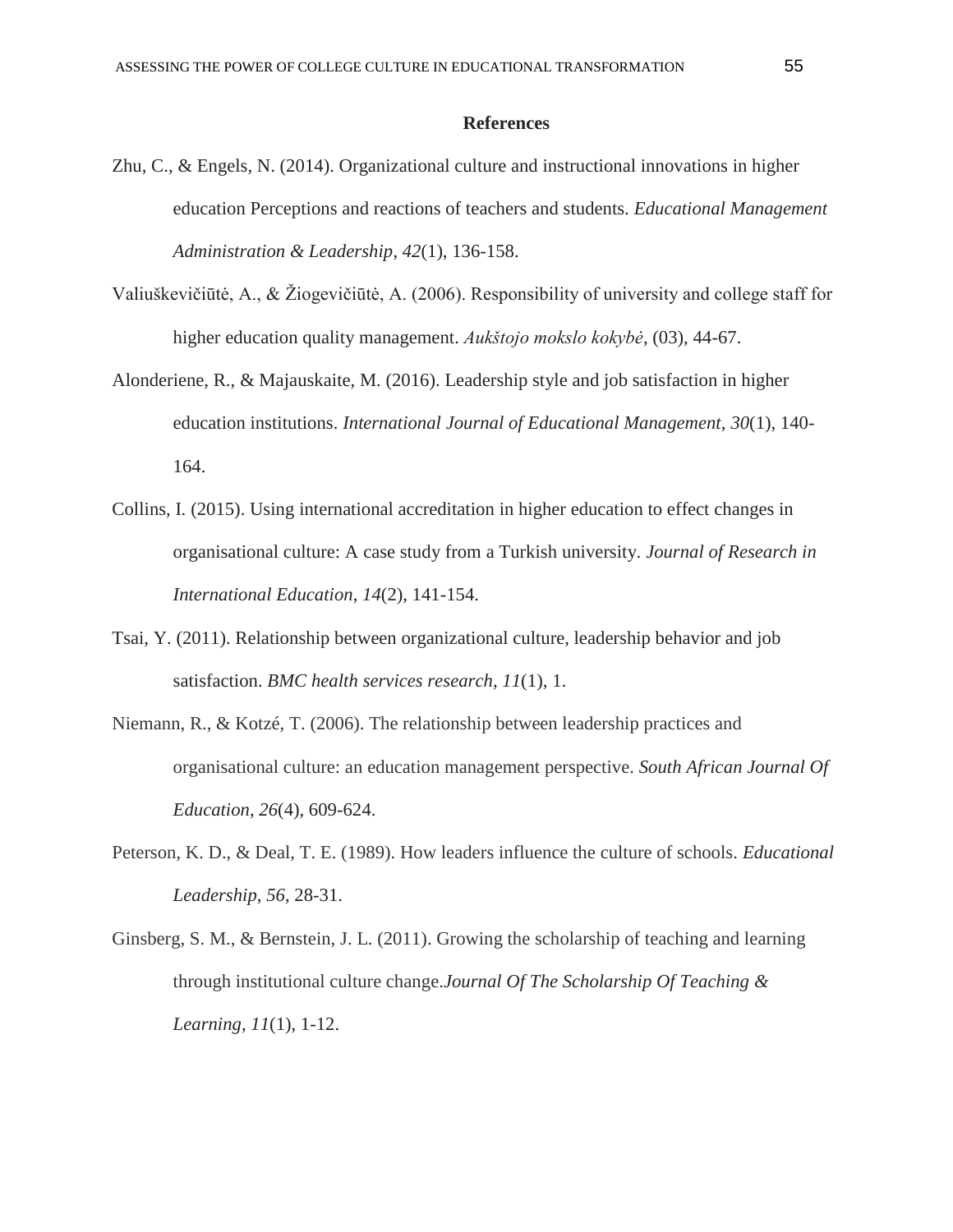- Ogunyemi, B.(2005). Mainstreaming Sustainable Development into African: School Curricula Issues for Nigeria.
- Olaniyan, O.D & Israel, K.A (2013). Effect of Inadequate School Plant on Academic Performance of Nigerian Secondary School Students.
- Komives, S. R., & Wagner, W. (2012). *Leadership for a better world: Understanding the social change model of leadership development*. John Wiley & Sons.
- Eddy, P. L. (2010). *Community College Leadership: A Multidimensional Model for Leading Change*. Stylus Publishing, LLC. PO Box 605, Herndon, VA 20172-0605.
- Kezar, A., & Lester, J. (2011). *Enhancing campus capacity for leadership: An examination of grassroots leaders in higher education*. Stanford University Press.
- Sporn, B. (1996). Managing university culture: an analysis of the relationship between institutional culture and management approaches. *Higher Education*, *32*(1), 41-61.
- Gun, B., & Caglayan, E. (2013). Implications from the Diagnosis of a School Culture at a Higher Education Institution. *Online Submission*, *4*(1), 47-59.
- Gumuseli, A. I., & Eryilmaz, A. (2011). The Measurement of Collaborative School Culture (CSC) on Turkish Schools. *New Horizons in Education*, *59*(2), 13-26.
- Toma, J. D., Dubrow, G., & Hartley, M. (2005). The Uses of Institutional Culture: Strengthening Identification and Building Brand Equity in Higher Education. ASHE Higher Education Report, Volume 31, Number 2. *ASHE Higher Education Report*, *31*(2), 1-105.
- Bafile, C., (2007). State your Mission: Creating a Mission Statement that works. Retrieved fro[m](http://www.educationworld.com/a_admin/admin/adminimutest2.shtml) [http://www.educationworld.com/a\\_admin/admin/adminimutest2.shtml](http://www.educationworld.com/a_admin/admin/adminimutest2.shtml)
- Dontigney, E., (2016). Nine characteristics of an effective mission Statement. Retrieved fro[m](http://smallbusiness.chron.com/9-characteristics-effective-mission-statement-18142.html) <http://smallbusiness.chron.com/9-characteristics-effective-mission-statement-18142.html>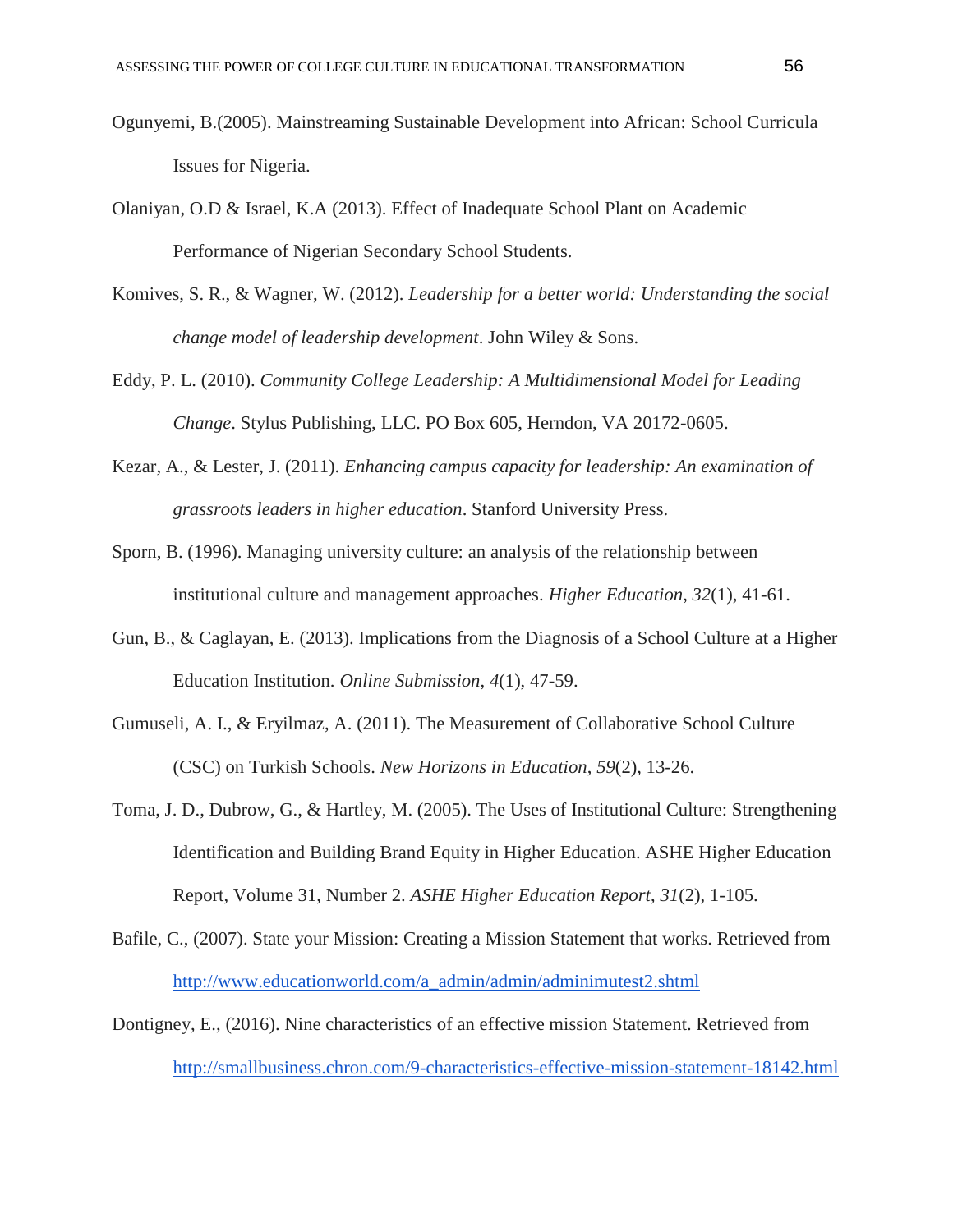- Mertens, D. M. (2014). *Research and Evaluation in Education and Psychology: Integrating Diversity With Quantitative, Qualitative, and Mixed Methods: Integrating Diversity With Quantitative, Qualitative, and Mixed Methods*. Sage Publications.
- Seidman, A. (2005). *College student retention: Formula for student success*. Greenwood Publishing Group
- Saggio, J. J., & Dempsey, J. Providing Positive Institutional Climates for American Indian/Alaska Native Students. *TITLE A Collection of Papers on Self-Study and Institutional Improvement, 2003. Volume 2: Organizational Effectiveness and*, 117.